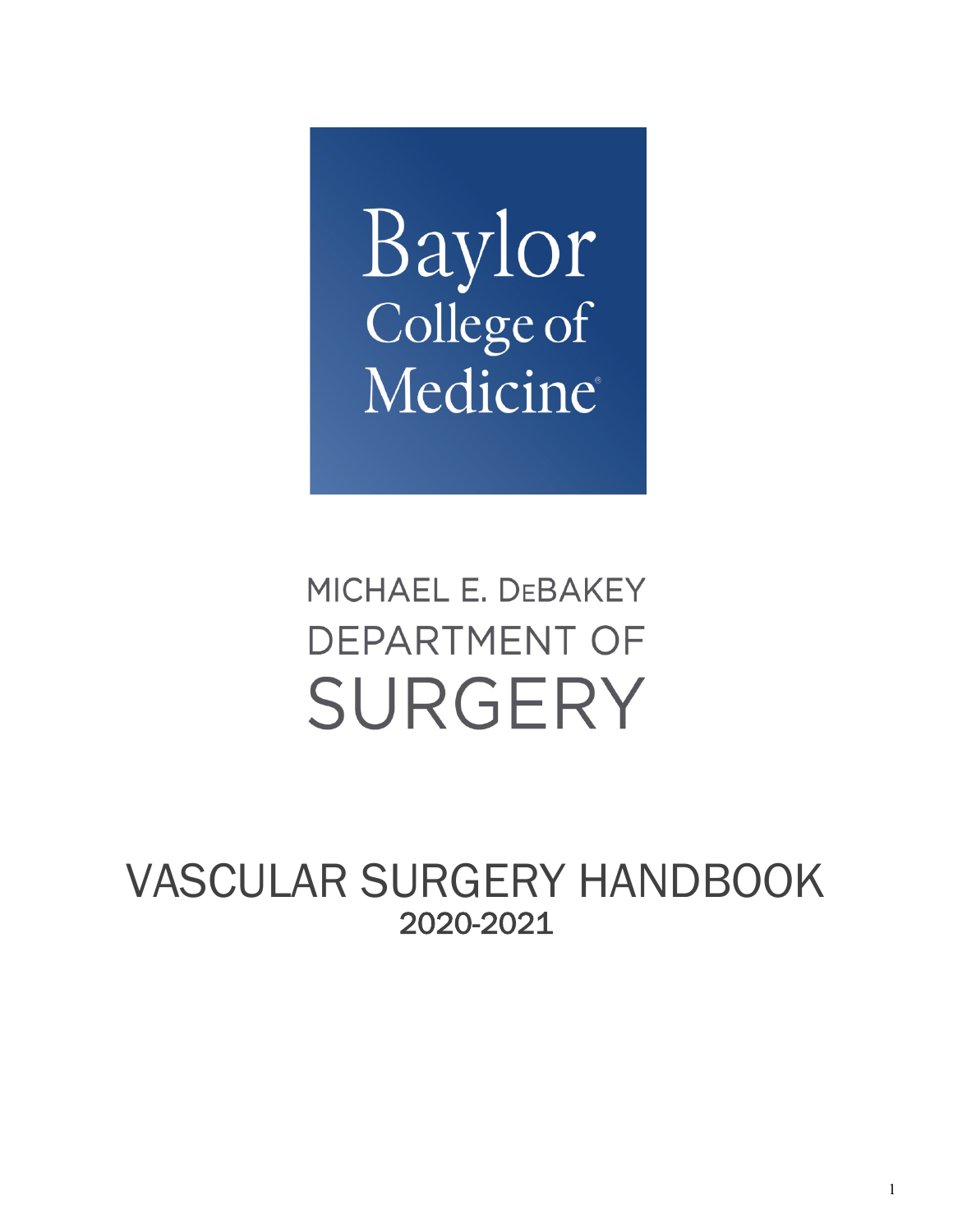# **Table of Contents**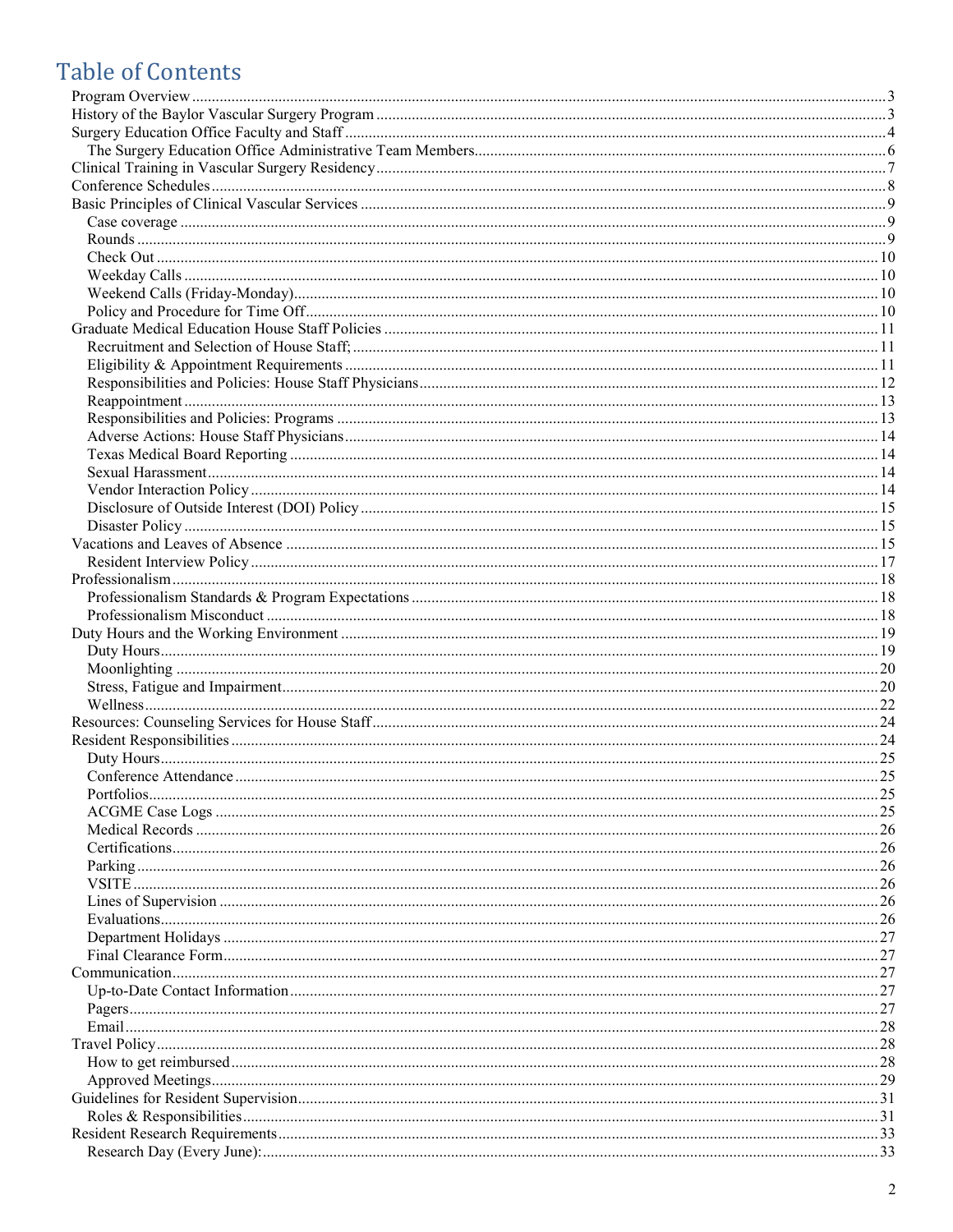# <span id="page-2-0"></span>**Program Overview**

Baylor College of Medicine (BCM) has been a leader in the field of vascular surgery for the past five decades. The standards of excellence originally established by Dr. Michael E. DeBakey and Dr. E. Stanley Crawford are still in practice today. The Vascular Surgery Residency Program is a two-year ACGME approved program leading to eligibility for the Certificate of Special Added Qualifications in Vascular Surgery. In order to qualify for the Residency in Vascular Surgery, a resident must have successfully completed five years of Residency in General Surgery and be eligible for examination by the American Board of Surgery. The Vascular Surgery Residency Program of the Michael E. DeBakey Department of Surgery at BCM is a two-year (24 month) program. Both years are continued full accredited by the Accreditation Council for Graduate Medical Education - Residency Review Committee (RRC) for Surgery.

The mission of the vascular surgery residency program is to provide comprehensive training in the care of vascular patients with both open surgical and catheter-based endoluminal therapy. The residency trainees work in an environment that emphasizes clinical excellence. This training program includes a broad clinical experience in all aspects of vascular surgery, including but not limited to carotid occlusive disease, complex aortic aneurysm, visceral vessel disease, lower extremity occlusive disease, dialysis access management, as well as endovascular treatment using cutting-edge devices.

The resident should perform a minimum of 250 major vascular reconstructive procedures that reflect an adequate representation of current trends in the spectrum of surgical care of vascular diseases, which is based on the requirement by the Accreditation Council for Graduate Medical Education (ACGME) to satisfactorily complete the vascular surgery residency. All the case logs are entered into the ACGME website database, which should be done regularly. The program director of BCM vascular surgery residency program will review the case logs with each vascular resident regularly.

Please review ACGME guidelines and requirements [\(www.acgme.org\)](http://www.acgme.org/).

# <span id="page-2-1"></span>**History of the Baylor Vascular Surgery Program**

The Vascular Surgery Residency Program at the Baylor College of Medicine began in 1948 when Dr. Michael E. DeBakey arrived in Houston to become the first chairman in the Department of Surgery at Baylor College of Medicine. Also regarded as the father of modern cardiovascular surgery, Dr. DeBakey was instrumental in creating the Veterans Affairs health care system as well as the Houston Veterans Affairs Medical Center which was subsequently renamed in his honor in December 2003 as the Michael E. DeBakey Veterans Affairs Medical Center.

During his illustrious surgical career at Baylor, Dr. DeBakey has invented countless surgical devices and developed innumerable surgical procedures which benefited millions of patients with cardiovascular diseases worldwide. His legacy and contribution have resulted in a profound impact in the modern practice of vascular surgery. As an example, Dr. DeBakey performed first carotid endarterectomy in 1959 using techniques which have become the most commonly adopted reconstructive method in carotid surgery today.

The modern operative principle of thoracoabdominal aortic aneurysm is largely credited to the pioneering work of Dr. E. Stanley Crawford who joined the Baylor faculty in 1954. In his ensuing 38 years of outstanding surgical career at BCM, he became internationally known for his innovative surgical techniques in the treatment of thoracoabdominal aortic aneurysm as well as complex aortic diseases, particularly in Marfan syndrome and aortic dissection. The legacy of complex aortic disease management continues at Baylor today, where Dr. Joseph S. Coselli has the largest clinical practice in thoracoabdominal aortic aneurysm in the world. Dr. Coselli continues to play an important role in the Baylor vascular residency training program in which he provides valuable teaching experience in complex aortic operative management to all Baylor vascular residents at the Baylor St. Luke's Medical Center / Texas Heart Institute.

Another important Baylor surgical faculty who has provided a significant contribution in vascular surgery is Dr. Kenneth L. Mattox. He has published extensively in articles and textbooks regarding the contemporary treatment principles of vascular trauma. Dr. Charles H. McCollum has similarly played an important role in the Baylor vascular program. As the director of the Methodist Hospital (TMH) vascular lab for more than 30 years, Dr. McCollum has instilled a strong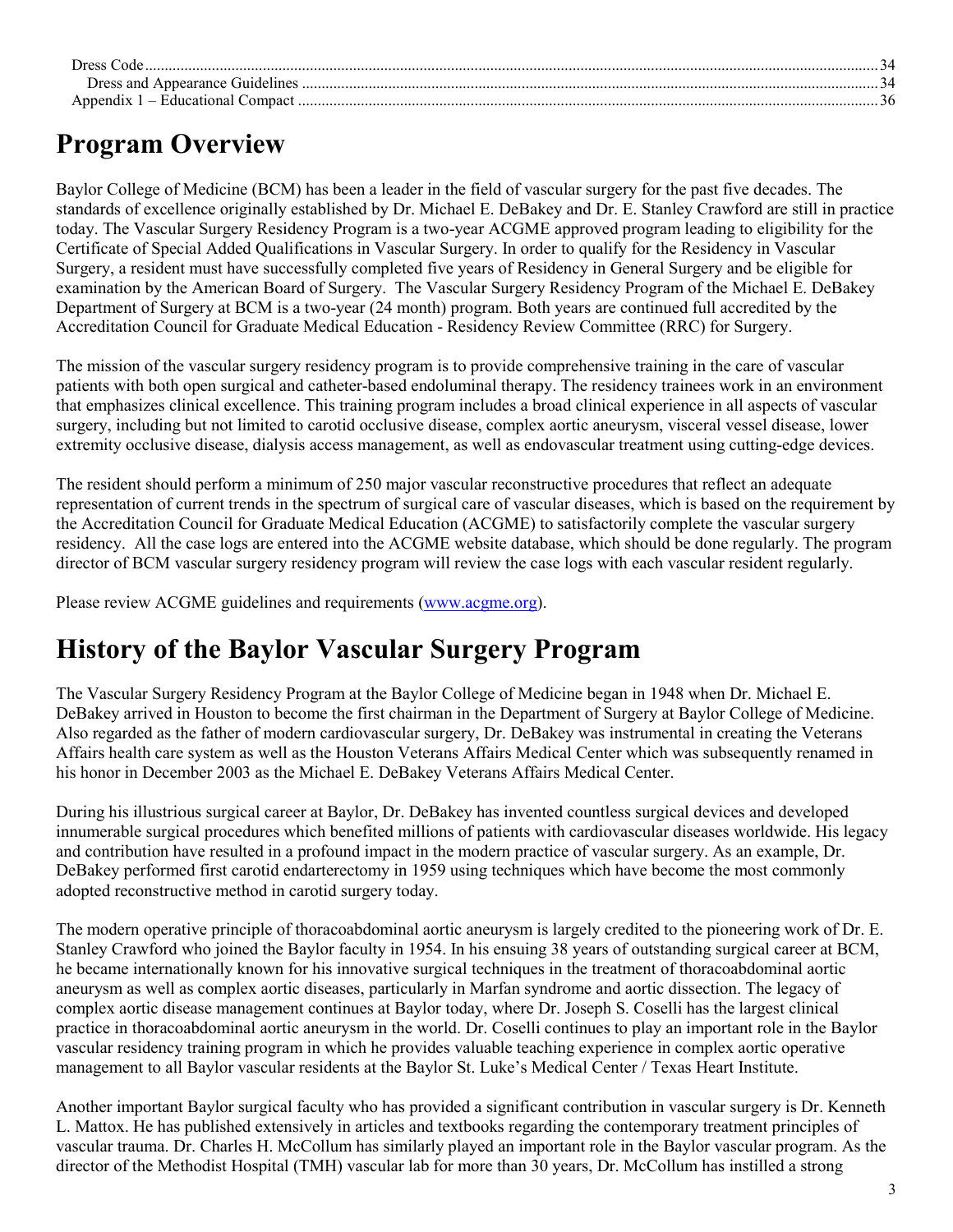emphasis of vascular ultrasound training in the Baylor vascular residency program. His passion in surgical education is further evidenced by his role as the program director of the Baylor Vascular surgery residency program for more than 23 years. Additionally, he served as the program director of the Baylor vascular residency program until December 2001.

The current Division of Vascular Surgery and Endovascular Therapy at Baylor was established in December 2001. Since then, the Baylor vascular surgery program has become a preeminent academic vascular division in the country. The current division has a robust basic science and clinical program which include 12 clinical faculty and voluntary faculty physicians, 2 full-time research faculty members, and 15 post-doctoral research personnel. The clinical practice of the Baylor vascular program encompasses the Baylor Clinic, Baylor St. Luke's Medical Center, Texas Children's Hospital, and the Michael E. DeBakey VA Medical Center (MEDVAMC). A Vascular Lab was established in 2006 in the Baylor Clinic which provides non-invasive vascular ultrasound service in the Surgery Clinic.

Built on a heritage of over six decades of care to the patient with vascular disease, the Baylor Vascular division maintains the tradition as envisioned by Dr. DeBakey in clinical and research excellence. The division has shifted from traditional open surgical to minimally-invasive endovascular interventions whenever appropriate. The faculty physicians are recognized as national leaders in training, research, and the performance of endovascular procedures.

# <span id="page-3-0"></span>**Surgery Education Office Faculty and Staff**

**Faculty: Chairman Todd K. Rosengart, M.D.** 713-798-1317

**Vice Chair for Education Bradford G. Scott, M.D.**  713-798-6078 (Ed office) or 713-873-3949 (BT office) **[bgscott@bcm.edu](mailto:bgscott@bcm.edu)**

**Vice Chair for Research Scott LeMaire, M.D.** 832-355-9942 **[slemaire@bcm.edu](mailto:slemaire@bcm.edu)** 

**Residency Programs: Congenital Heart Residency Program Director Carlos Mery, M.D.** 832-826-1929 [Carlos.mery@bcm.edu](mailto:Carlos.mery@bcm.edu)

**General Surgery Residency Program Director Bradford G. Scott, M.D.**  713-798-6078 (Ed office) or 713-873-3949 (BT Office) **[bgscott@bcm.edu](mailto:bgscott@bcm.edu)**

**General Surgery Residency Program Associate Program Director Eric Silberfein, M.D.**  713-798-6078 (Ed office) or 713-873-5324 (BT Office) **[ejs@bcm.edu](mailto:ejs@bcm.edu)**

**Director of General Surgery Resident Research Track Nader Massarweh, M.D.** 713-794-8017 **Nader.Massarweh@bcm.edu**

**Liver Transplant Fellowship Directors John Goss, M.D. and Christine O'Mahony, M.D.** 832-355-1400 **[jgoss@bcm.edu](mailto:jgoss@bcm.edu) an[d comahony@bcm.edu](mailto:comahony@bcm.edu)**

**Pediatric Surgery Residency Program Director Mark Mazziotti, M.D.** 832-822-3135 **[mazziott@bcm.edu](mailto:mazziott@bcm.edu)**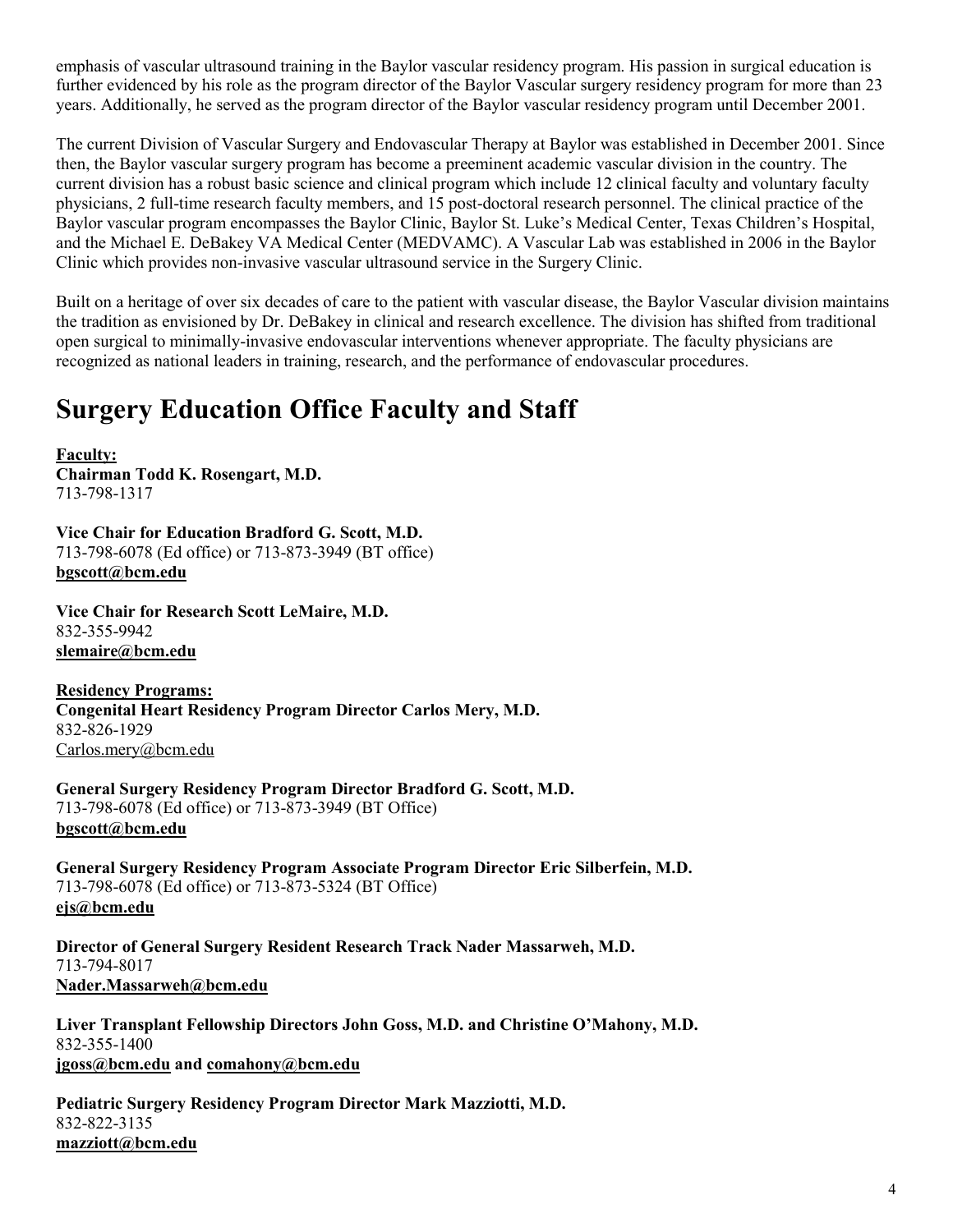**Plastic Surgery Residency Program Director Shayan Izaddoost, M.D., Ph.D.** 713-798-6305 **[shayani@bcm.edu](mailto:shayani@bcm.edu)**

**Surgery Critical Care Program Director S. Rob Todd M.D. 713-798-8051 [srtodd@bcm.edu](mailto:srtodd@bcm.edu)**

**Vascular Surgery/Integrated Vascular Surgery Residency Program Director Joseph Mills, M.D.** 713-798-8831 **[joseph.mills@bcm.edu](mailto:joseph.mills@bcm.edu)**

**Vascular Surgery Integrated Vascular Surgery Residency Program Associate Program Director Neal R. Barshes, M.D.**  713-794-7862 **[Neal.barshes@bcm.edu](mailto:Neal.barshes@bcm.edu)**

**Thoracic Surgery Residency Program Director Joseph Coselli, M.D.** 832-355-9910 **[jcoselli@bcm.edu](mailto:jcoselli@bcm.edu)**

**Thoracic Surgery Residency Associate Program Director Shawn Groth, M.D.** 713-798-6281 **[Shawn.Groth@bcm.edu](mailto:Shawn.Groth@bcm.edu)**

**Thoracic Surgery Residency Associate Program Director Ravi Ghanta, M.D.** 713-873-3435 **[Ravi.ghanta@bcm.edu](mailto:Ravi.ghanta@bcm.edu)**

**Thoracic Surgery Residency Assistant Program Director Ourania Preventza, M.D.** 832-355-9910 **[preventz@bcm.edu](mailto:preventz@bcm.edu)**

**Fellowship Programs (TMB approved /non-ACGME programs): Aortic Thoracic Surgery Fellowship Program Director Joseph Coselli, M.D.** 832-355-9910 **[jcoselli@bcm.edu](mailto:jcoselli@bcm.edu)**

**General Thoracic Surgery Fellowship Program Director David Sugarbaker, M.D.** 713-798-9144 (Office) / 713-798-6078 (Ed Office) **[David.sugarbaker@bcm.edu](mailto:David.sugarbaker@bcm.edu)**

**UME Medical Student Programs Core Medical Student Faculty Director Georgia Holder-Haynes, M.D.** 713-798-6078 (Ed Office) **[holderha@bcm.edu](mailto:holderha@bcm.edu)**

**Associate Director for Core Medical Students and Sub Internship Rotations Faculty Director Stephanie Gordy, MD** 713-798-6078 (Ed Office) **[Stephanie.gordy@bcm.edu](mailto:Stephanie.gordy@bcm.edu)**

**Director for Electives Program** Lisa Haubert, MD 713-798-6078 (Ed Office)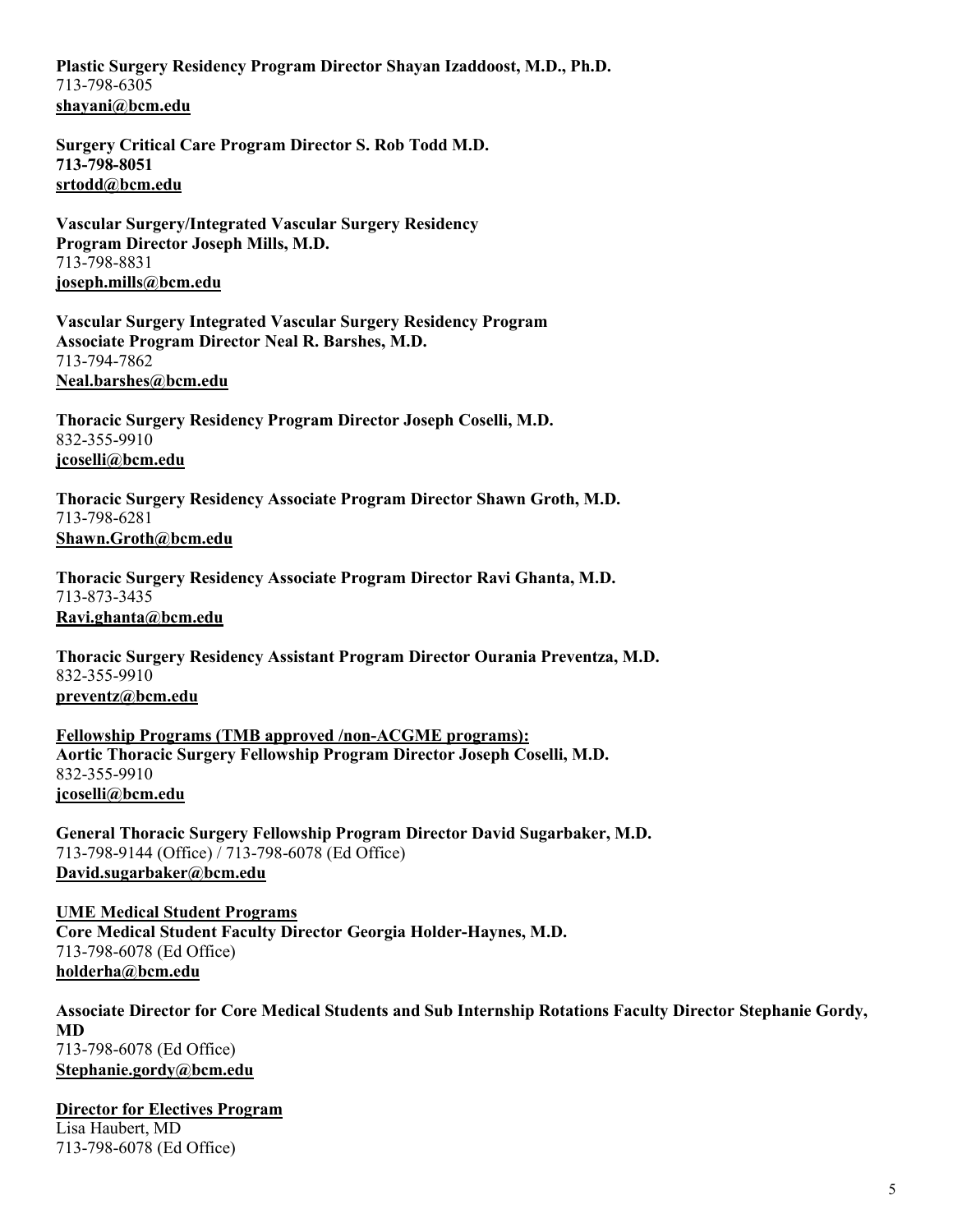#### [Lisa.haubert@bcm.edu](mailto:Lisa.haubert@bcm.edu)

**Undergraduate Student Program: Summer DeBakey Student Program-Shayan Izaddoost, M.D., Ph.D.** 713-798-6305 **[shayani@bcm.edu](mailto:shayani@bcm.edu)**

#### <span id="page-5-0"></span>**The Surgery Education Office Administrative Team Members**

The Surgery Education Office provides support for the students, residents and faculty of the General Surgery Residency Program. The main telephone number is **713.798.6078** and the fax number is **713.798.8941**.

**Manager for Education and Alumni Affairs Holly Shilstone**  713-798-6190 **holly.shilstone@bcm.edu**

**Academic Coordinators** 

**Allyson "Ally" Bremer (Vascular Surgery, Pediatric Surgery and Surgical Critical Care)** 713-798-5302 **[Allyson.bremer@bcm.edu](mailto:Allyson.bremer@bcm.edu)**

**Jaye Chambers (General Surgery)** 713-798-8629 **[jaye.chambers@bcm.edu](mailto:jaye.chambers@bcm.edu)**

**Amy Silva (Thoracic Surgery, Liver Transplant Surgery, Aortic Surgery and General Thoracic Surgery Fellowships)** 713-798-6417 **[Amy.Silva@bcm.edu](mailto:Amy.Silva@bcm.edu)**

**Woods McCormack (UME Core Clerkship and Sub-Internship for Surgery)** 713-798-4163 **[Woods.McCormack@bcm.edu](mailto:Woods.McCormack@bcm.edu)**

**Cathryn Linn (Plastic Surgery Residency Program and UME Sub I/Electives for Plastics)** 832-822-3140 **[Cathryn.Linn@bcm.edu](mailto:Cathryn.Linn@bcm.edu)**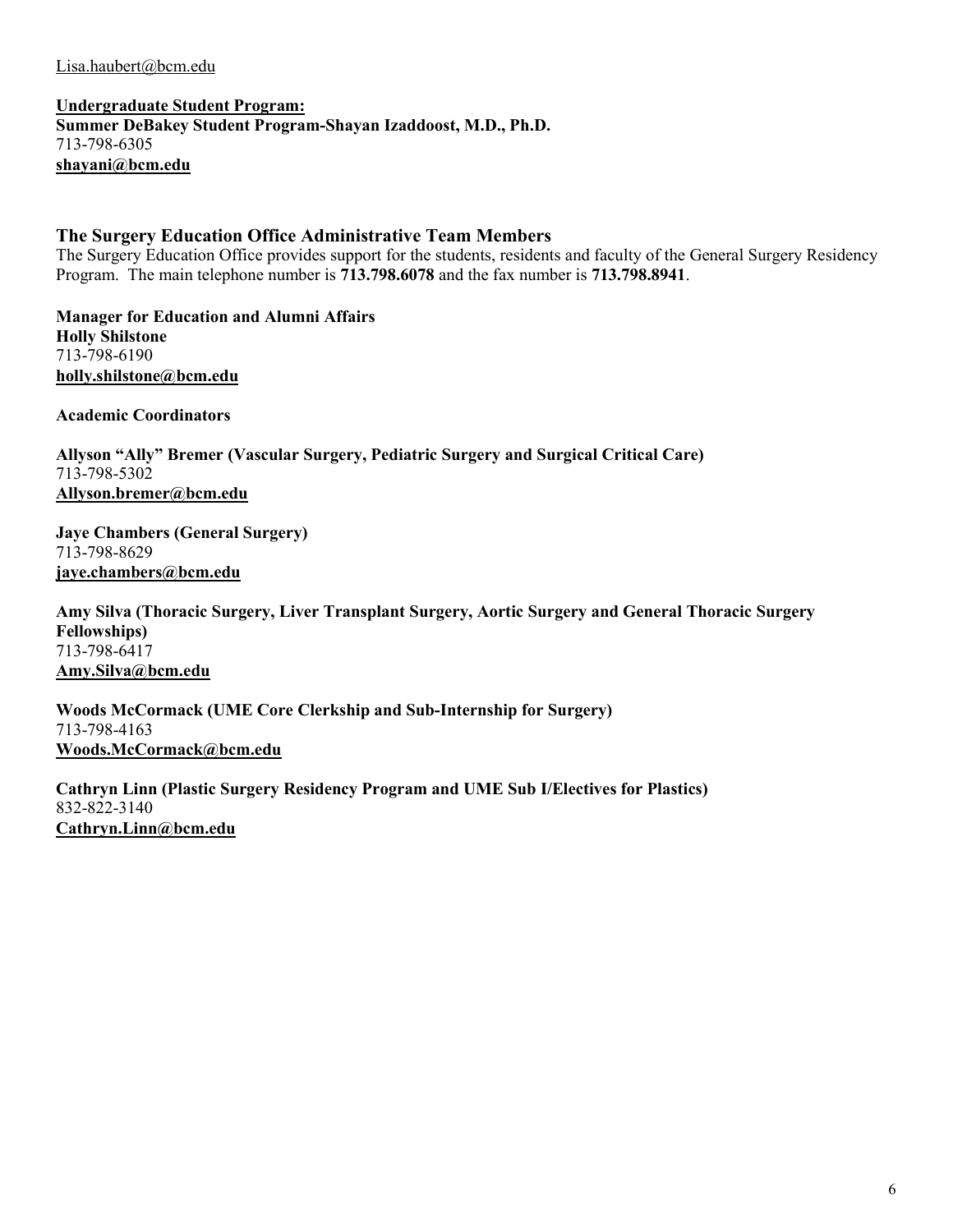# <span id="page-6-0"></span>**Clinical Training in Vascular Surgery Residency**

During the academic year of 2020-2021, there will be two first-year residents at the PGY-6 level and two second-year residents at the PGY-7 level. The rotations for first-year residents at the PGY-6 level include Michael E. DeBakey VA Medical Center (MEDVAMC), the Baylor St. Luke's Medical Center (BSLMC), and Texas Children's Hospital (TCH). The second-year resident's rotations include: Michael E. DeBakey VA Medical Center (MEDVAMC), the Baylor St. Luke's Medical Center (BSLMC), Ben Taub Hospital (BTH), and Texas Children's Hospital (TCH). Clinical research is encouraged during any of these rotations.

The second-year vascular fellow rotating at the MEDVAMC vascular rotation will share calls with senior general surgery residents covering the VA hospital only. The three remaining fellows will share calls while rotating in hospitals including TCH, and BSLMC.

Evaluations for both the faculty members and residents are kept and maintained on MedHub in the Surgery Education Office after every rotation. The evaluations for the residents are available for the residents to review at any time in the Surgery Education Office and are reviewed and required by the Residency Committee. An end-of-the-year program evaluation is to be completed by all residents on MedHub. These evaluations are reviewed by the Chairman of Surgery, Vice Chair for Education, the Division Chief of Vascular Surgery and the Vascular Program Director.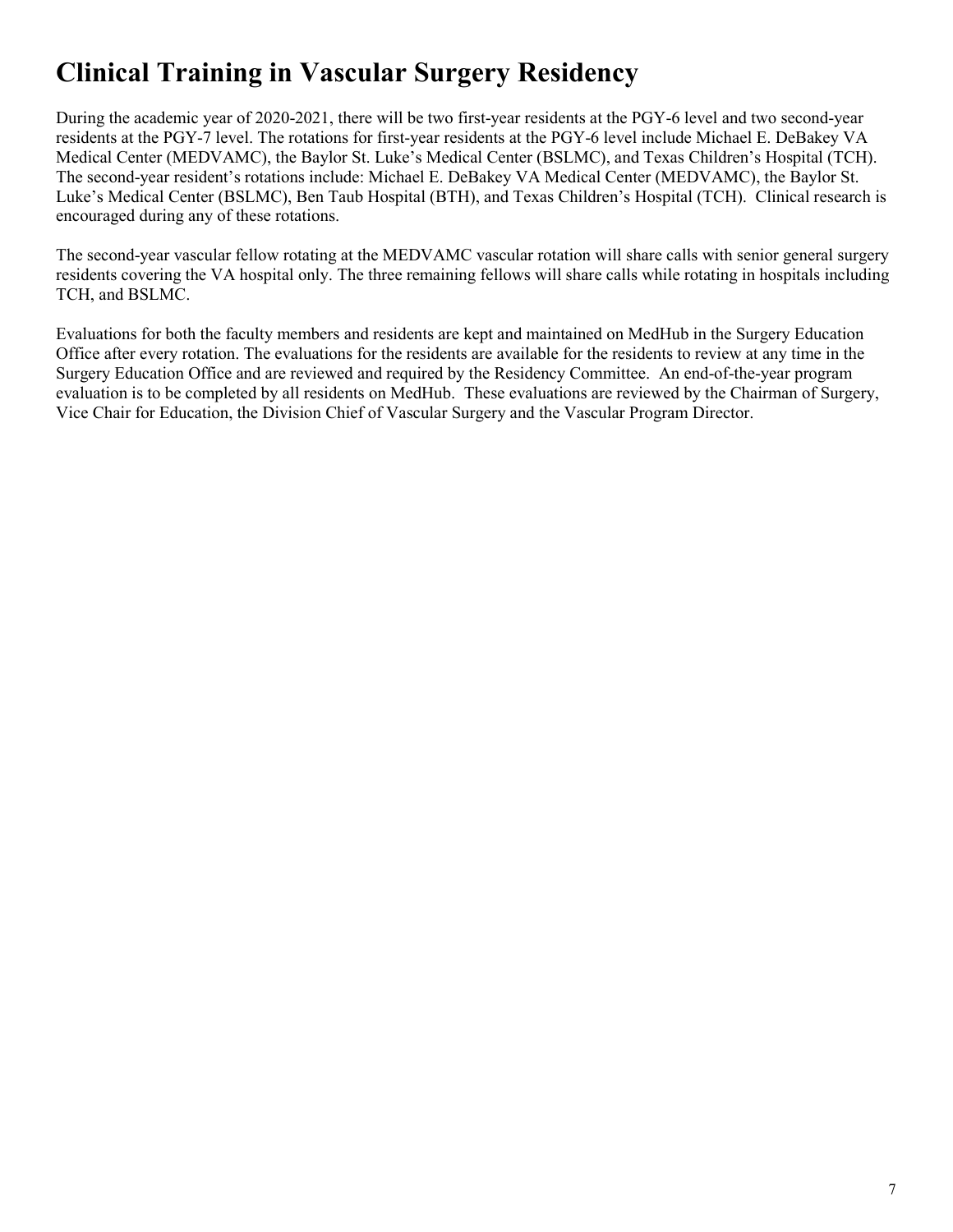#### **Objectives**

The program has developed goals and objectives for each rotation and for the overall training program which are provide to residents at orientation and via MedHub before the start of each rotation. Residents progress through a structured educational environment from total supervision to essentially independent function, although faculty members are available to residents even after graduation for continued guidance and mentorship. Completing our program will qualify the graduate to sit for the qualifying examination of the American Board of Surgery.

During the surgery resident orientation program each year, all residents receive and are expected to sign an educational compact that provides a detailed description of the expectations that learners and educators should meet as members of our professional educational community.

# <span id="page-7-0"></span>**Conference Schedules**

#### **Conferences**

The Department is dedicated to providing an excellent educational experience for residents. We know that much learning occurs during clinical experiences, such as seeing outpatients or performing surgeries. We also realize that didactic lectures and conferences are also an integral part of increasing a resident's knowledge base. Therefore, we have set aside dedicated time for these lectures and conferences. Attendance at these meetings is mandatory, and attendance is taken. The Tuesday morning 6:30-8 am conference time is protected time, and the resident is relieved of clinical duties during this time to attend these conferences.

#### **Department of Surgery Grand Rounds**

The Departmental Grand Rounds are scheduled each Wednesday morning, from September to May of each academic year, with a combination of local faculty and outstanding regional or national speakers. Topics include general, cardiothoracic, vascular, pediatric, and plastic surgery. Attendance at Grand Rounds is required for all surgical residents.

- 1) **M&M** Each service will select one complication from the past month to present, which has the most teaching merit.  This will be up to the service chief for each hospital.  The responsible resident/fellow will prepare a MS PowerPoint presentation, containing the pertinent H&P and images, and 1 paper only (2 slides) that provides the major relevant teaching point.  The point of this conference is to go over vascular surgery-specific details that are not being covered in the current M&M's at each of the hospitals. Complications could result from anatomic, surgical, judgment or systems issues.
- 2) **Journal Club** – Moderators Dr. Barshes or Dr. Chung will select 3 articles for Discussion.  All trainees and faculty members must read all of the articles.  During the session, one of the residents/fellows (they can decide among themselves) will present the paper (not in PowerPoint), with Discussion to ensue.  The resident/fellow should discuss: the type of clinical paper (retrospective case series, prospective randomized controlled trial, etc.), inclusion and exclusion criteria, main statistical analysis, salient findings, limitations and overall conclusions.
- 3) **Basic Science Lectures** –This follows the topic areas designed by the APDVS.  Readings include the relevant topics in Up to Date, as well as the relevant Rutherford chapters.  The assigned speaker will prepare a 30-40 minute presentation, with discussion to follow.
- 4) **Clinical Science Lectures** This follows the topic areas designed by the APDVS.  Readings include the relevant topics in Up to Date, as well Rutherford chapters.  The assigned speaker will prepare a 30-40 minute presentation, with discussion to follow.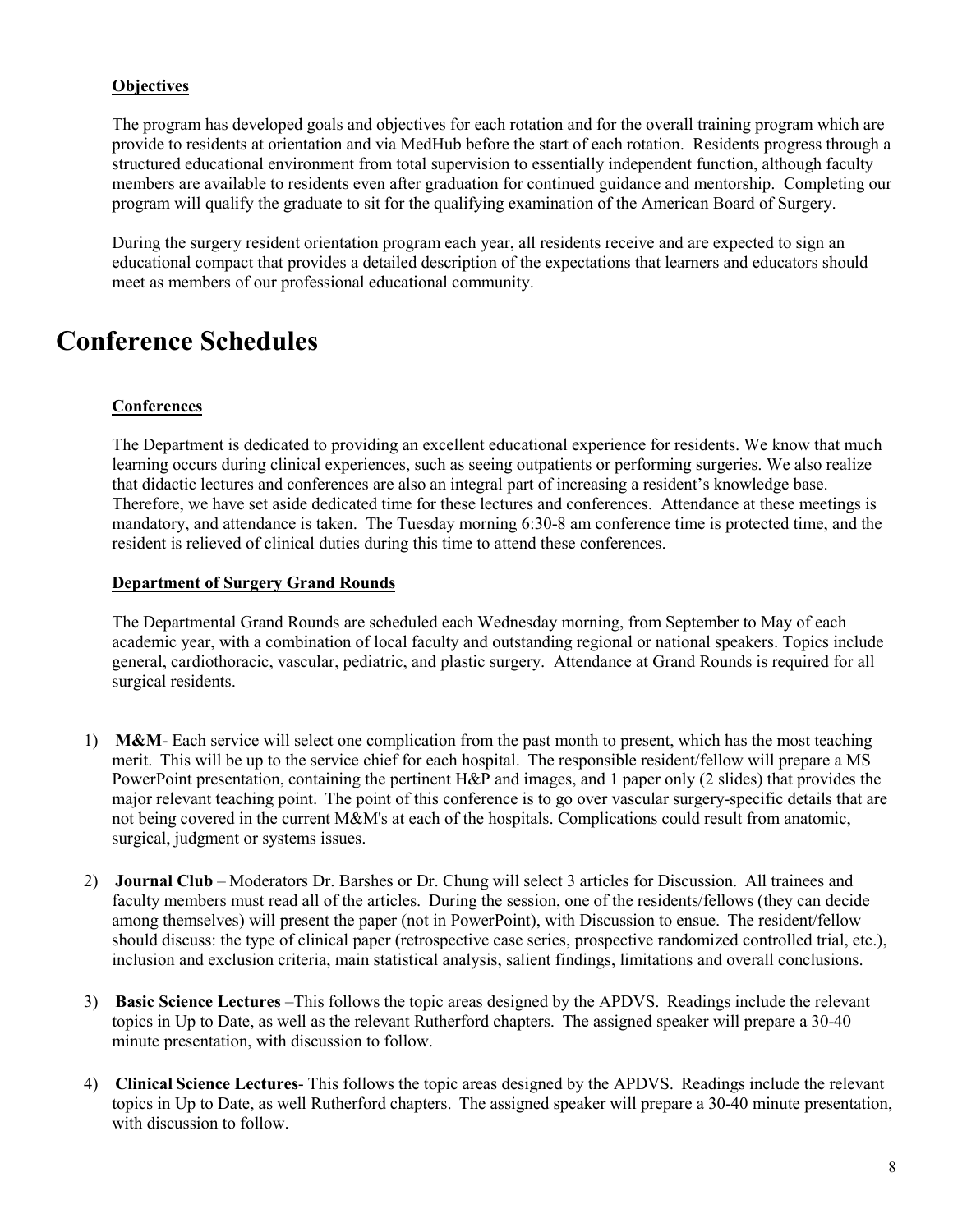#### 5) **Case Presentation Conference**- At least one case from each site should be prepared for presentation

The responsibility of the Administrative Chief resident will shared by the two second year resident in a six-month period. The fellow on the VA service will serve as the administrative fellow. The responsibility of the Administrative Chief resident is to assign conferences (Basic Science, Clinical Basic Science, and Journal Club), assign cases, prepare call schedules, and act as a liaison to the vascular faculty as well at the residents. A vascular surgery residents, with the exception of one on the Research rotation, need to forward their M&M cases to Division Chief's office before each M&M conference so that they can organize the list and prepare printouts for the conference.

The weekly Vascular Case Presentation Conference involves clinical case scenarios to be presented by vascular residents using PowerPoint presentations. One vascular resident is assigned for the Case Presentation Conference each week. Each assigned vascular resident should have at least 2 to 3 cases ready for presentation.

Here are some words of wisdom with regard to preparing PowerPoint case presentations: a) take digital pictures frequently during operative procedures, b) download fluoroscopic images as soon as a case is completed, and c) put together the PowerPoint presentation on the day when the case is done. These tips will avoid potential procrastination of slide preparation until the last minute.

All vascular surgery residents are expected to follow the following guidelines.

- 1. The conference starts at 6:30 am promptly and all residents are expected to arrive PRIOR to 6:30 am. Attendance for fellows is mandatory unless out of town or operating emergently.
- 2. Each fellow will be responsible for bringing at least one case in digital format and notifying the relevant attending that it is to be presented.
- 3. Each case should have a brief summary of a relevant issue (literature summary, technical tip, device description.)
- 4. A standardized PowerPoint template will be used by all vascular surgery residents in all conference presentations in local, regional, or national meetings.
- 5. All second-year residents will submit all of their PowerPoint case presentations to the Education office prior to their graduation.

# <span id="page-8-0"></span>**Basic Principles of Clinical Vascular Services**

## <span id="page-8-1"></span>**Case coverage**

- 1. All the attendings assigned to the services should be covered
- 2. Cases should be prioritized. Some of the attendings have additional help (i.e. PA's, postdoctoral fellows, students etc.)
- 3. Be aware of add-on cases
- 4. Dictate op note as soon as the case is finished and write the work number
- 5. The day is not over until the last case is done
- 6. Don't leave without checking X-rays, labs etc.
- 7. Coverage during meetings, vacations or special cases should be assigned by the administrative chief
- 8. All the beeper messages should be answered **PROMPTLY**

## <span id="page-8-2"></span>**Rounds**

1. Patient rounds should be done on a daily basis, regardless of type of case or post-op day, unless a sign-off note has been written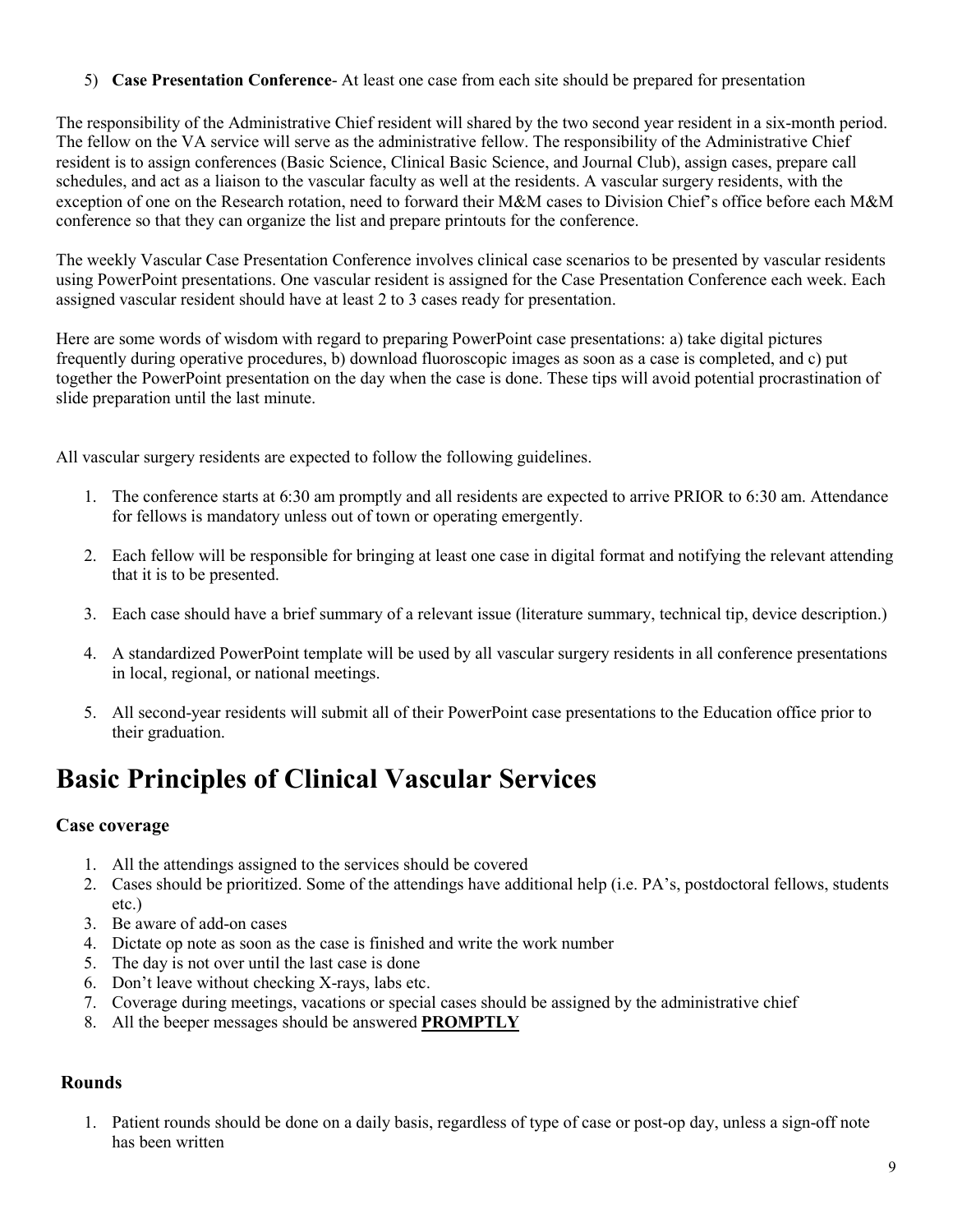- 2. ICU patients should be visited at least twice a day
- 3. Continuous communication with attending is emphasized
- 4. All incisions and wound should be checked periodically especially before discharging the patient
- 5. Vital signs and labs should be checked periodically and before discharging the patient
- 6. You or the attending should contact as much as possible consultant physicians. This will decrease the errors secondary to miscommunication
- 7. Be clear and thorough in your discharge orders (activity, shower, follow up etc) they seem to be trivial points for us but not for the patient

## <span id="page-9-0"></span>**Check Out**

- 1. All the residents in clinical rotations should contact the resident on call to let him/her know about patients, especially those in critical condition
- 2. Try to check all X-rays and labs before leaving the hospital
- 3. Let the resident on call know about expected patients in transfer, site of admission, diagnosis, plans and what attending should be contacted upon arrival

## <span id="page-9-1"></span>**Weekday Calls**

- 1. It is divided in first call and back up call
- 2. It is home call
- 3. Call duty is from 6:00 pm to 7:00 am
- 4. All beeper messages should be answered promptly, the back up resident should have his/her beeper ON and remain within hospital range
- 5. In all critical or questionable situations as well for transfers or new consults, the resident on call should evaluate the cases personally
- 6. At the end of the shift, the resident on call should update the rest of the clinical services residents of admissions as well as changes on their patients' status
- 7. The VA fellow will take call at the VA Hospital only while on that rotation

## <span id="page-9-2"></span>**Weekend Calls (Friday-Monday)**

- 1. It is home call
- 2. Call duty is from 7:00 am to 7:00 am
- 3. Cases during the weekend should be covered by the resident on call
- 4. There will be teams of two residents (one PGY 7 and one PGY 6) to cover during the weekend. One will be first call and the other back up. The team will round in all in-house patients. The rest of the residents will be off.

## <span id="page-9-3"></span>**Policy and Procedure for Time Off**

To ensure that the well-being of each resident and also the facilitation of superior patient care are maintained, a Resident Duty Hours Policy has been established and under the requirement of ACGME compliance.

In accordance with ACGME standards, the Vascular Surgery Residency Program adheres to the general standards relating to duty hours. Residents will work 10-12 hour days per week; with at least one 24-hour off duty period per week, and limiting shifts to a maximum of 24 consecutive hours. The resident will typically receive every other weekend off. Also, on-call shifts would be no more frequent than every third night and residents would have a minimum of 10 hours off between shifts.

With a program of this size there are clearly numerous periods when fellows will have to leave rotations for vacation, job interviews, meetings, and personal reasons. It is clearly a matter of courtesy, quality in patient care and efficiency in running the service to insure that the responsible attending is made aware of planned absences from that service. The following procedures will be instated immediately to provide for appropriate communication between fellows and the affected service.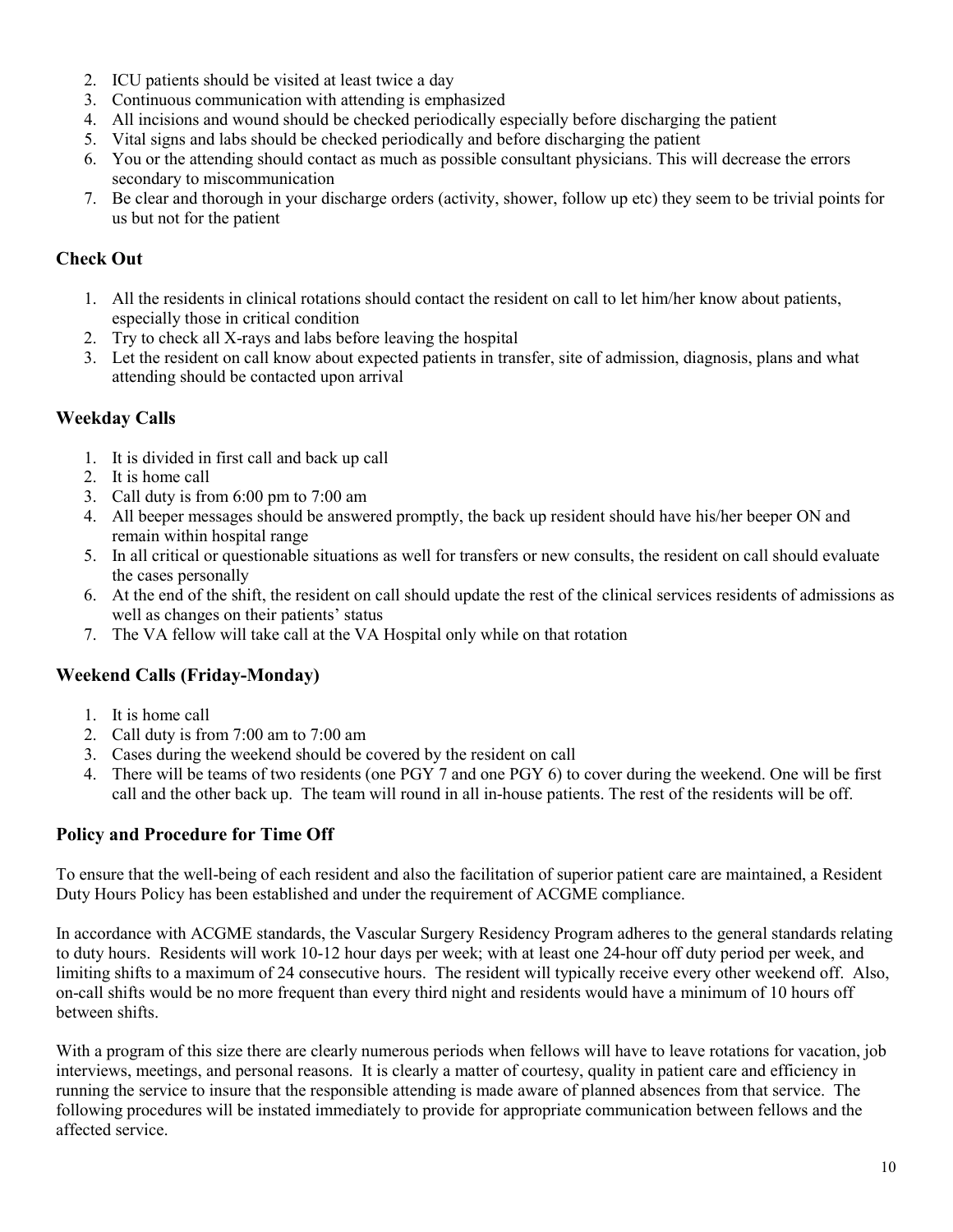In the event of planned departures for events such as vacation, job interview, meeting, or personal reasons, the residents must fill out "Time-Off" request to the program coordinator in the Surgery Education office. Please also submit your request by email to a) Program Director, and b) Program Coordinator, and c) Administrative Chief Resident. Appropriate coverage of call schedule must be coordinated with the Administrative Chief Resident. In the case of emergency whereby immediate departure is necessary, please contact the Program Director and Administrative Chief Resident directly. This time off must also be documented in the duty hours submitted to GME.

While many of you have multiple attending responsibilities, it is incumbent on us to cover as many of the cases as are feasible. However, those fellows on the clinical vascular surgery service should primarily provide this coverage, without pulling the fellow from the endovascular center or the vascular laboratory. Our goal is to provide the best educational experience possible in vascular surgery, which will likely necessitate some realignment of the services in the future.

- 1. Vascular Surgery will comply with resident duty hour requirements
- 2. Residents will not be scheduled for more than 80 hours per week, averaged over a four-week period
- 3. One day in seven free of patient care responsibilities, averaged over a four-week period
- 4. Call no more frequently than every third night, averaged over a four-week period
- 5. A 24-hour limit on-call duty, with an added period of up to 6 hours for continuity and transfer of care, educational debriefing and didactic activities; no new patients may be accepted after 24 hours
- 6. A 10-hour minimum rest period will be provided between duty periods
- 7. When resident takes call from home and is called into the hospital, the time spent in the hospital must be counted toward the weekly duty hour limit

# <span id="page-10-0"></span>**Graduate Medical Education House Staff Policies**

Please see the following Baylor College of Medicine website

<https://intranet.bcm.edu/index.cfm?fuseaction=Policies.Policies&area=27> for complete and up to date information about GME policies and procedures.

## **BCM Policies and Procedures Graduate Medical Education**

#### **GME Leadership**

• [25.1.1](http://intranet.bcm.edu/index.cfm?fuseaction=Policies.Display_Policy&Policy_Number=25.1.1) - Administrative Structure, GMEC, Designated Institutional Official

#### <span id="page-10-2"></span><span id="page-10-1"></span>**Recruitment and Selection of House Staff; Eligibility & Appointment Requirements**

#### **Hiring: House Staff Physicians**

- 25.2.1 Recruitment/Selection of House Staff Physicians
- [25.2.2](http://intranet.bcm.edu/index.cfm?fuseaction=Policies.Display_Policy&Policy_Number=25.2.3) Requirements for Appointment
- [25.2.3](http://intranet.bcm.edu/index.cfm?fuseaction=Policies.Display_Policy&Policy_Number=25.2.1) Financial Support for House Staff Physicians
- [25.4.1](http://intranet.bcm.edu/index.cfm?fuseaction=Policies.Display_Policy&Policy_Number=25.2.4) Responsibilities of House Staff Physicians

## **Recruitment**

It is the policy of Baylor College of Medicine that recruitment into all graduate medical education programs at this institution follow the guidelines of fair practice established by the National Residency Matching Program (NRMP). This includes supplying all applicants who interview with a sample copy of the house staff physician contract. All applicants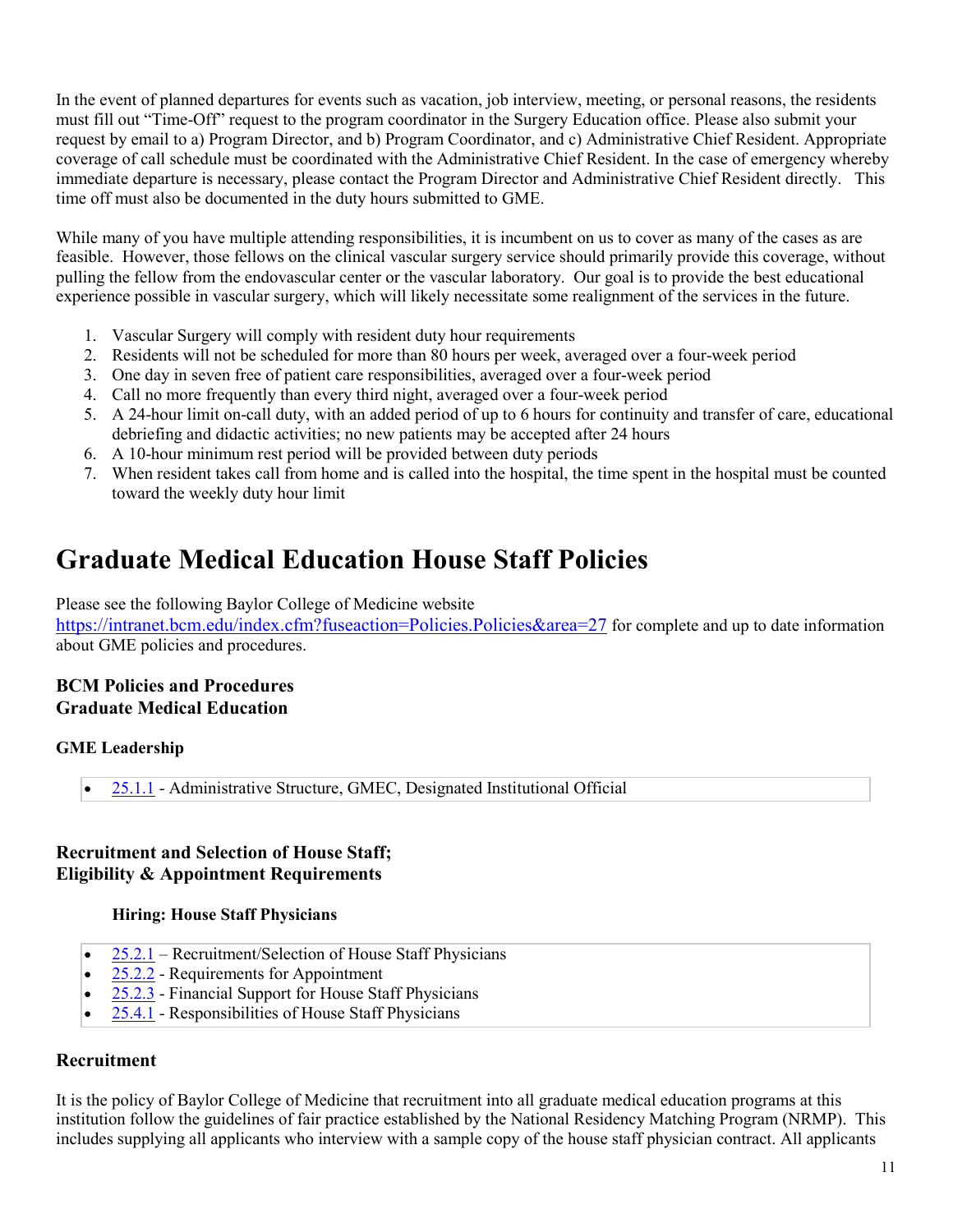will be treated equally. No discrimination based on gender, age, nationality, ethnicity, religious background or sexual preference will be tolerated.

## **Selection of House Staff Physicians**

Selection of house staff physicians shall not be influenced by race, gender, age, religion, color, national origin, disability, veteran status, or sexual orientation, but shall be based upon such factors as preparedness, ability, aptitude, academic credentials, communication skills, motivation, and integrity.

The selection of Vascular Surgery Residents is via the NRMP Match (through ERAS). A Resident Selection Committee is led by the Program Director and Associate Program Director to assist them in the selection process of qualified applicants for training in Vascular Surgery at the Texas Heart Institute/Baylor College of Medicine.

- 1. Applicants are eligible for appointment with one of the following qualifications:
	- a. Graduates of medical schools in the United States and Canada accredited by the LCME.
	- b. Graduates of colleges of osteopathic medicine in the United States accredited by the American Osteopathic Association.
	- c. Graduates of medical schools outside the United States and Canada who meet one of the following qualifications:
		- i. Have received a valid certificate from the ECFMG.
		- ii. Have a full and unrestricted license to practice medicine in a U.S. licensing jurisdiction.
	- d. Graduates of medical schools outside the United States who have completed a Fifth Pathway program provided by an LCME-accredited medical school.
- 2. The resident applicant must apply through ERAS and the NRMP (Match) for Vascular Surgery.
- 3. The resident applicant's application is reviewed by the Program Director and Associate Program Director and/or their designees.
- 4. The resident applicant is interviewed by at least two faculty members.
- 5. The Program Director and Associate Program Director, with the assistance of the Resident Selection Committee, establish the rank order of applicants for the Vascular Surgery Match.
- 6. The Program Director and Associate Program Director provide the selected applicants with a contract for one year of training at the PGY6 level (first year of Vascular Surgery).
- 7. The applicant must qualify for a Texas Educational Permit or have an active Texas license to practice medicine.

The goal of the Resident Selection Committee is to select and match the best-qualified applicants for the program based on factors as outlined above.

Responsibilities of House Staff:

#### <span id="page-11-0"></span>**Responsibilities and Policies: House Staff Physicians**

- 25.3.2 Change in Specialty or Program
- [25.4.11](http://intranet.bcm.edu/index.cfm?fuseaction=Policies.Display_Policy&Policy_Number=25.3.2) Committee Assignments
- 25.4.2 Communication
- [25.5.2](http://intranet.bcm.edu/index.cfm?fuseaction=Policies.Display_Policy&Policy_Number=25.3.4) Disaster Response
- [25.4.3](http://intranet.bcm.edu/index.cfm?fuseaction=Policies.Display_Policy&Policy_Number=25.3.5) Duty Hours Policy
- 25.5.3 Evaluations
- [25.4.12](http://intranet.bcm.edu/index.cfm?fuseaction=Policies.Display_Policy&Policy_Number=25.3.7) Grievances
- [25.3.3](http://intranet.bcm.edu/index.cfm?fuseaction=Policies.Display_Policy&Policy_Number=25.3.8) Insurance / Benefits
- [25.3.5](http://intranet.bcm.edu/index.cfm?fuseaction=Policies.Display_Policy&Policy_Number=25.3.9) Leaves of Absence and Vacation
- 25.4.4 Medical Records Affiliated Hospitals/ BCM Owned Patient Care Facilities
- [25.3.6](http://intranet.bcm.edu/index.cfm?fuseaction=Policies.Display_Policy&Policy_Number=25.3.12) Moonlighting Policy
- [25.4.6](http://intranet.bcm.edu/index.cfm?fuseaction=Policies.Display_Policy&Policy_Number=25.3.13) Physician-Patient Relationships
- [25.3.4](http://intranet.bcm.edu/index.cfm?fuseaction=Policies.Display_Policy&Policy_Number=25.3.14) Prohibition of Restrictive Covenants
- [25.4.7](http://intranet.bcm.edu/index.cfm?fuseaction=Policies.Display_Policy&Policy_Number=25.3.15) Sexual Harassment Policy
- [25.4.8](http://intranet.bcm.edu/index.cfm?fuseaction=Policies.Display_Policy&Policy_Number=25.3.16) Vendor Interactions Policy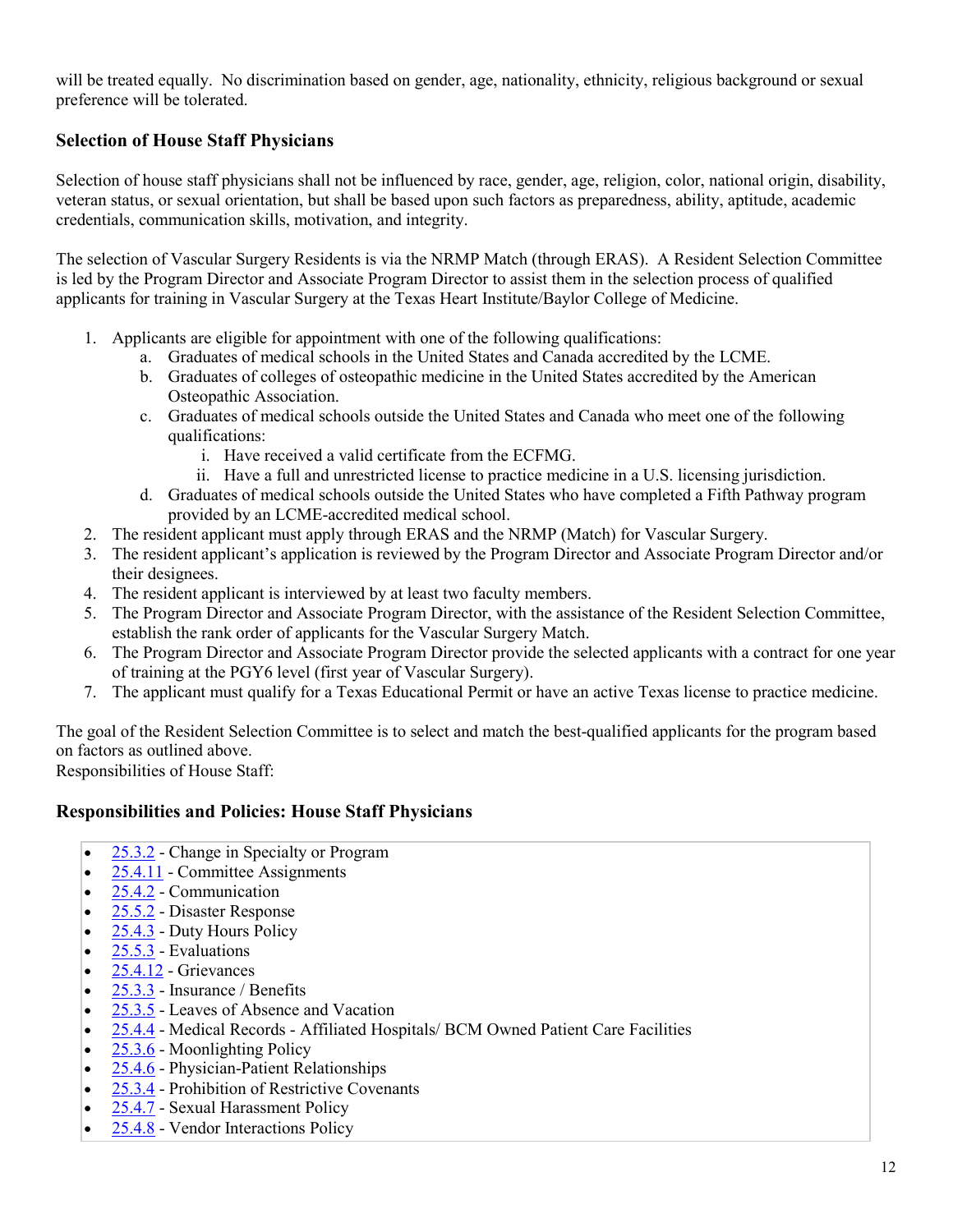House staff physicians shall abide by BCM's drug-free workplace policy. This policy can be found on the BCM intranet website under "Employee Relations  $\rightarrow$  Substance Abuse" at [http://intranet.bcm.edu/?fuseaction=home.showpage&tmp=hr/employeerelations/subabuse.](http://intranet.bcm.edu/?fuseaction=home.showpage&tmp=hr/employeerelations/subabuse)

## <span id="page-12-0"></span>**Reappointment**

#### **Program Methods for Assessment & Criteria for Promotion**

The Surgery Education Office and the Program Director and Associate Program Director review the evaluations from each rotation. Problem areas are discussed further with the Vascular Surgery Education Committee that meets every month. Problems noted are considered and corrective actions are discussed.

Annual promotions are made contingent on satisfactory performance within the core competencies and are decided upon by the Vascular Surgery Education Committee each January.

The following performance assessment approaches are used by the Vascular Surgery Residency Program to determine residents' eligibility for advancement from one rotation to the next and from one year/level of training to the next, as well as completion of the program and graduation:

-Core competency evaluations completed by supervising faculty for each rotation

-Evaluations completed by medical students

-Self-assessment evaluations

-Direct and indirect supervision and evaluation by the Program Director and Associate Program Director

-Semi-annual evaluations by Program Director and Associate Program Director

-National in-service examination results

-Documented attendance at conferences

#### **Mechanism for Remediation and/or Disciplinary Action**

Failure of a resident to meet any one of the criteria for advancement will result in the following steps to be taken by the Program:

- The Program Director and Associate Program Director will counsel the resident regarding performance deficiency(ies), revisit the goals and objectives of the rotations and expectations of the program, and review the resident's overall performance in the training program.
- The Program Director and Associate Program Director will provide information to the Surgery Education Committee for the Committee to convene and discuss the resident's performance and to make recommendations and plans for remedial action in writing to the Program Director and Associate Program Director. The recommendations of the Surgery Education Committee are based on the severity of the deficiencies and on a majority vote (two-thirds) of the committee.
- The Program Director and Associate Program Director will meet with the resident again and provide a letter to the resident outlining the recommendations and plans for remedial action for acknowledgment and dated signature. If the resident is not available, the letter will be sent by certified mail (return receipt requested) to the resident's address on file.
- The Program Director and Associate Program Director will present outcomes of remedial plans and overall performance of the resident to the Surgery Education Committee on a monthly basis.

## **Appeal of Non-Reappointment**

Please refer to the BCM intranet website as follows for detailed information regarding appeal of non-appointment: <http://intranet.bcm.edu/index.cfm?fuseaction=Policies.Policies&area=25&expand=5>

## <span id="page-12-1"></span>**Responsibilities and Policies: Programs**

• [25.5.4](http://intranet.bcm.edu/index.cfm?fuseaction=Policies.Display_Policy&Policy_Number=25.4.2) - Reappointment and Promotion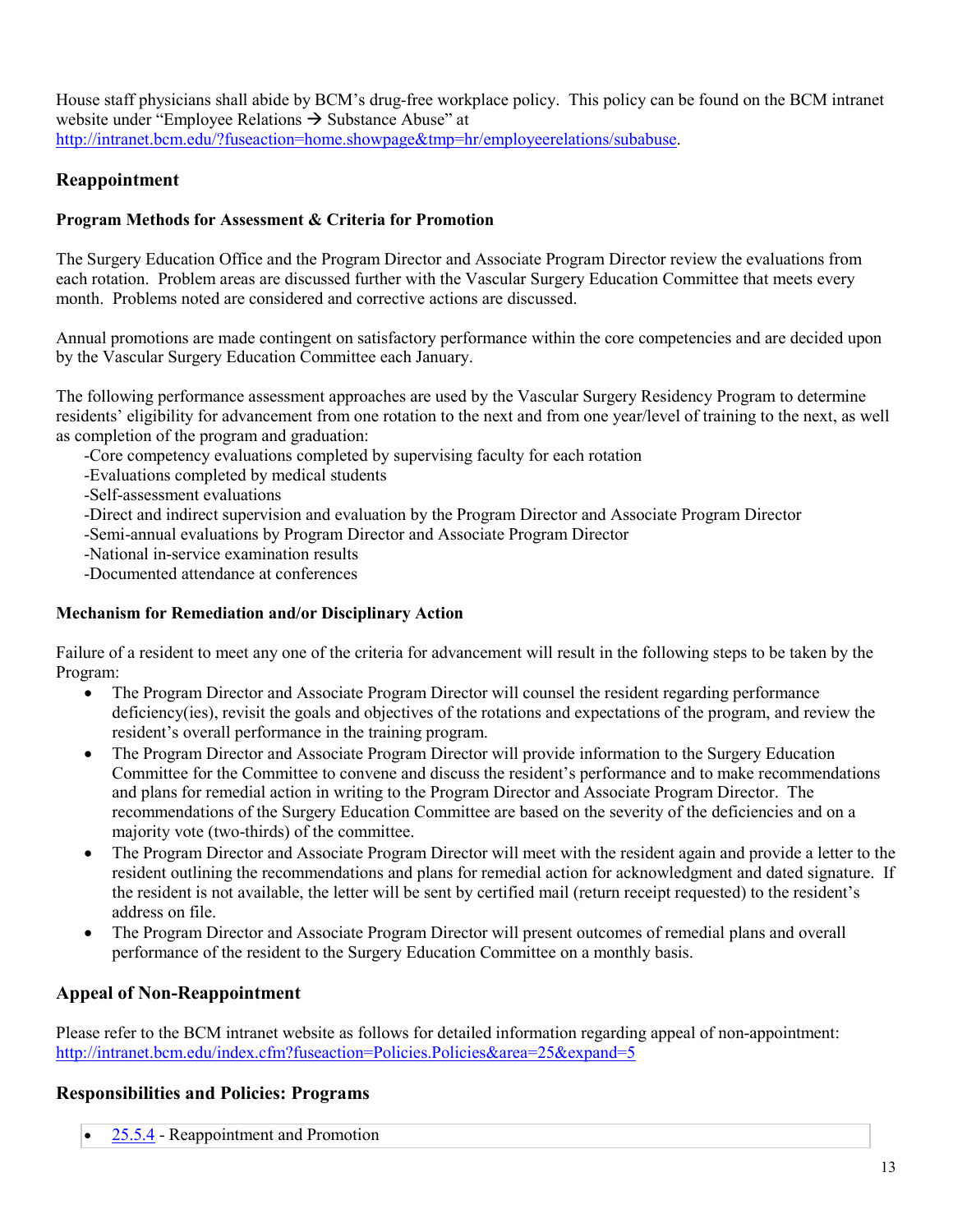- [25.5.5](http://intranet.bcm.edu/index.cfm?fuseaction=Policies.Display_Policy&Policy_Number=25.4.3) Record Retention
- [25.5.6](http://intranet.bcm.edu/index.cfm?fuseaction=Policies.Display_Policy&Policy_Number=25.4.4) Residency Closure / Reduction
- [25.5.11](http://intranet.bcm.edu/index.cfm?fuseaction=Policies.Display_Policy&Policy_Number=25.4.1) Completion of Training

#### <span id="page-13-0"></span>**Adverse Actions: House Staff Physicians**

- [25.6.1](http://intranet.bcm.edu/index.cfm?fuseaction=Policies.Display_Policy&Policy_Number=25.5.2) Adverse Actions
- [25.6.2](http://intranet.bcm.edu/index.cfm?fuseaction=Policies.Display_Policy&Policy_Number=25.5.3) Appeal of Adverse Actions
- [25.6.4](http://intranet.bcm.edu/index.cfm?fuseaction=Policies.Display_Policy&Policy_Number=25.5.21) Conduct of Adverse Actions Hearings

The Program bases the policy regarding non-reappointment on the Baylor College of Medicine Graduate Medical Education policy 25.4.2 governing "*Appeal of Non-Reappointment*."

#### **Appeal of Non-Promotion**

In the event that the Surgery Education Committee determines that a resident is not progressing as expected, remediation (non-promotion) may be required. Remediation will be considered for any resident that fails to achieve proficiency in any one of the six ACGME core competencies. Residents may seek appeal of non-promotion using the Graduate Medical Education policy "Appeal of Non-Promotion."

#### **Adverse Action**

The Program adheres to the Baylor College of Medicine Graduate Medical Education policy 25.6.1 governing "Adverse Action."

#### **Appeal of Probation**

The Program adheres to the Baylor College of Medicine Graduate Medical Education policy 25.6.2 governing "Appeal of Probation."

#### **Grievances and Due Process**

The Program adheres to the Baylor College of Medicine Graduate Medical Education policy 25.4.12 governing "House Staff Grievance Procedures and Due Process."

#### <span id="page-13-1"></span>**Texas Medical Board Reporting**

#### **Duty to Report**

The Program adheres to the Baylor College of Medicine Graduate Medical Education policy governing "Texas Medical Board Reporting" as outlined by the Texas State Board of Medical Examiners [\(www.tsbme.org\)](http://www.tsbme.org/).

#### <span id="page-13-2"></span>**Sexual Harassment**

It is the policy of Baylor College of Medicine (BCM) to provide a work environment free from sexual harassment in accordance with all state and federal laws. Any resident/fellow who wishes to report an incident of sexual harassment should contact the Office of Graduate Medical Education or the Office of Employee Relations, if he or she does not wish to report the incident to his/her program director. Reports may also be made anonymously, or not, to the BCM Integrity Hotline at 855-764-7292.

## <span id="page-13-3"></span>**Vendor Interaction Policy**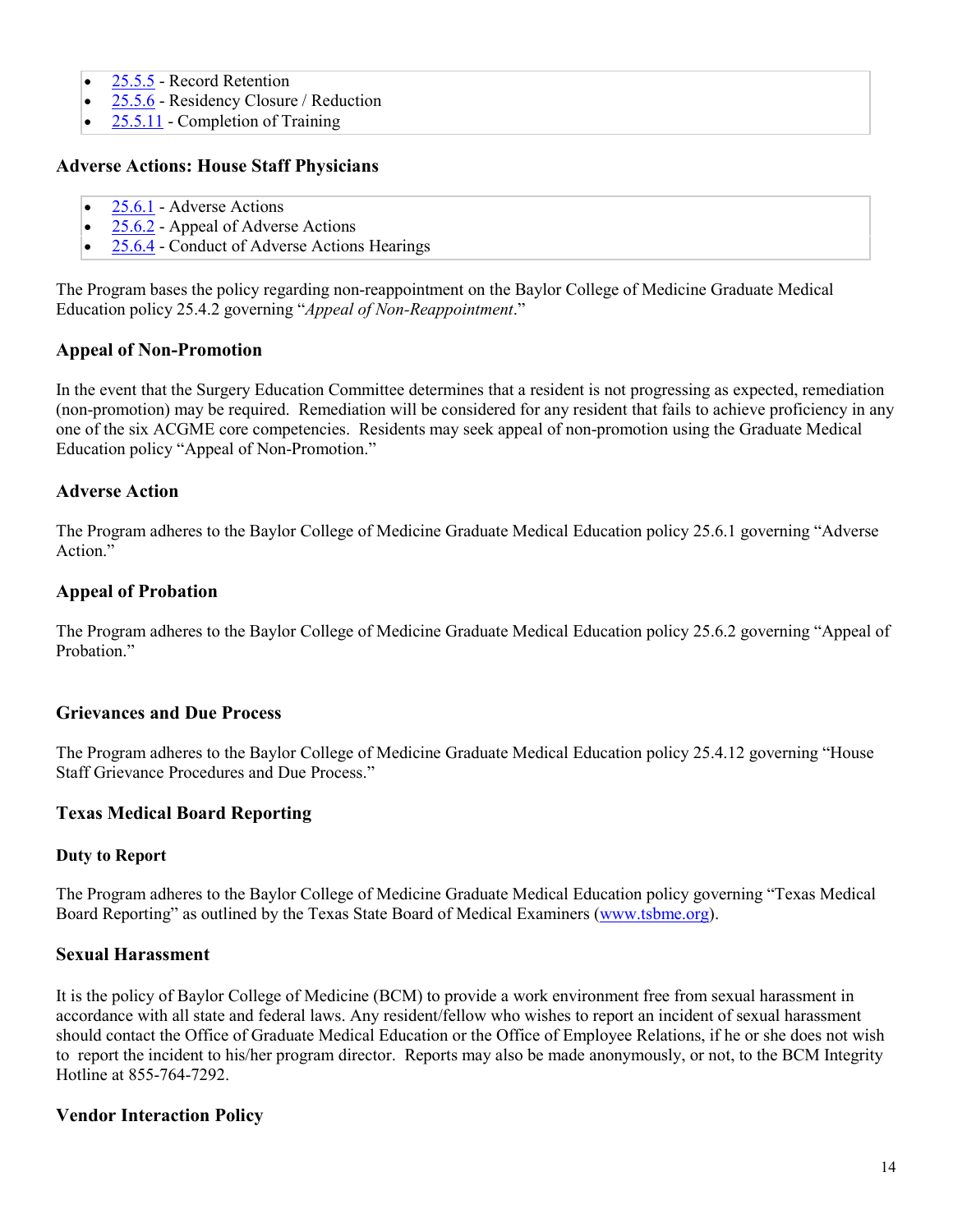The Program adheres to the Baylor College of Medicine Graduate Medical Education policy 25.4.8 governing "Vendor Interaction."

## <span id="page-14-0"></span>**Disclosure of Outside Interest (DOI) Policy**

Please visit the full Disclosure of Outside Interest (DOI) policy can be seen on the Compliance webpage. We are focused on the industry activities because these are the areas where the public and the federal government have emphasized the importance of disclosure.

Faculty and/or residents engaging in industry activities (e.g. speaking, consulting, scientific advisory) must adhere to the following procedure:

Requirements when approached by industry:

• First, review and obtain department chair and Division Chief as well as Program Director approval. Faculty will send an email send information to Compliance indicating the parameters of the opportunity (e.g. name, type, compensation, time requirement, etc.) and requesting approval to participate in the activity;

• Faculty must then submit an executed copy (signed by both parties) of their contract and the BCM addendum (see compliance webpage) to Compliance for review and filing. The BCM Addendum should be presented to the industry partner/sponsor prior to the execution of the contract and should be executed together with the contract.

• The approval process is not complete until both elements of the process above are complete.

#### <span id="page-14-1"></span>**Disaster Policy**

The Program adheres to the Baylor College of Medicine Graduate Medical Education policy 25.5.2 governing "Disaster Response."

#### <span id="page-14-2"></span>**Vacations and Leaves of Absence**

The Program adheres to the Baylor College of Medicine Graduate Medical Education policy 27.3.5 governing "Leaves/Vacation" The content of that policy is as follows:

All Residents are provided 44 paid days off per academic year (July 1 – June 30). This time off is non-vested (meaning the house staff physician is not paid for it if he or she leaves before having utilized), does not accrue, and does not roll over from one academic year to the next. Vacation also needs to be approved by the Surgical Critical Care Program Director and written consent provided to Program Coordinator for documentation. These 44 days include:

\*21 vacation days

#### \*14 sick days (to be used only for personal illness)

A treating physician's statement, from a non-house staff physician, is necessary if the illness or injury extends beyond three (3) consecutive calendar days. In addition, to return to work, a statement is required from the treating physician that stipulates the involved house staff physician is fit to return to duty. Further, if a house-staff physician is absent from work for more than four (4) non-consecutive days in a calendar month, a statement may be required from the treating physician. The Senior Associate Dean for Graduate Medical Education shall resolve any disputes regarding the house staff physician's fitness for duty (e.g., disagreements between the house staff physician, program director, or director of the Occupational Health Program).

A house staff physician may be eligible to use sick days under the federal Family and Medical Leave Act (FMLA).

Baylor College of Medicine (BCM), effective July 1, 2014, provides a Core benefit of Short Term Disability (STD) insurance to all Residents. After 44 consecutive calendar days of personal disability (including maternity leave), the STD insurance policy would be available, and provide benefits up to a maximum of 20 weeks. Approval for STD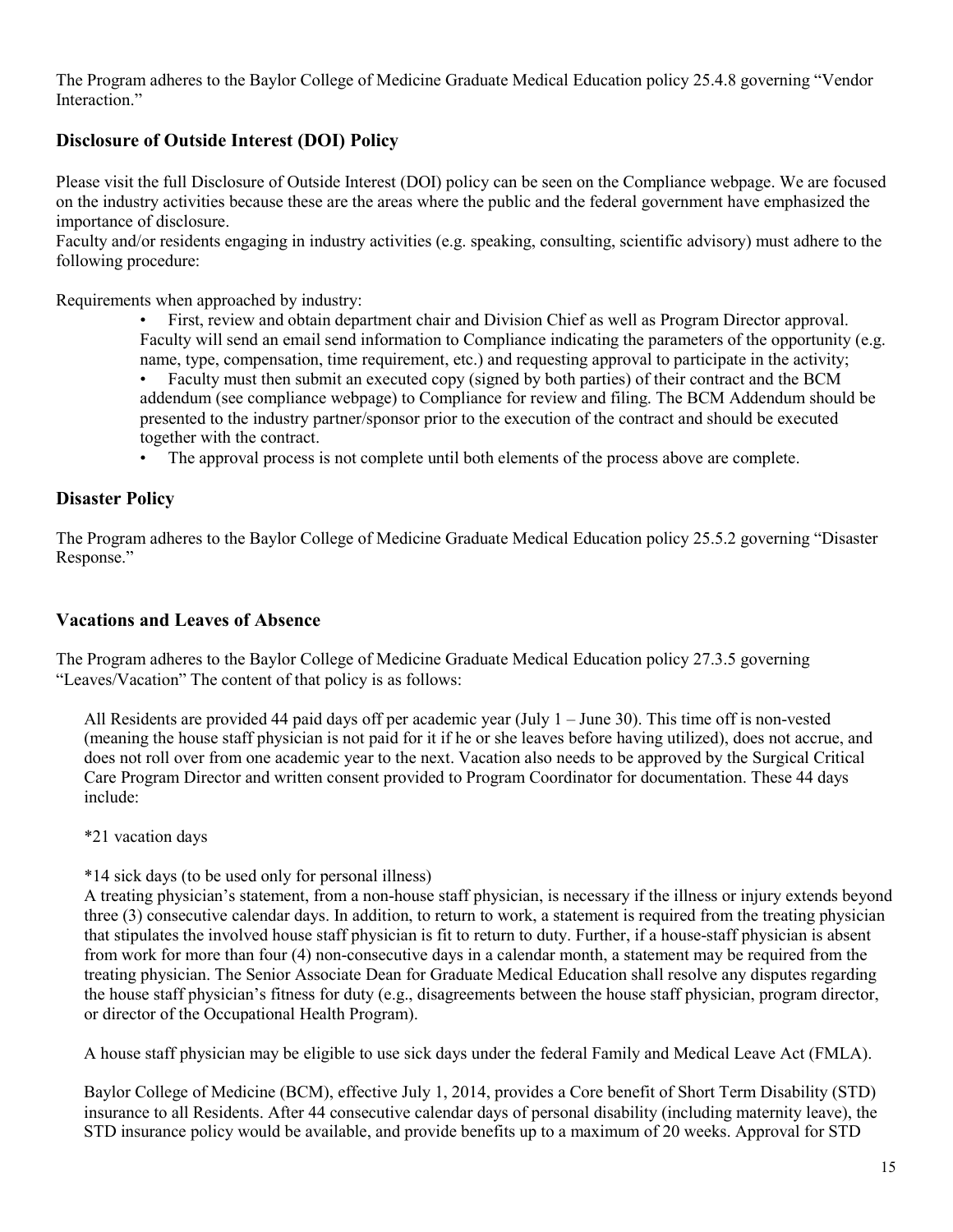benefits is made by the insurance carrier based on treating physician reports and the type of disability. As a Core benefit STD is provided at no cost to Residents.

These STD benefits would include 60% weekly earnings, up to a maximum of \$750 per week for a maximum of 20 weeks depending on the type of disability.

\*9 Paid Time Off (PTO) days

This includes personal days, holiday, and educational leave (standard leave). A program is not permitted to provide any additional leave without the written approval of the Office of Graduate Medical Education.

**Jury Duty**: Paid leave will be provided for jury duty as required by law.

**Military Leave**: House staff physicians with U.S. military obligations are allowed up to 14 calendar days of unpaid military leave per year. House staff physicians whose military obligations exceed 14 days are required to request an unpaid leave of absence. House staff physicians called to active duty will have a residency slot when they are released from such duty, pursuant to federal law. The house staff physician is required to submit to Human Resources – Regulatory Compliance a copy of his or her military orders or written statement from the appropriate military authority as evidence of a call to training or duty.

**Personal Leave**: A male house staff physician may be eligible to take personal leave under the federal Family and Medical Leave Act for the birth of his child, if they meet the minimum criteria for eligibility under the FMLA.

**Unpaid Leave-of-Absence**: A house staff physician may request and take unpaid leave of absence for up to 12 months for personal or family problems with the approval of the program director or his/her designee. Additionally, enrollment with at least half-time status in a degree program at an institution of higher education that is related to the house staff physician's medical career is an acceptable reason for requesting and being approved for leave of absence. A letter stating the purpose of the leave, arrangements made for completing the Graduate Medical Education (GME) program, and the mechanism for payment of medical, dental, basic life, basic accidental death and dismemberment, short-term and longterm disability insurance premiums, the psychiatric counseling service benefit, and any supplemental benefits, if applicable, shall be signed by both the program director and the house staff physician with a copy kept on file in the Office of GME and the Human Resources – Benefits office. If all or any part of this leave of absence is due to illness or injury, the GME program director shall require a treating physician's statement. Leave under the federal Family and Medical Leave Act may be granted in accordance with the guidelines set forth in this policy, if applicable.

**Family and Medical Leave Act** : A house staff physician may be eligible for job protection under the federal FMLA for his/her own serious medical condition or that of a spouse, child, or parent. Other qualifying events are the birth of a child or the house staff physician's adoption or foster placement of a child. Job protection under this law is a maximum of 12 weeks within a 12-month rolling calendar time period. All requests for leave under this law must be reported to the Offices of GME and Human Resources. Final approval shall be made by the Human Resources Regulatory Compliance Office.

In order to be eligible for FMLA, a house staff physician must meet the minimum requirements under the FMLA. The requirements are a minimum of 12 months of employment at BCM (does not have to be consecutive) and at least 1,250 hours worked during the 12 month period immediately preceding the start of the leave of absence.

Absences due to illness, whether the house staff physician's or a family member's, must be verified by a completed FMLA medical certification in order to be considered for leave under the FMLA. The medical certification must be completed and signed by the treating physician of the house staff physician or the physician of his/her family member. A statement is required from the court system or the involved social services agency to confirm the foster placement or adoption of a child; a birth certificate, alone, is also acceptable when adopting. A fit for duty certificate (work release) must be presented to Human Resources – Regulatory Compliance no later than the first day the house staff physician returns to work from a leave under the FMLA for his/her own serious health condition.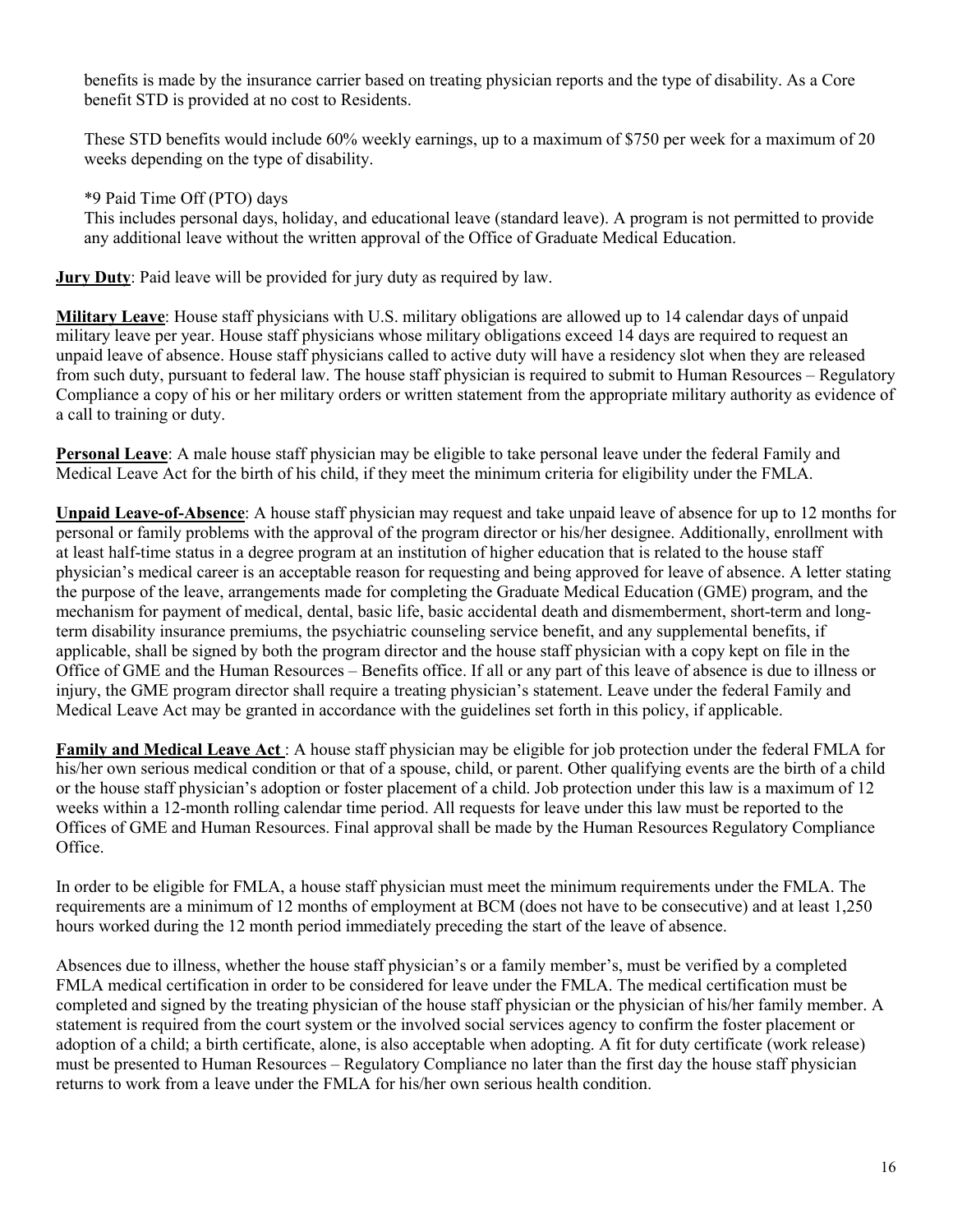If the house staff physician and his/her spouse are both employed at BCM, they are limited to a combined total of 12 workweeks of FMLA leave if the reason for the request is for the birth and care of a newborn child, foster care placement, or adoption of a child.

A house staff physician taking leave under FMLA for his/her own health condition must first use sick days, and if necessary, may take any available paid vacation and PTO.

Further information on the Family and Medical Leave Act (FMLA) can be found on the BCM Human Resources – Regulatory Compliance website or by calling 713-798-3310, or emailing [leavesofabsence@bcm.edu](mailto:leavesofabsence@bcm.edu)

**Medical Leave:** A house staff physician who suffers from a serious health condition including the recovery period due to childbirth may be eligible for Medical leave if her/she does not meet the minimum requirements to be eligible for leave under the FMLA.

**Makeup**: GME programs shall provide house staff physicians with certifying Board requirements. Time missed for any reasons beyond that permitted by the relevant certifying Board must be made up. All made up time required for GME program completion will be paid. Each GME program shall have a written policy regarding makeup time and shall provide a copy of this policy to its house staff physicians.

When total (cumulative) time lost for any reason exceeds that permitted by the appropriate certifying Board, the house staff physician's promotion to the next level of training will be delayed by an amount equal to the time that needs to be made up. This delay supersedes any existing letter of appointment regarding dates, year of appointment, and stipend, but does not negate the reappointment.

It is the responsibility of the program to document and report all time off as required per Baylor Human Resources and Payroll policies.

**General**: All accrued paid time off must be used for absences before any upaid leave may be taken.

# <span id="page-16-0"></span>**Resident Interview Policy**

The Michael E. DeBakey Department of Surgery support our residents to attend professional interviews after preliminary year, post graduate training in fellowships and career job positions after training. In order to be compliant with BCM and ACGME policies regarding clinical experience and education requirements and approved time off as outlined by the BCM policies.

The interview policy for residents in our departmental residency and fellowship programs includes the following:

- Time off for interviews must be approved by the Program Director and Academic Coordinator for the perspective residency and fellowship program in the Surgery Education Office (SEO).
- Two week notice before the rotation in writing is required. An email including with the interview request form attached must be sent to SEO for approval of time off request.
- If a last minute interview is requested, the approval will need to be given by the rotation attending/chief, followed up with an email notification to the SEO. **If the time off is not approved by the rotation, then the resident is not cleared to attend the interview.**
- The requested day(s) off will be documented as follows:
	- o Four days off of rotation will be used first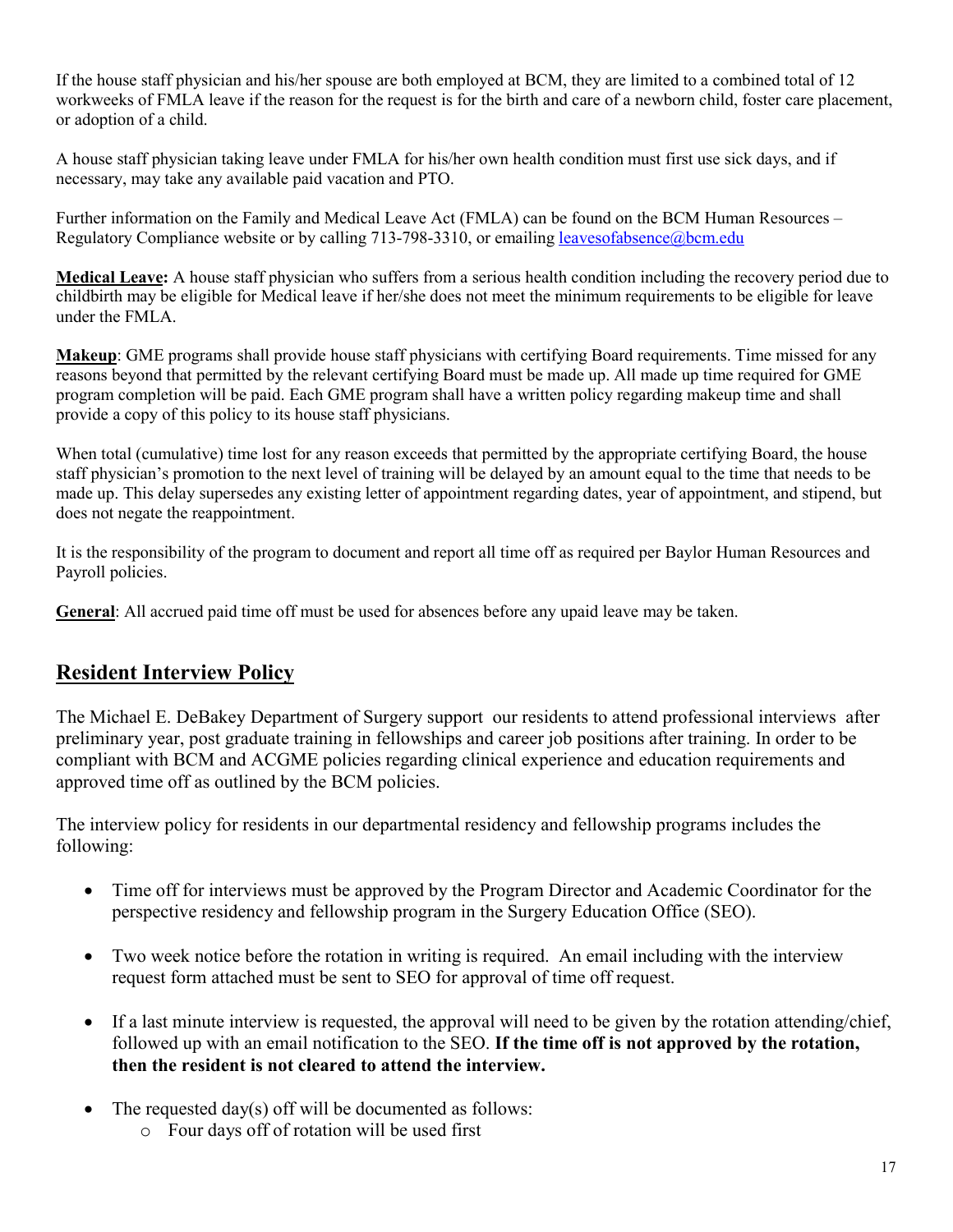- o Personal time off (PTO) will be used next (total nine days per year)
- o Vacation days will be deducted if needed (total 21 days per year)
- Flights should be booked in the evenings when available after completed rotation duties for next day interviews.
	- o If a resident requests to attend a night before event for the interview, these will be considered on a case-by-case basis and will only be approved if coverage on the rotation is available.
- If a flight requires the resident to leave before their scheduled shift is complete, it is strongly encouraged the resident comes to work for as long as possible until leaving for their flight to assist with coverage.
- Interviews and vacation time should not coincide in the same rotation. As you choose your vacation dates, plan them with your peak interview months in mind and avoid scheduling during these months.

The interview request form and checklist is also available via BCM BOX.

# <span id="page-17-0"></span>**Professionalism**

The expectations and standards of professionalism that are mandated by the Vascular Surgery Residency Program, and their significance and implications with regard to residents' compliance with such standards and expectations are outlined below.

## <span id="page-17-1"></span>**Professionalism Standards & Program Expectations**

- Exercise a high level of ethics, honesty and integrity in all aspects of interpersonal relationships and patient care.
- Highly professional and responsive behavior to the needs of the patient, medical professionals and the community.
- Interpersonal communication that adheres to professional courtesy and mutual respect among residents at all levels.
- Mature professional behavior: Avoidance of negativism such as gossip, stereotyping, hostility, defamation, slander, inappropriate comments, argumentative behavior, anger and undermining of colleagues, the Program and the organization.
- Commitment to serving as a role model for resident colleagues, students, staff and subordinates regardless of level of training.
- Willingness to engage in conflict resolution with colleagues in a courteous and timely manner.
- Full commitment to sustaining work team relationships through cooperation and collaboration with resident colleagues and other team members.
- Exercise of high leadership and moral skills.
- Full commitment to protect and advance the Program reputation individually and as a member of a team.
- Compliance with administrative responsibilities including call schedules, responsiveness to pages with courtesy and professionalism, and timely response to requests for evaluations of program and faculty.
- Full compliance with the policies, rules, and regulations of the Program, Baylor College of Medicine, and the affiliated institutions.

# <span id="page-17-2"></span>**Professionalism Misconduct**

Substandard conduct or any occurrence of professional misconduct or deviation from the standards described above by a resident at any level will result in the following:

Immediate counseling with resident(s) involved.

Immediate investigation and disciplinary action(s), the outcome of which may be: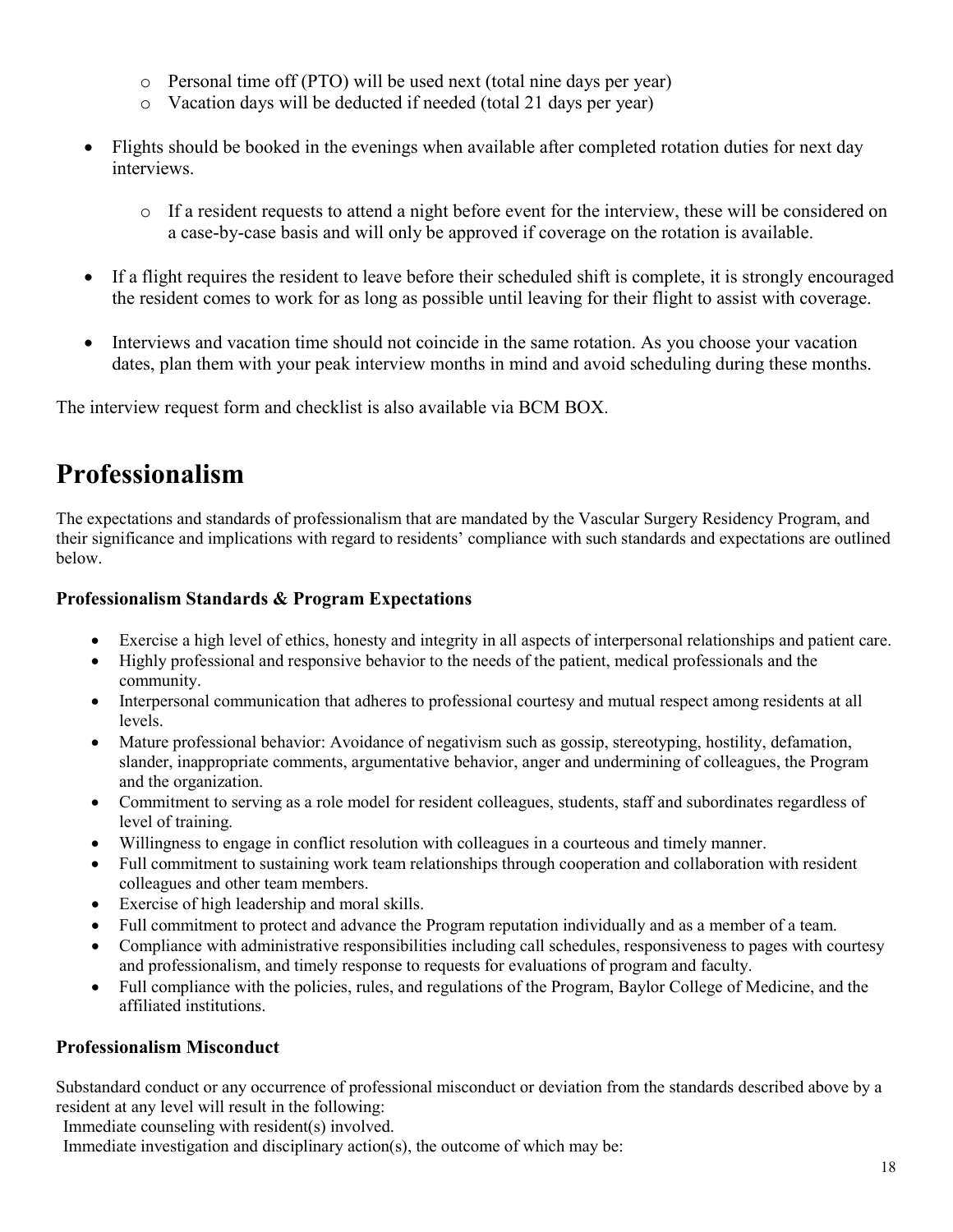- Documentation of such professional misconduct in the resident's permanent record and reporting to state licensing agencies and the American Board of Surgery of failure to comply with professional conduct standards of the Program;
- Failure to reappoint and renew contract in the Program;
- Repeat rotation(s) or year(s) of training;
- Failure to graduate in the scheduled year with reporting of such to the Board in the professional conduct category;
- Immediate dismissal from the Program.

# <span id="page-18-0"></span>**Duty Hours and the Working Environment**

The Program adheres to the Baylor College of Medicine Graduate Medical Education policy 25.3.5 governing "Duty Hours."

Baylor College of Medicine requires all graduate medical education programs to be in compliance with the Accreditation Council for Graduate Medical Education (ACGME) duty hours requirements, as stipulated in the Institutional, Common and Specialty-Specific Program Requirements. Each program must have its own duty hours policy. Every BCM house staff physician must log his/her duty hours on MedHub in a regular and timely manner. Failure to log duty hours as expected may be viewed as a failure in professionalism, and may result in a house staff physician being suspended from duty without pay until the logging responsibility is completed. Program compliance with duty hours requirements and policies will be monitored through MedHub, annual program evaluations, and the internal review process. All house staff physicians are expected to limit their program and program-related moonlighting activities to the maximum number of hours allowed by ACGME policy. Any disputes or other issues related to compliance should be referred to the Senior Associate Dean for Graduate Medical Education. BCM house staff physicians may use GME's online anonymous form to report concerns about duty hours compliance or may report such concerns to the GMEC Ombudsman.

The BCM GMEC does not permit programs to request an expansion or extension of duty hours beyond the standard ACGME requirements.

#### **Principles**

- 1. The Baylor College of Medicine Vascular Surgery Residency Program is committed to and responsible for promoting patient safety and resident well-being and to providing a supportive educational environment.
- 2. The learning objectives of the program are not to be compromised by excessive reliance on residents to fulfill service obligations.
- 3. Didactic and clinical education have priority in the allotment of the resident's time and energy.
- 4. Duty hours assignments recognize that faculty and residents collectively have responsibility for the safety and welfare of patients.

#### **Supervision of Residents**

- 1. The attending physician has both an ethical and a legal responsibility for the overall care of the individual patient and for the supervision of the resident involved in the care of that patient.
- 2. Although senior residents require less direction than junior residents, even the most senior resident must be supervised. The program should establish a chain of command that emphasizes graded authority and increasing responsibility as experience is gained.
- 3. The attending surgeon who is ultimately responsible for the patient's care should make judgments on this delegation of responsibility; such judgments shall be based on the attending surgeon's direct observation and knowledge of each resident's skills and ability.
- 4. A fellow may not supervise chief residents.

## <span id="page-18-1"></span>**Duty Hours**

1. Duty hours are defined as all clinical and academic activities related to the residency program, i.e., patient care (both inpatient and outpatient), administrative duties related to patient care, the provision for transfer of patient care, time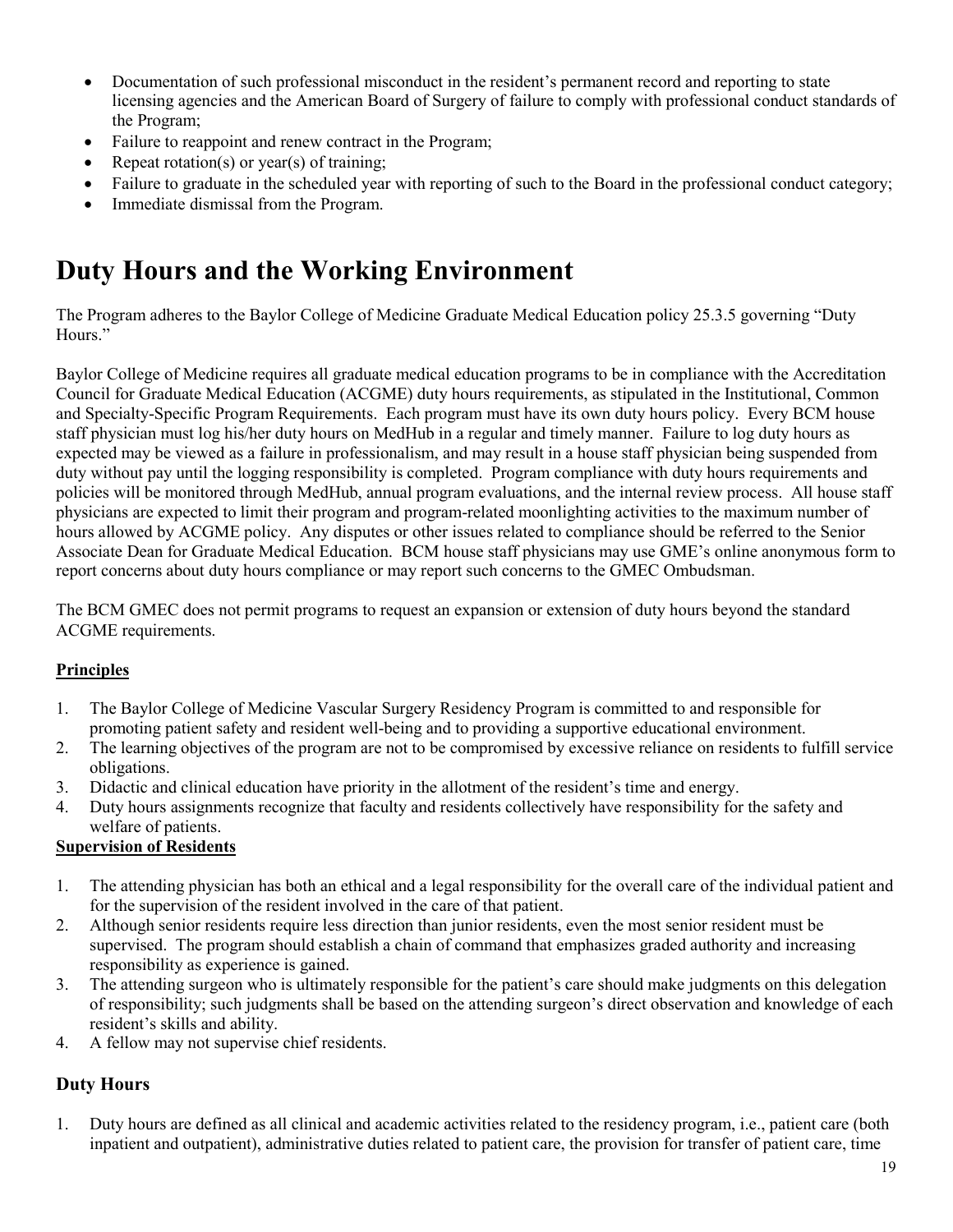spent in-house during call activities, and scheduled academic activities such as conferences. Duty hours *do not* include reading and preparation time spent away from the duty site.

- 2. Duty hours must be limited to 80 hours per week, averaged over a four-week period, inclusive of all in-house activities.
- 3. Residents must be provided with 1 day in 7 free from all educational and clinical responsibilities, averaged over a 4 week period, inclusive of call. One day is defined as one continuous 24-hour period free from all clinical, educational, and administrative activities.
- 4. Adequate time for rest and personal activities must be provided. This should consist of a 10-hour time period between all daily work hours and after in-house call.

#### **Duty Hours Compliance Monitoring**

The Program Director, Associate Program Director, and faculty will monitor compliance with duty hour policies by monitoring call and duty schedules, direct observation of the residents, interviews/discussions with the residents, and review of residents' evaluations of rotations. Residents are instructed to notify the Program Director and Associate Program Director if they or other residents are requested or pressured to work in excess of duty hour limitations. The Program Director and Associate Program Director maintain an open-door policy so that any resident with a concern can seek immediate redress. If problems are suspected, the Program Director and Associate Program Director will gather duty hour data to clarify and to resolve the problem (BCM Policy 25.3.5).

## **On Call Activities**

The objective of on-call activities is to provide residents with continuity of patient care experiences throughout a 24-hour period. In-house call is defined as those duty hours beyond the normal workday when residents are required to be immediately available in the assigned institution.

- 1. In-house call must occur no more frequently than every third night, averaged over a four-week period.
- 2. Continuous on-site duty, including in-house call, must not exceed 24 consecutive hours. Residents may remain on duty for up to six additional hours to participate in didactic activities, transfer care of patients, conduct outpatient clinics, and maintain continuity of medical and surgical care as defined in Specialty and Subspecialty Program Requirements.
- 3. No new patients may be accepted after 24 hours of continuous duty. A new patient is defined as any patient for whom the surgery service or department has not previously provided care. The resident should evaluate the patient before surgery.
- 4. At-home call (pager call) is defined as call taken from outside the assigned institution.
	- a) The frequency of at-home call is not subject to the every third night limitation, or 24+6 limitation. However, at-home call must not be so frequent as to preclude rest and reasonable personal time for each resident.
	- b)Residents taking at-home call must be provided with one day in seven completely free from all educational and clinical responsibilities, averaged over a four-week period.
	- c) When residents are called into the hospital from home, the hours they spend in-house are counted toward the 80-hour limit.

# <span id="page-19-0"></span>**Moonlighting**

Because residency education is a full-time endeavor and duty-hours regulations must be adhered to, it is the policy of the Vascular Surgery Residency Program that moonlighting is not allowed (BCM Policy 25.3.6).

## <span id="page-19-1"></span>**Stress, Fatigue and Impairment**

The Program Director and Associate Program Director and faculty realize that residency training is a time of high stress. They will make every effort to monitor residents on their rotations for signs of stress, fatigue, and impairment. The resident can assist on his/her own behalf by adhering to duty-hour mandates and by communicating problems with his/her senior level resident, faculty, or the Program Director and Associate Program Director. The program strives to ensure that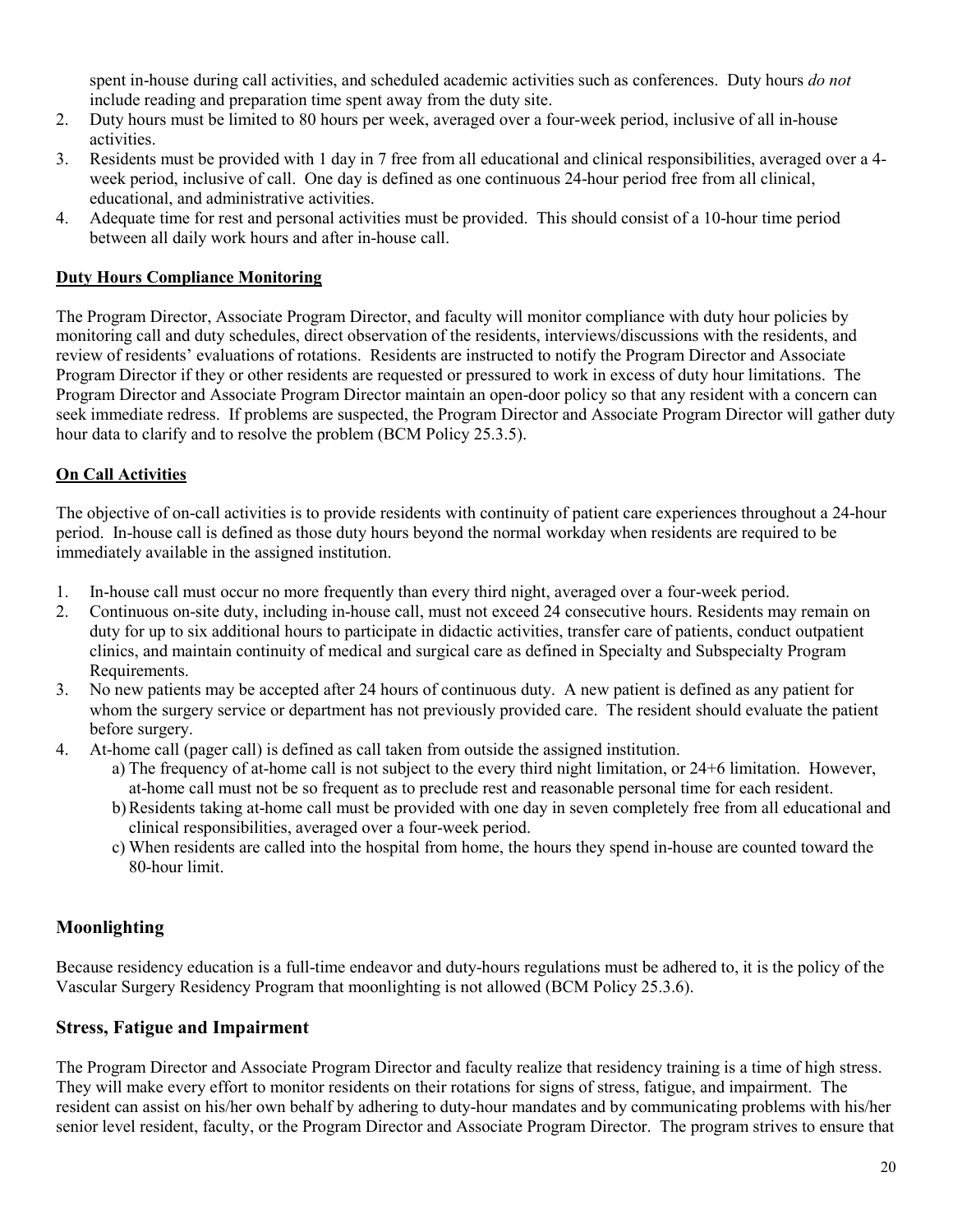an environment conducive to communicating problems exists. It is the responsibility of the entire department and program to be aware of signs and symptoms of these problems.

In situations of stress, fatigue, or impairment, the faculty or resident may approach the Program Director and Associate Program Director, or the Program Director and Associate Program Director may themselves call a meeting with the resident. The problem will be discussed, and the Program Director and Associate Program Director will make recommendations for resolving the problem. Such recommendations may include use of services within Baylor College of Medicine such as the Employee Assistance Program, or referral to a counselor or psychiatrist.

#### **Signs & Symptoms of Stress, Fatigue, or Impairment**

Signs and symptoms or fatigue, stress, or impairment include some of the following:

- Recent changes in behavior, including irritability, mood swings, inappropriate behavior, a breakdown in logical thought, trembling, slurred speech
- Irresponsibility, such as failure to respond to calls, late arrivals at rounds or call, rounding at irregular times, neglect of patients, incomplete charting, unexplained absences
- Inaccurate or inappropriate orders or prescriptions
- Insistence on personally administering patients' analgesics or other mood-altering medications rather than allowing nursing staff to carry out orders
- Poor concentration or poor memory, such as failure to remember facts about current and/or recent individual patients • Depression
- Evidence of use or possession of alcohol or other drugs while on duty; intoxication at social events
- Anger, denial, or defensiveness when approached about an issue
- Unkempt appearance and/or poor hygiene
- Complaints by staff or patients
- Unexplained accidents or injuries to self
- Noticeable dependency on alcohol or drugs to relieve stress
- Isolation from friends and peers
- Financial or legal problems
- Loss of interest in professional activities or social/community affairs

#### **Attending Clinician & Supervising Resident Responsibilities**

- 1. In the interest of patient and resident safety, the recognition that a resident is demonstrating evidence of excess fatigue and/or stress requires the attending or supervising resident consider immediate release of the resident from any further patient care responsibilities.
- 2. The attending clinician or supervising resident should privately discuss his/her opinion with the resident, attempt to identify the reason for excess fatigue and/or stress, and estimate the amount of rest that will be required to alleviate the situation.
- 3. The attending clinician should attempt to notify the chief/supervising resident on-call and/or the Program Director and Associate Program Director of the decision to release the resident from further patient care responsibilities at that time.
- 4. If excess fatigue is the issue, the attending clinician must advise the resident to rest for a period that is adequate to relieve the fatigue before operating a motorized vehicle. This may mean that the resident should go first to the on-call room for a sleep interval no less than 30 minutes. The resident may also be advised to consider calling someone to provide transportation home.
- 5. If stress is the issue, the attending, upon privately counseling the resident, may opt to take immediate action to alleviate the stress. If, in the opinion of the attending, the resident stress has the potential to negatively affect patient safety, the attending must immediately release the resident from further patient care responsibilities at that time. In the event of a decision to release the resident from further patient care activity, notification of program administrative personnel shall include the chief/supervising resident of the service, Program Director, and Associate Program Director.
- 6. A resident who has been released from further immediate patient care because of excess fatigue and/or stress cannot appeal the decision to the responding attending.
- 7. A resident who has been released from patient care cannot resume patient care duties without permission of the Program Director and/or Associate Program Director.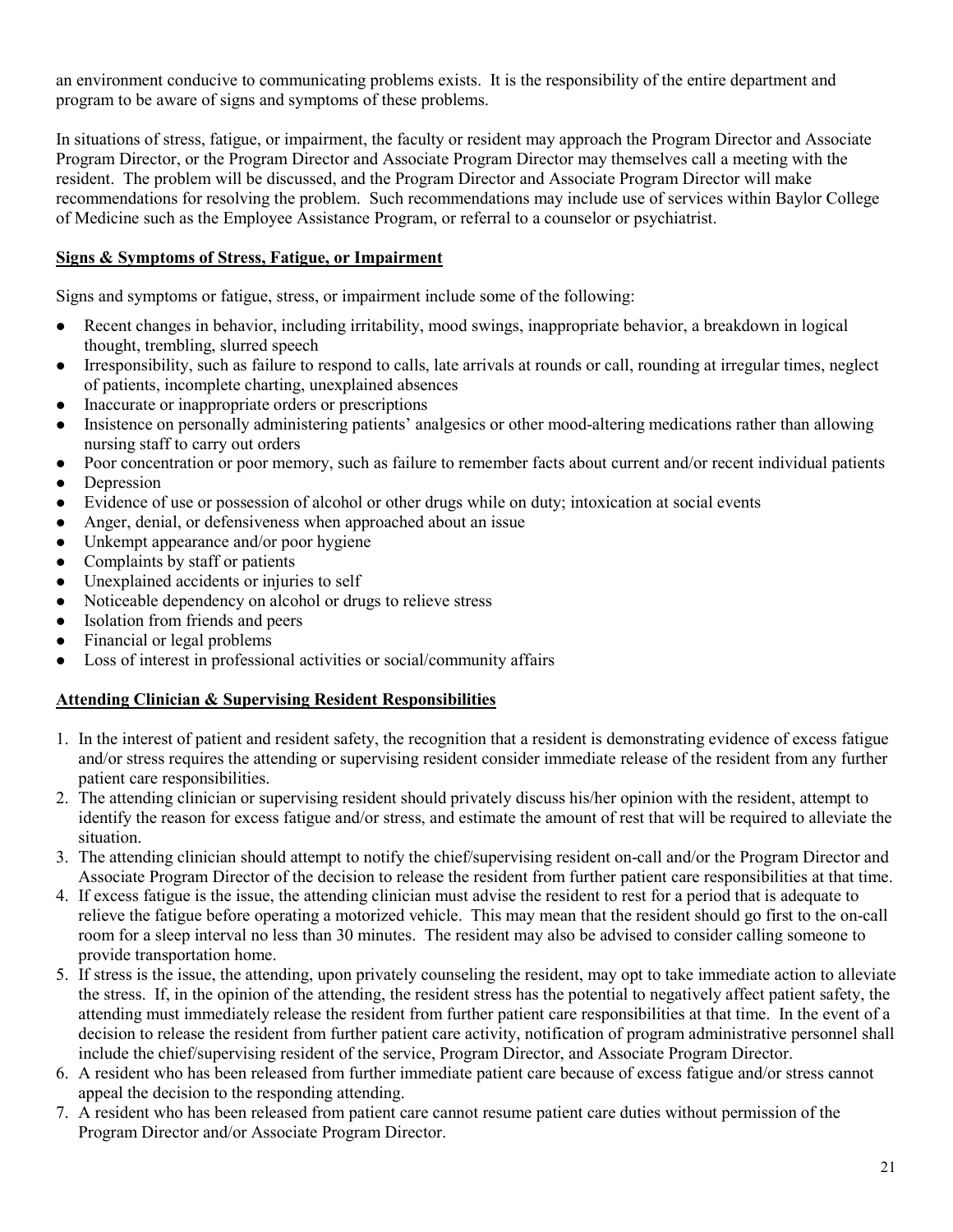#### **Resident Responsibilities**

- 1. Residents who perceive that they are manifesting signs of excess fatigue and/or stress have the professional responsibility to immediately notify the attending clinician, the chief resident, the Program Director, and/or Associate Program Director without fear of reprisal.
- 2. Residents recognizing signs of fatigue and/or stress in fellow residents should report their observations and concerns immediately to the attending physician, the chief resident, the Program Director, and/or Associate Program Director.

#### **Program Director & Associate Program Director Responsibilities**

- 1. Following removal of a resident from duty, the Program Director and Associate Program Director will determine the need for an immediate adjustment in duty assignments for remaining residents in the program.
- 2. The Program Director and Associate Program Director will review the resident's call schedules, work hours, extent of patient care responsibilities, any known personal problems, and stresses contributing to these issues for the resident.
- 3. The Program Director and Associate Program Director will notify the Director of the rotation in question to discuss methods to reduce resident fatigue.
- 4. In matters of resident stress, the Program Director and Associate Program Director will meet with the resident personally. If counseling by the Program Director and Associate Program Director is judged to be insufficient, the resident will be referred to appropriate professionals for counseling.

# <span id="page-21-0"></span>**Wellness**

## **Wellness Resources for Managing Challenges to Living Our Values**

Baylor College of Medicine is committed to the values of integrity, respect, teamwork, innovation, and excellence. When everyone at the College lives these values we create a culture that supports all members of our community to thrive personally and professionally. During these challenging times, sustaining a culture that reflects our values is the responsibility of each of every individual at the College. The College has a number of resources available to help you manage interpersonal and personal challenges that may arise while navigating the current climate.

Please visit the following link for more details:

<https://www.bcm.edu/coronavirus-preparedness/coronavirus-learners-and-educators/wellness-resources>

## Baylor College of Medicine Ombuds Office

The Baylor College of Medicine Ombuds Office is a confidential place for students, trainees, faculty, and staff to express concerns, resolve disputes, manage conflicts, and increase communication skills. The ombuds is available to discuss any issue of concern, including interpersonal conflict or misunderstandings, and academic or administrative concerns.

Reach out to the Ombuds Office as a first step, a last resort, or at any point along the way. You may also reach out anytime you would like to discuss something confidentially and aren't sure where to go.

The Ombuds Office promotes a neutral, fair and equitable approach to problem solving, conflict management and consensus building. At the visitor's option, the ombuds is happy to listen, to offer feedback, or to assist in developing alternatives for addressing concerns and problems. Where appropriate, the office supports systemic changes (e.g. through providing feedback to College leadership about trends, policies and procedures, and systemic issues) to achieve this.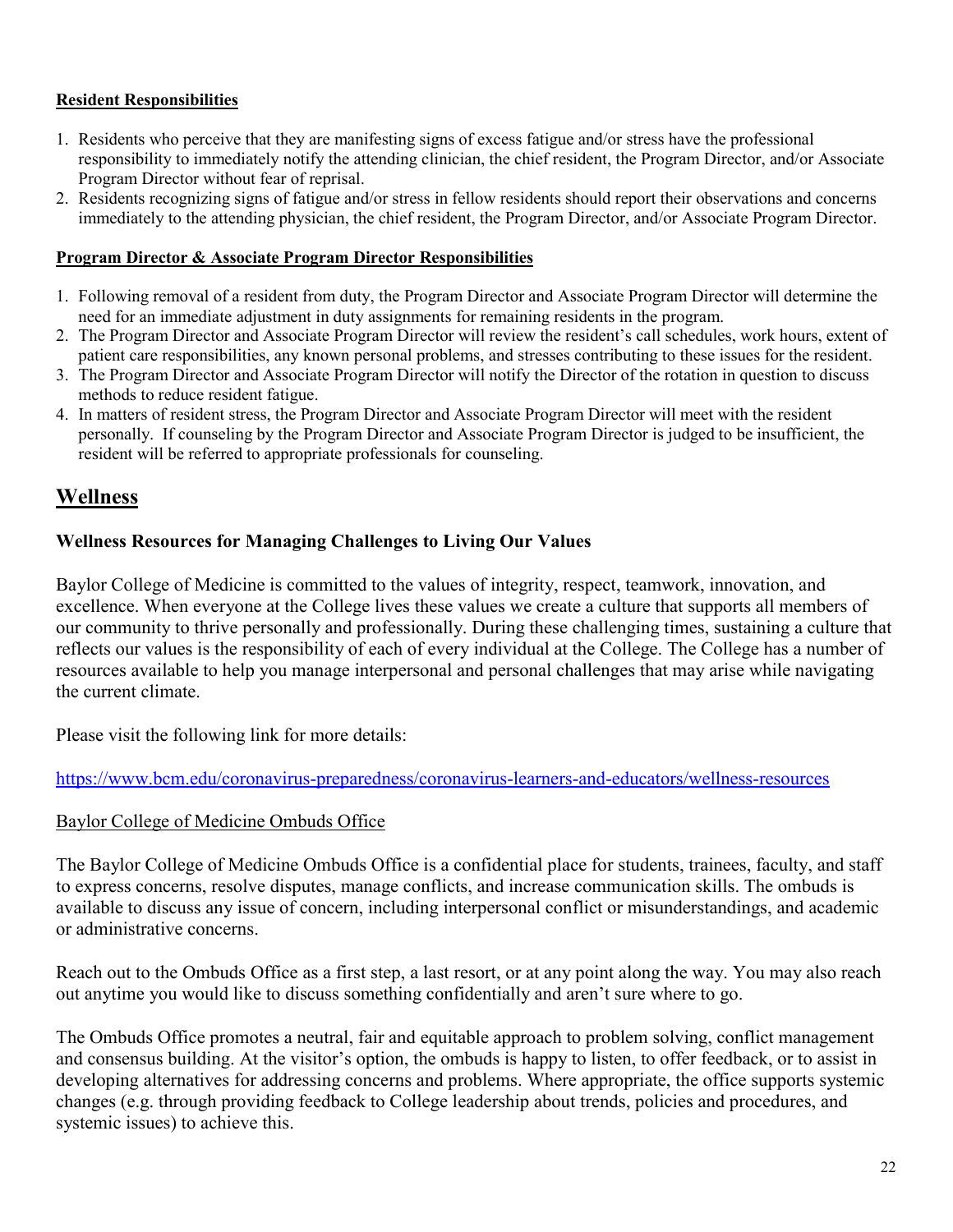The ombuds does not replace any formal College channels (e.g. regarding complaints or grievances). Communication to the ombuds does not constitute notice to Baylor College of Medicine. The ombudsman does not make binding decisions, mandate policies, or formally adjudicate issues. The ombuds does not provide legal advice; communication or information provided by the ombudsman does not constitute legal advice Please see following link: <https://www.bcm.edu/about-us/ombuds>

## Baylor College of Medicine Title IX and Gender Discrimination

Baylor is committed to providing a safe and supportive environment for all community members, guests and visitors. We believe that all individuals have the right to be free from all forms of sex and gender-based discrimination, which includes sexual harassment, acts of sexual violence, domestic violence, dating violence and stalking. Respect is one of the College' core [values.](https://www.bcm.edu/about-us/mission-vision-values) All campus community members are expected to conduct themselves in a manner that does not infringe on the rights of others. One way Baylor demonstrates its commitment to nondiscrimination is by maintaining compliance with [Title IX of the Education Amendments of](https://www.bcm.edu/education/academic-faculty-affairs/academic-policies/title-ix-and-gender-discrimination/education)  [1972.](https://www.bcm.edu/education/academic-faculty-affairs/academic-policies/title-ix-and-gender-discrimination/education) Baylor College of Medicine admits students of any race, sex, sexual orientation, color, national ethnic origin, disability or age to all the rights, privileges, programs, and activities generally afforded or made available to students at the College. Baylor does not discriminate on the basis of race, sex, sexual orientation, gender identity, color, national or ethnic origin, disability or age, in administration of its educational policies, admissions policies, scholarship and loan programs, athletic and other school-administrated programs.

This website provides [educational information](https://www.bcm.edu/education/academic-faculty-affairs/academic-policies/title-ix-and-gender-discrimination/education) to help trainees, faculty and staff of the College understand and identify sexual harassment and sexual violence, [options for reporting](https://www.bcm.edu/education/academic-faculty-affairs/academic-policies/title-ix-and-gender-discrimination/reporting-options) offenses, recommendations regarding [reducing risk](https://www.bcm.edu/education/academic-faculty-affairs/academic-policies/title-ix-and-gender-discrimination/reduce-your-risk) of sexual violence, suggestions on [how you can support](https://www.bcm.edu/education/academic-faculty-affairs/academic-policies/title-ix-and-gender-discrimination/how-you-can-help) someone affected by sexual harassment or sexual violence, and [support resources](https://www.bcm.edu/education/academic-faculty-affairs/academic-policies/title-ix-and-gender-discrimination/get-help) for seeking assistance.

Please see the following link<https://intranet.bcm.edu/?tmp=/pa/news/provost/1-10-2020>

# Professionalism Integrity Hotline

Baylor College of Medicine is committed to providing an environment where open and honest communications are the expectation, not the exception. We want you to feel comfortable in approaching your supervisor, management, faculty member, peer or physician in instances where you believe violations of the BCM Code of Conduct, policies, standards, ethics, or laws have occurred, or if you have concerns regarding any other matter. The Integrity Hotline and Web Portal provides an additional method to report concerns

Please see the following link: <https://intranet.bcm.edu/?tmp=/compliance-audit/hotline>

Baylor College of Medicine and the Michael E. DeBakey Department of Surgery is committed to the ACGME requirements as outlined in the Program Requirements (VI.D) on Wellness [\(https://www.acgme.org/Portals/0/PFAssets/ProgramRequirements/440\\_general\\_surgery\\_2017-07-](https://www.acgme.org/Portals/0/PFAssets/ProgramRequirements/440_general_surgery_2017-07-01_TCC.pdf) 01 TCC.pdf). The Program Directors, Associate Program Director, faculty and staff provide the support of Wellness. Our Program makes every effort to monitor residents on their rotations for signs of stress, fatigue, and impairment. The resident may assist on his/her own behalf by adhering to clinical experience and education mandates and by communicating problems with supervising faculty, the Program Director, Associate Program Director, senior residents and/or administrative team members in the Surgery Education Office. The program strives to ensure that an environment conducive to communicating problems exists. The Department provides educational curriculum from workshops, small groups, leadership series, etc. to assist residents as related to wellness. The College also provides Employee assistance counseling for HouseStaff members and maintained as confidential as outlined below.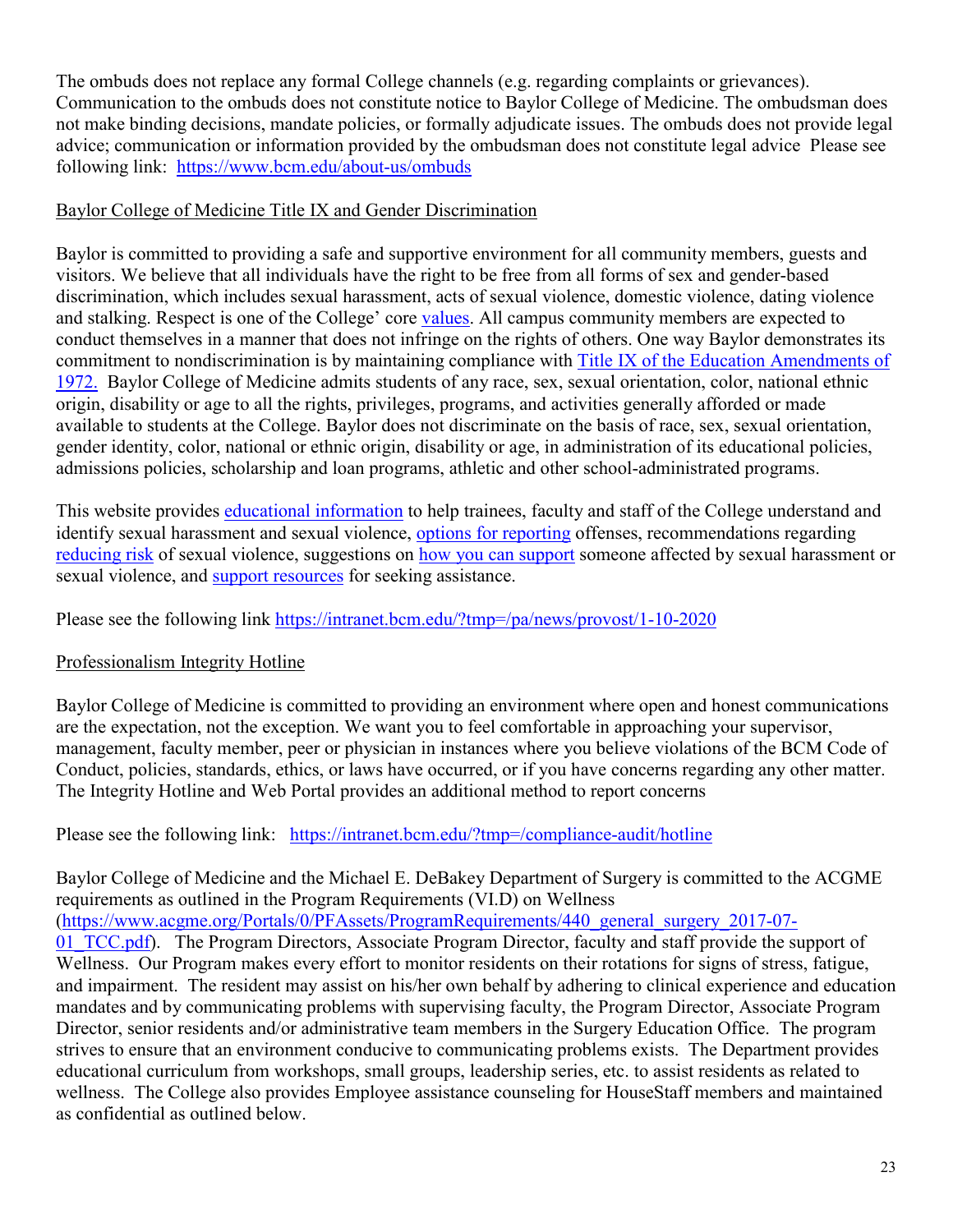In situations of stress, fatigue, or impairment, the faculty or resident may approach the Program Director and Associate Program Director, or the Program Director and Associate Program Director may request a meeting with the resident. The problem will be discussed, and the Program Director and Associate Program Director will make recommendations for resolving the problem. Such recommendations may include use of services within Baylor College of Medicine such as the Employee Assistance Program, or referral to a counselor or psychiatrist.

# <span id="page-23-0"></span>**Resources: Counseling Services for House Staff**

Baylor College of Medicine, along with the Graduate Medical Education office, is committed to providing safe, effective, timely, and respectful medical care while fostering an environment that promotes practitioner health. Medical and graduate training programs are rewarding and exciting, but they can also be stressful. The most common reasons for seeking counseling include relationship difficulties, anxiety and depression. For confidential services from the House Staff Physician Psychiatric Counseling Service, residents should call 713.798.4881 to schedule an appointment. This number may also be used in case of emergencies. This counseling services program serves medical students, graduate students, residents, physician assistants, nurse anesthetist students and clinical fellows as well as their spouses and significant others.

#### **Services Offered**

- Individual Counseling
- Premarital Counseling
- Marital or Relationship Counseling
- Psychopharmacology

Services are provided at no cost for up to 12 sessions and are provided by members of the faculty in the Department of Psychiatry and Behavioral Sciences. *All provided services abide by the strictest rules of confidentiality.* The service does not issue any report to administrative personnel within your department or any others of Baylor College of Medicine. **How Will I Know I Need the House Staff Psychiatric Counseling Service?**

- Work Problems
	- o I keep thinking I've chosen the wrong profession.
	- o My work is suffering.
	- o I feel pulled in too many directions.
	- o My relationship with my colleagues is strained.
- Depression/Anxiety
	- o I'm depressed much of the time.
	- o I'm anxious much of the time.
	- o I feel angry much of the time.
	- o I'm drinking more.
	- o I think I have an eating disorder.
- Relationship Problems
	- o I am having serious doubts about my marriage or relationship.
	- o My partner tells me I'm retreating.
	- o I don't like going home.
	- o My relationship gives me little pleasure.

# <span id="page-23-1"></span>**Resident Responsibilities**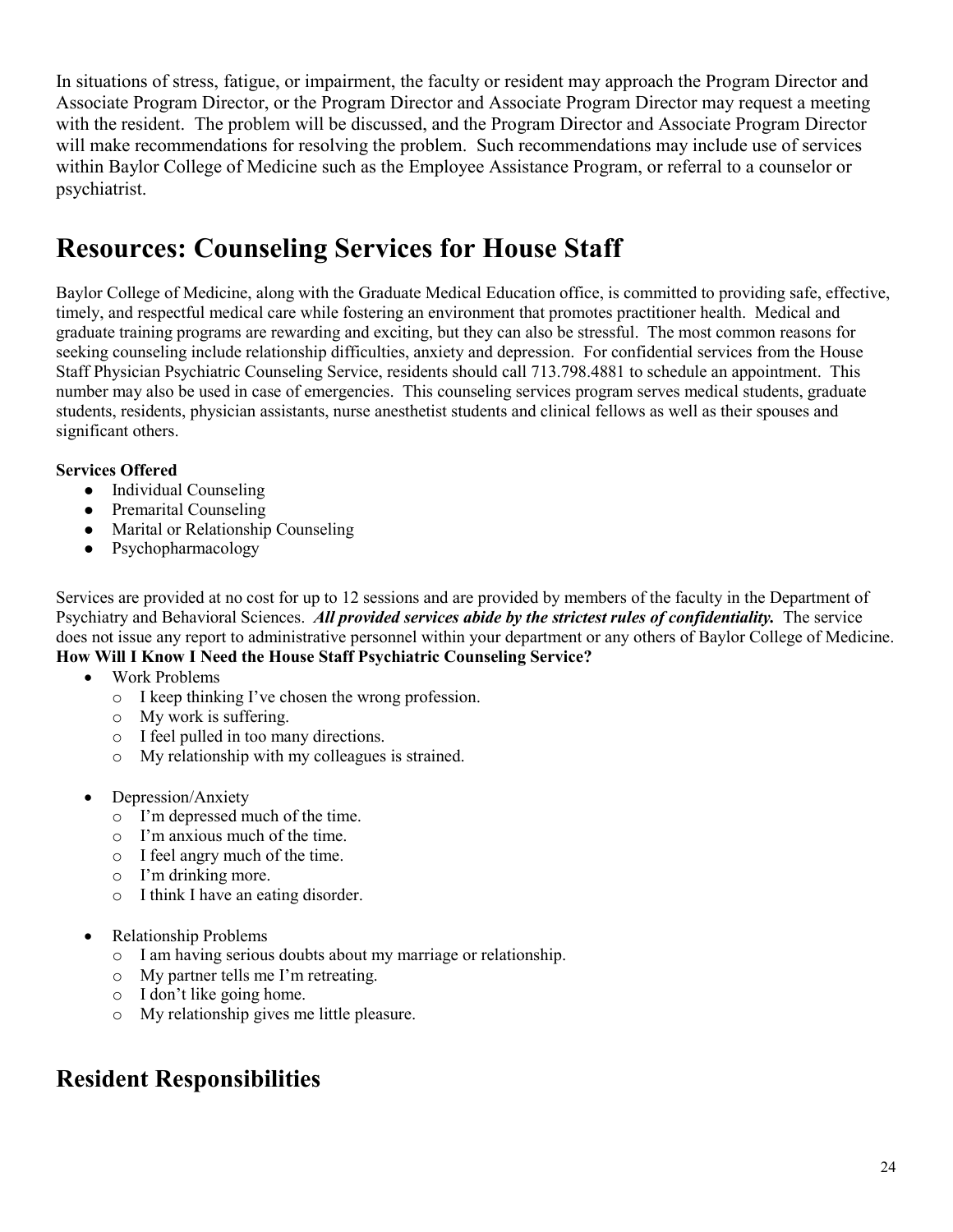The following document outlines various administrative responsibilities of all Vascular Surgery residents. Compliance with the following is mandatory. Non-compliance will weigh heavily on assessment of the resident's achievement in the Professionalism core competency.

#### *FULL COMPLIANCE WITH DUTY HOUR REGULATIONS AS REQUIRED BY THE ACGME MUST BE FOLLOWED, AND NO EXCEPTIONS WILL BE TOLERATED.*

## <span id="page-24-0"></span>**Duty Hours**

The ACMGE requires us to restrict duty hours to 80 hours per week. This rule applies to hours dedicated to clinical activities within the hospital. The 80-hour rule does not apply to time spent reading outside the hospital(s) or at-home call. Residents are charged with the self-reporting of all violations on this system. Please refer to "Duty Hours and the Work Environment" policy in the section above titled "Duty Hours and the Working Environment" for further information and explanation of duty hours restrictions.

Our program takes this requirement very seriously and monitors work hours on a regular basis. Recording of duty hours is ideally done on a daily basis in MedHub. Residents must record their hours daily (not just for the week), and the record should reflect actual hours worked.

## <span id="page-24-1"></span>**Conference Attendance**

All Vascular Surgery residents are *required* to attend at least 75% of the mandatory conferences in order to be eligible for promotion into the next year. Residents will be considered absent if they are more than fifteen (15) minutes late to any conference session.

#### <span id="page-24-2"></span>**Portfolios**

Any lectures (even five-minute case presentations), M&M presentations, case reports, letters of appreciation, special projects, publications, research reports, abstracts, etc. should be placed in the portfolio. This needs to be done frequently and as academic/research work is completed and/or presented.

# <span id="page-24-3"></span>**ACGME Case Logs**

As every resident knows, hospital privileges are earned by experience. These experiences must be recorded to prove that they have been completed. Accuracy is a necessity. Notably, if the experience is not recorded, it will not be considered to have been completed. Additionally, case log reports are reviewed regularly by the ACGME Surgery Resident Review Committee (RRC). These reviews require detailed records of resident experience in the program. Accurate case log statistics are critical to our successful continued accreditation.

The ACGME created the Resident Case Log System to allow residents to enter surgical and clinical case data. Cases should be entered on a weekly basis. Procedures may be entered on a hand-held computer or other device with internet access. The Surgery Education Office will provide residents with their individual login and password. *All residents are required to enter cases in this system on a daily basis upon completion of the case – no exceptions.*

The Program Coordinators, Program Director and Associate Program Director review reports monthly to ensure that data entry is occurring in a timely manner.

## **Disciplinary Action- Non-Compliance**

If a resident is not in compliance upon review on a monthly basis, the resident will receive a warning and resolution expected immediately. If not compliance at the end of the month upon review, the resident will be placed on academic probation. If the resident continues to be non-compliant in maintaining their operative data after warning and academic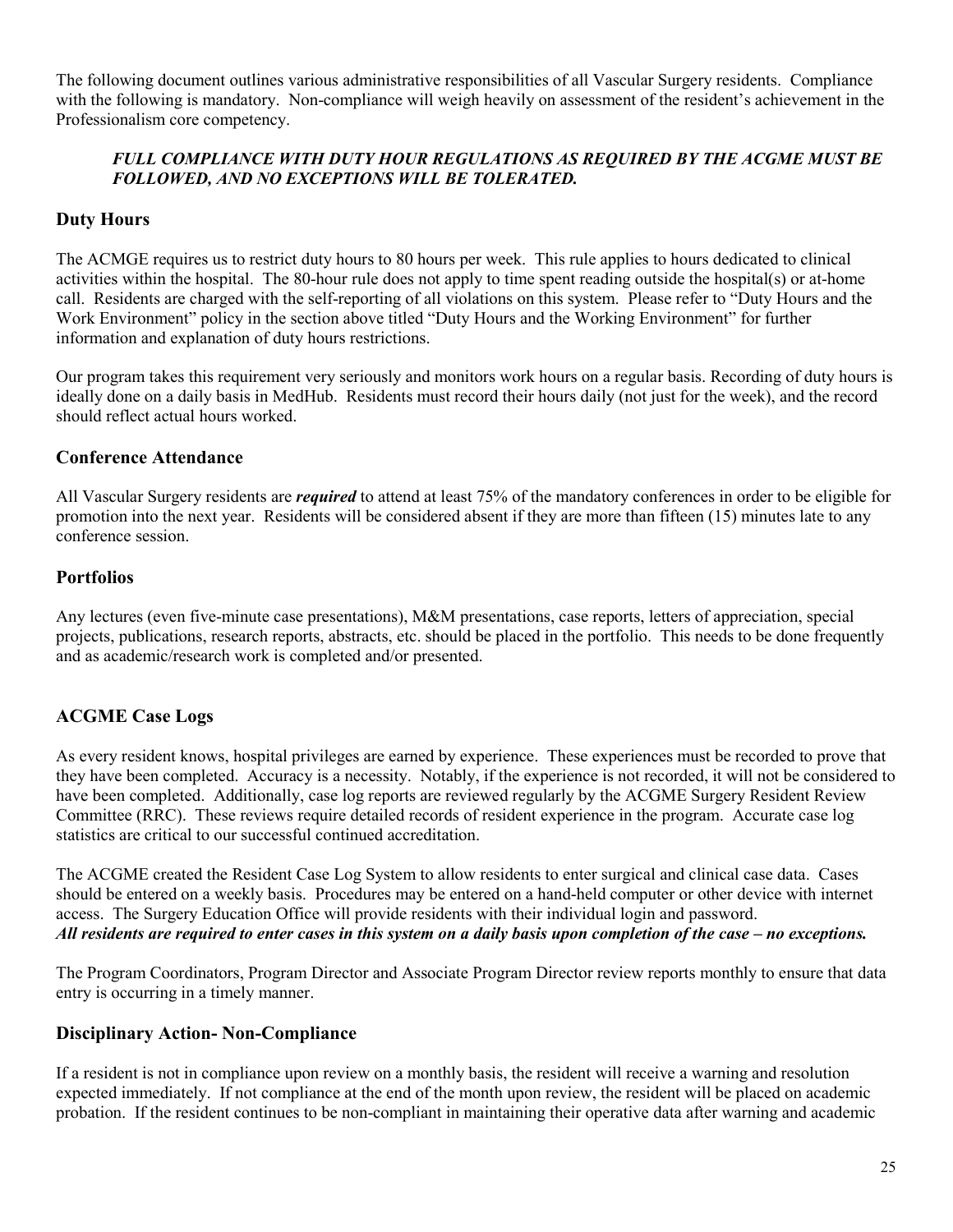probation, the Program Director will review with the Vice Chair and Chairman to recommend further disciplinary action which includes dismissal from the program.

# <span id="page-25-0"></span>**Medical Records**

Residents are required to maintain up-to-date medical records in order to remain in compliance with their contract. Delinquent records are reported to the Program Director and Associate Program Director for follow up. Operative reports must be dictated by the responsible resident at the time of surgery.

## <span id="page-25-1"></span>**Certifications**

All residents are required to maintain Advanced Cardiac Life Support (ACLS) status. One must be re-certified every two years. A copy of up-to-date cards must be kept on file in the resident's folder as proof of certification. If the cards are current, re-certification courses are available that require much less time commitment. If the cards have expired, one must repeat the entire course including lectures. Courses are available throughout the year at facilities in the Texas Medical Center.

## <span id="page-25-2"></span>**Parking**

Residents are responsible for payment of parking fees. Parking at the Michael E. DeBakey Veterans Affairs Medical Center is free. Parking at Ben Taub must be arranged and paid for by the resident. Texas Medical Center garage parking is rotation-dependent and is arranged by the Surgery Education Office. Parking in the Texas Medical Center garages is deducted from the residents' payroll checks.

## <span id="page-25-3"></span>**VSITE**

The annual American Board of Vascular Surgery In-Training Exam (VSITE) is given to all categorical residents during the spring and is a full-day exam. As per policy, no leave of any type will be granted during this time. All residents are relieved of clinical duties the night before and during the exam.

## <span id="page-25-4"></span>**Lines of Supervision**

The Vascular Surgery Program is a hierarchical program. When multiple levels of residents are working together as a team on a given service, it is expected that the senior level resident on the service will be ultimately responsible for the efficient conduct of the service. This will include assignment of duties to junior residents as appropriate. The senior level resident will also be responsible for communicating with the assigned attending. The junior residents on the service are expected to perform the duties assigned by the senior level resident and to report appropriately to the senior level resident. The attending physician is ultimately responsible for oversight of resident activities. In all cases, there is a designated attending physician who is readily available for resident consultation and oversight as defined by regulatory agencies that account for the hospital(s) and department policies. For further information regarding lines of supervision, please refer to "Guidelines for Resident Supervision."

Teaching is an essential component of this residency program at all levels. The following is expected of residents in this program:

- 1. Residents at all levels will be responsible for the supervision and instruction of medical students.
- 2. Senior residents will be responsible for the supervision and instruction of junior residents.
- 3. Chief residents will be responsible for the supervision and instruction of all other residents and medical students.
- 4. Attendings will be responsible for the supervision and instruction of all residents in the program and medical students rotating through the program-affiliated institutions.

## <span id="page-25-5"></span>**Evaluations**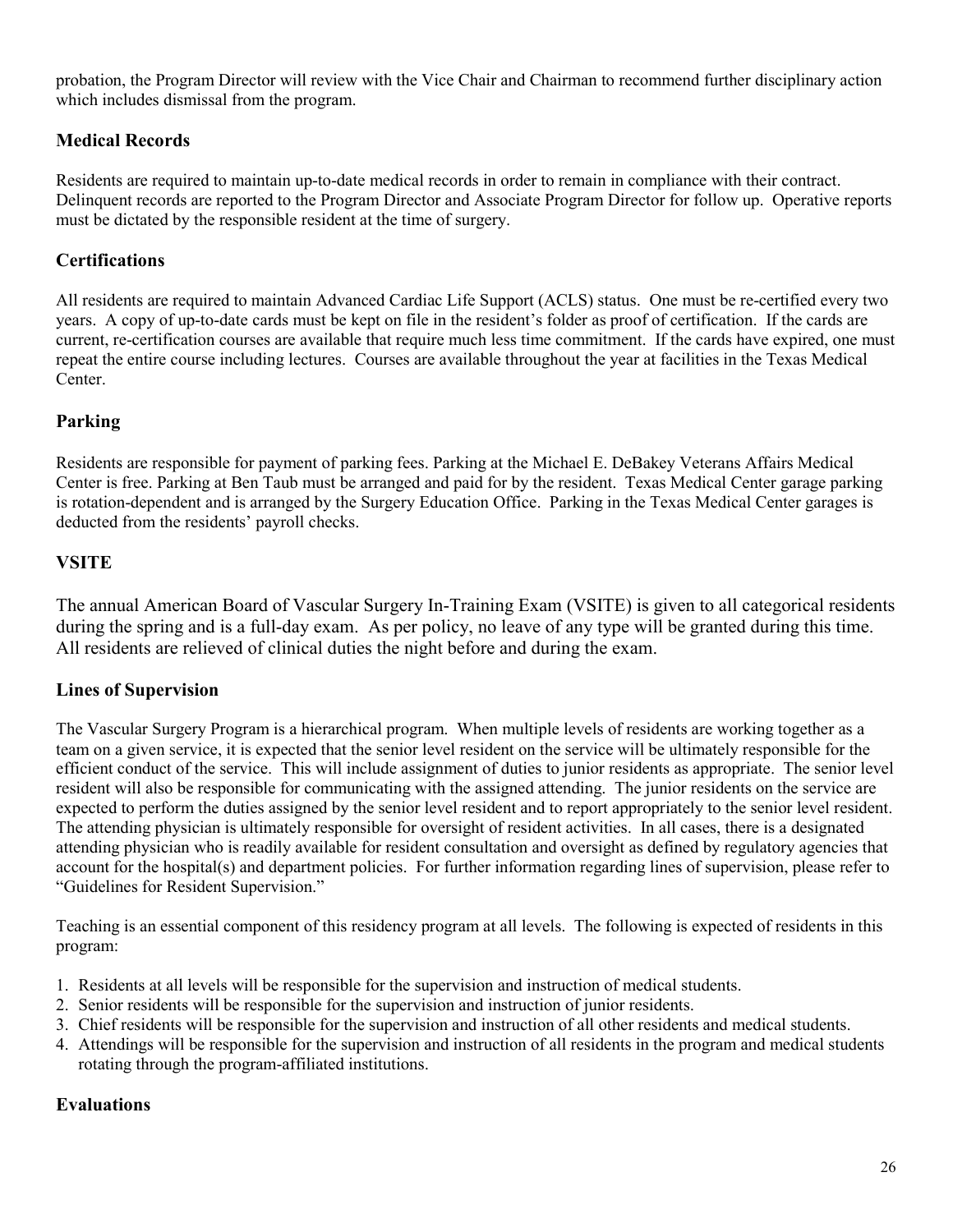- 1. Each resident will be assessed for competence in the six required core competencies as defined by the ACGME. Evaluation of the resident's performance will occur at the end of each rotation using MedHub. These evaluations are available for review by the program and the resident via MedHub, and will be placed in the resident's file in the Surgery Education Office (BCM Policy 25.3.6).
- 2. If at any time a resident's performance is judged to be detrimental to the care of the patient(s), action will be taken immediately to assure safety of the patient(s). A face-to-face meeting with the resident and the attending staff from the individual institution will be mandatory for any resident receiving an unsatisfactory (rating of 1 or 2) grade after completion of the rotation. Residents will have a chance to voice their opinions and provide a response to the grade at this time, as well as at a later meeting with the Program Director and Associate Program Director if they so choose.
- 3. Each resident will be given the opportunity to complete a formal written evaluation of the appropriate attending surgeon via MedHub, addressing the provision of clinical supervision (e.g. availability, responsiveness, depth of interaction and knowledge gained). The evaluations will be reviewed by the Program Director and Associate Program Director and integrated into discussions with the clinical faculty. Evaluations will be completed at the end of the resident's rotation. The Program Director and Associate Program Director will strive to create an atmosphere that ensures residents are comfortable completing evaluations of attending faculty.
- 4. Semi-Annual Evaluations: The Program Director and Associate Program Director for the Vascular Surgery Residency Program will meet personally with each resident semi-annually. These meetings will be documented in the resident's cumulative record. Meetings between the Program Director / Associate Program Director and an individual resident may be more frequent in the event of specific and repeated problems or complaints against that resident.
- 5. Residents who are placed on probation will be notified as per the guidelines set forth by the Graduate Medical Education Committee of Baylor College of Medicine.

## <span id="page-26-0"></span>**Department Holidays**

Residents are required to work and take call during the holidays as dictated by the rotation schedule and the call schedule.

## <span id="page-26-1"></span>**Final Clearance Form**

Graduating residents and those leaving the program must check out with the Surgery Education Office and the Office of Graduate Medical Education to receive a diploma or certificate. All items specified on the departmental clearance form as well as the GME clearance form must be completed in order for the resident to receive a diploma.

# <span id="page-26-2"></span>**Communication**

Good communication is essential to the smooth operation of any organization and is especially critical where patient care is involved. This section discusses communication policies that must be followed both in and out of the clinical setting (BCM Policy 25.4.2).

# <span id="page-26-3"></span>**Up-to-Date Contact Information**

It is critical that we have your most up-to-date contact information, especially in the case of emergency. Please communicate any changes in address, phone number, emergency contact information, etc. to the Surgery Education Office immediately.

# <span id="page-26-4"></span>**Pagers**

Baylor College of Medicine issues pagers to residents to be used over the course of the training program. It is considered the preferred method of immediate contact for patient care and administrative needs. Rotation-specific pagers are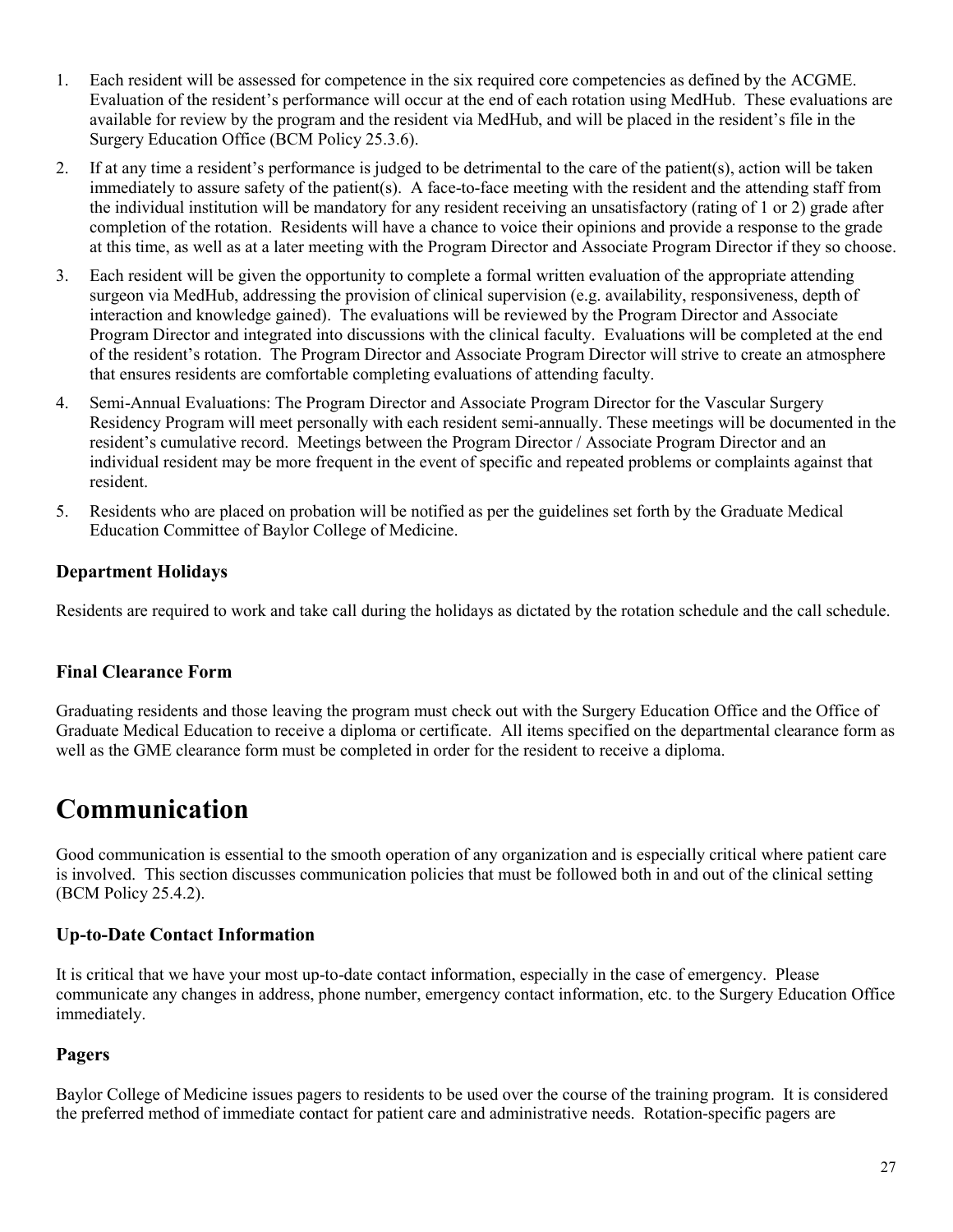required at some institutions. Pagers must be carried at all times. If a pager is lost or broken, it will be the responsibility of the resident to pay for the cost of replacement.

#### <span id="page-27-0"></span>**Email**

Baylor College of Medicine establishes free e-mail accounts for all residents upon entry into the program. This account is to be used for the duration of the residency program. An address will be assigned along with a changeable password.

*Residents are required to check their email daily and respond in a timely and appropriate manner, as email is used as a standard means to communicate information within the department.* 

# <span id="page-27-1"></span>**Travel Policy**

#### **Education Office Travel**

In order to encourage legitimate research and academic efforts, the department will pay for travel for residents to present at surgical meetings. However, to insure that the money is spent fairly and appropriately, the department has instituted a policy concerning resident travel.

#### **Which residents are eligible for travel reimbursement?**

All residents in the Department of Surgery, including preliminary and non-designated preliminary residents who are first author on an oral presentation at an approved meeting (listed in Approved Meetings section) within the continental United States or Canada. Residents wishing to receive reimbursement for travel to meetings outside the continental United States or Canada must submit a request for an exception to the Vice Chair for Research in advance. Reimbursement for travel for poster presentations will be limited to one trip per resident per year. If the resident is able to obtain funding from another source for additional poster presentations, they will be given permission to attend the meeting, but the department will not pay their expenses. Reimbursement for expenses will be provided by the Department of Surgery up to \$1000.00. Additional funding to cover expenses beyond the \$1000 limit may be available through the resident's faculty research mentor and their division; it is the resident's responsibility to discuss coverage of these expenses with their mentor.

#### **Which meetings are eligible?**

Meetings which are eligible for reimbursement are listed on the Departmental list of approved meetings. Residents wishing to attend meetings not on the departmental list may appeal to the Vice Chair for Research and the Education Committee for funding.

You will be given permission to leave the day before your presentation and stay the night after your presentation. Permission to stay additional days will be at the discretion of the Program Director and the head of the appropriate clinical service.

#### <span id="page-27-2"></span>**How to get reimbursed?**

You will only be reimbursed for the period extending from the day before your presentation through the day after your presentation. In order to obtain permission to attend the meeting and be reimbursed, the following must occur.

Please note: There will be NO exceptions to these rules.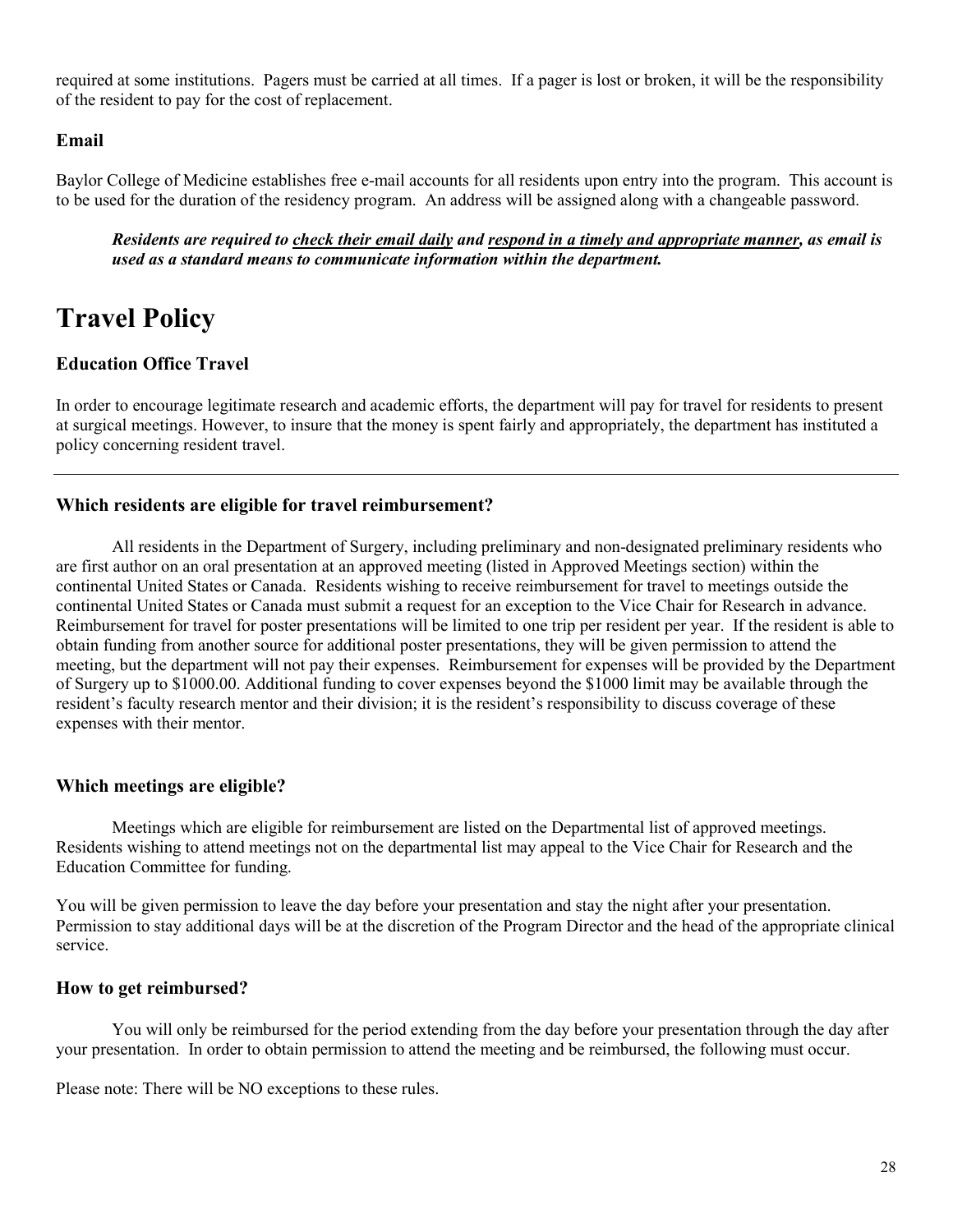1. Any submitted abstract must be sent to the Surgery Education Office within one week of submission. The easiest way to handle this is to make sure you submit your abstract to the Surgery Education Office at the same time you submit it to the meeting.

2. The Surgery Education Office must be notified of any abstract accepted within a week of receipt. At the same time a signed request for travel form must be submitted. Travel forms are available via the Surgery Education Office. Again, the easiest way to handle this is to fax or email a copy of your acceptance letter to the Surgery Education Office the day you receive it and follow it within seven days with the request for travel form.

- a. All expenses during the trip, including the hotel, will be paid for by the resident. Temporary loans are available through the Surgery Education office if needed and will be given at the discretion of the Program Director.
- b. No reimbursement for expenses will be made without receipts. Baylor College of Medicine requires a copy of your hotel invoice (showing a \$0 balance) and your airfare invoice, credit card statement, and/or cancelled checks for any payments made on this trip, as well as a copy of the front cover of the program brochure (listing conference name, location, and dates) as supporting documentation for reimbursements.
- c. Expenses eligible for reimbursement include
	- 1. Shuttle service to and from airport
	- 2. Room charges, taxes
	- 3. Meals (see below for specific guidelines)
	- 4. Airport parking (Remote only)
	- 5. Airfare
	- 6. Internet access in the room
- d. The following will are NOT reimbursable expenses
	- 1. In-room movies
	- 2. Taxis to and from the airport (if shuttles are available)
	- 3. Mini-bar expenses
	- 4. Entertainment expenses (other than meals), including alcoholic beverages
	- 5. Car rental (unless pre-approved by the Program Director)
	- 6. Terminal airport parking
	- 7. Office expenses at the meeting (printing posters, handouts, etc.)
- 3. Residents will be reimbursed for meals using the same guidelines as Baylor College of Medicine faculty (see below):
	- a. For trips within the United States, travelers are required to provide meal receipts not to exceed \$55 per day including tip.
	- b. Tips may not exceed 20% of the cost of the meal.
	- c. For travel beginning after 3:00 p.m., the maximum meal allowance is  $\frac{1}{2}$  the regular daily maximum.
	- d. Meals will not be reimbursed when attending a local (within a 50-mile radius of the Texas Medical Center) conference or seminar or when claiming local travel.
	- e. Itemized receipts are required for all meal reimbursements.

## <span id="page-28-0"></span>**Approved Meetings**

Meetings that are eligible for reimbursement are listed below. Residents wishing to attend a meeting that is not on this list may appeal to the Education Committee for approval and potential funding.

#### **Academic Surgery, General Surgery and Regional Surgical Societies:**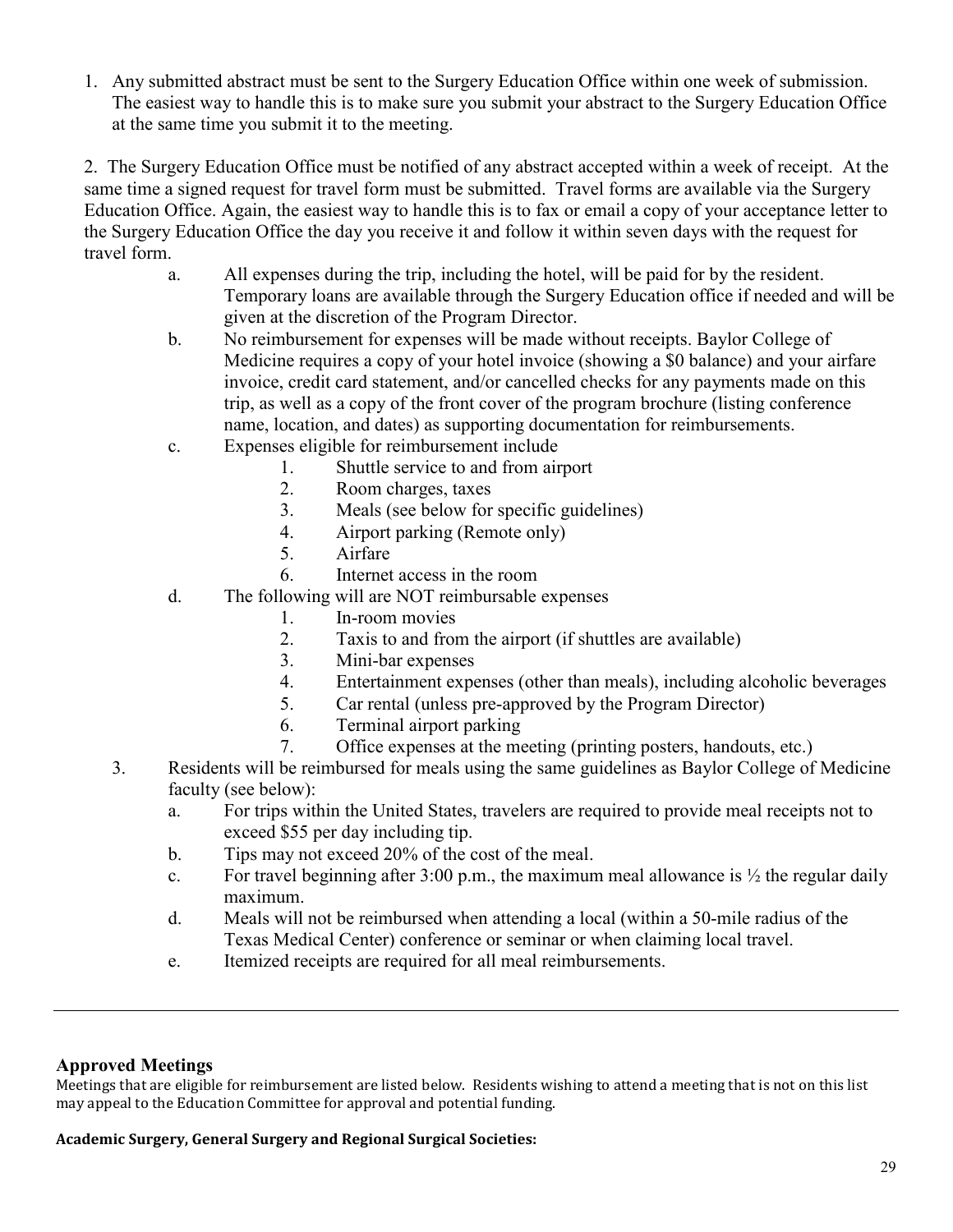Academic Surgical Congress American College of Surgeons Association for Surgical Education/Surgical Education Week Association of VA Surgeons Central Surgical Society Michael E. DeBakey International Surgical Society South Texas Chapter, American College of Surgeons Southern Surgical Association Southwestern Surgical Congress Texas Surgical Society Western Surgical Association

#### **Cardiothoracic Vascular Surgery:**

American Association for Vascular Surgery American College of Cardiology American College of Chest Physicians American Heart Association International Society for Minimally Invasive Cardiothoracic Vascular Surgery Society of Vascular Surgeons Southern Vascular Surgical Association Western Vascular Surgical Association

#### **GI, Endocrine Surgery, Surgical Oncology and Transplantation:**

American Association of Endocrine Surgeons American Cancer Society American Society for Gastrointestinal Endoscopic Surgery American Society of Clinical Oncology (including GI and breast symposia) American Society of Colon and Rectal Surgeons American Transplant Congress Americas Hepato -Pancreato -Biliary Association Digestive Disease Week International Society of Geriatric Oncology (SIOG) Society for Surgery of the Alimentary Tract Society of American Gastrointestinal and Endoscopic Surgeons Society of Surgical Oncology

#### **Pediatric Surgery:**

American Academy of Pediatrics - Surgical Section American Pediatric Surgical Association American Society of Parenteral and Enteral Nutrition Pacific Pediatric Surgical Association Texas Society of Pediatric Surgeons

#### **Trauma, Acute Care Surgery and Critical Care:**

American Trauma Society American Association for the Surgery of Trauma Eastern Association for the Surgery of Trauma Society for Academic Emergency Medicine Society of Critical Care Medicine Surgical Infection Society Western Trauma Society

#### **Vascular Surgery:**

Arteriosclerosis, Thrombosis and Vascular Biology Vascular and Endovascular Surgery Society Society for Clinical Vascular Surgery Southern Association for Vascular Surgery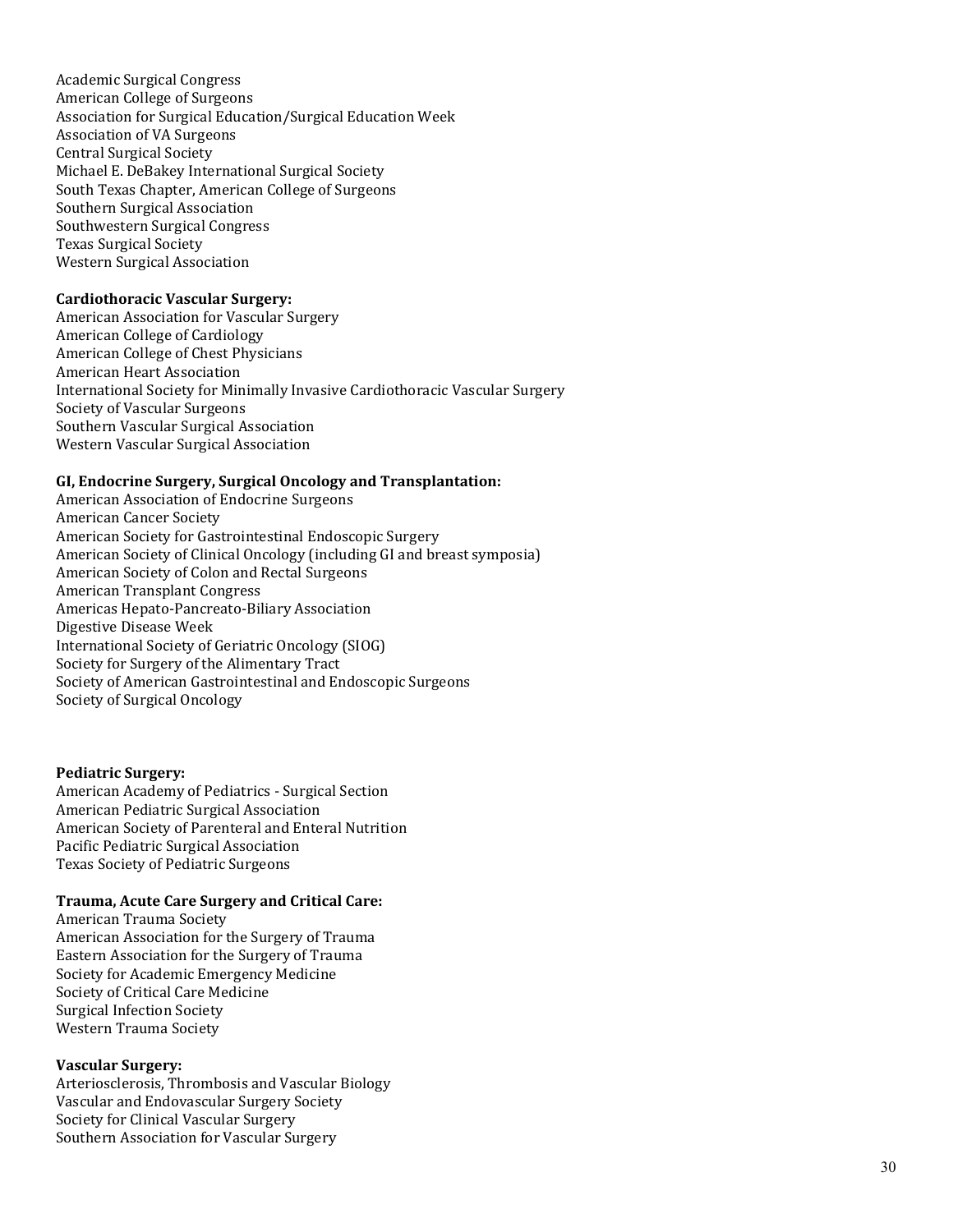## <span id="page-30-0"></span>**Guidelines for Resident Supervision**

The purpose of this section of the handbook is to outline the policy and procedure requirements for supervision of postgraduate residents within the Department of Surgery.

#### **Definition of Attending Physician**

Each patient will be under the direct care of an attending physician, and this will be clearly noted on the patient's admission card and paperwork. Residents work under the direct supervision of the attending physicians. Attending physician refers to those surgeons who staff the teaching service at each of the affiliated hospitals. Each surgeon must be Board eligible/certified in vascular surgery or an appropriate subspecialty, and must show interest in participating in the education of residents. Furthermore, surgeons on the teaching service must exhibit regular contribution to the education of the residents to maintain their status on the teaching service.

#### **Lines of Supervision**

The attending physician is ultimately responsible for the care of all patients on his/her service. Residents participate in this care under the direction of the attending. The attending physician controls resident participation through observation and direction, or consultation, and by imparting specific skills and knowledge to the resident. Attending supervision may be direct (person-to-person) supervision or through discussion, for example by telephone. At all times there will be an appropriately privileged attending surgeon immediately available to the resident or by telephone and able to be present within a reasonable period of time, if needed. The attending surgeons are responsible to assure continuity of care provided to patients.

It is recognized that other attending physicians may, at times, be delegated responsibility for the care of a patient and provide supervision instead of, or in addition to, the assigned attending surgeon. Within the scope of the training program, all residents, without exception, will function under the supervision of attending surgeons. A responsible attending must be immediately available to the resident in person or by telephone and able to be present within a reasonable period of time, if needed. Each service will publish, and make available, "call schedules" indicating the responsible staff practitioner(s) to be contacted.

#### **Graduated Responsibility in Resident Training**

The surgery residency program is structured to encourage and permit residents to assume increasing levels of responsibility commensurate with their individual progress in experience, skill, knowledge, and judgment throughout the course of their training. Each facility must adhere to current accreditation requirements as set forth by Baylor College of Medicine for all matter pertaining to the training program including the level of supervision provided. The requirements of the American Board of Surgery and the ACGME will be incorporated into training programs to ensure that each successful program graduate will be eligible to sit for a certifying examination.

#### <span id="page-30-1"></span>**Roles & Responsibilities: The Department Chair, Program Director, & Associate Program Director**

**The Department Chair, Program Director, and Associate Program Director** are responsible for implementation of and compliance with the requirements of the American Board of Surgery and the ACGME.

#### **Roles & Responsibilities: The Attending Surgeon**

**The Attending Surgeon** is responsible for, and must be familiar with, the care provided to the patient as exemplified by the following:

1. Direct the care of the patient and provide the appropriate level of supervision based on the nature of the patient's condition, the likelihood of major changes in the management plan, the complexity of care, and the experience and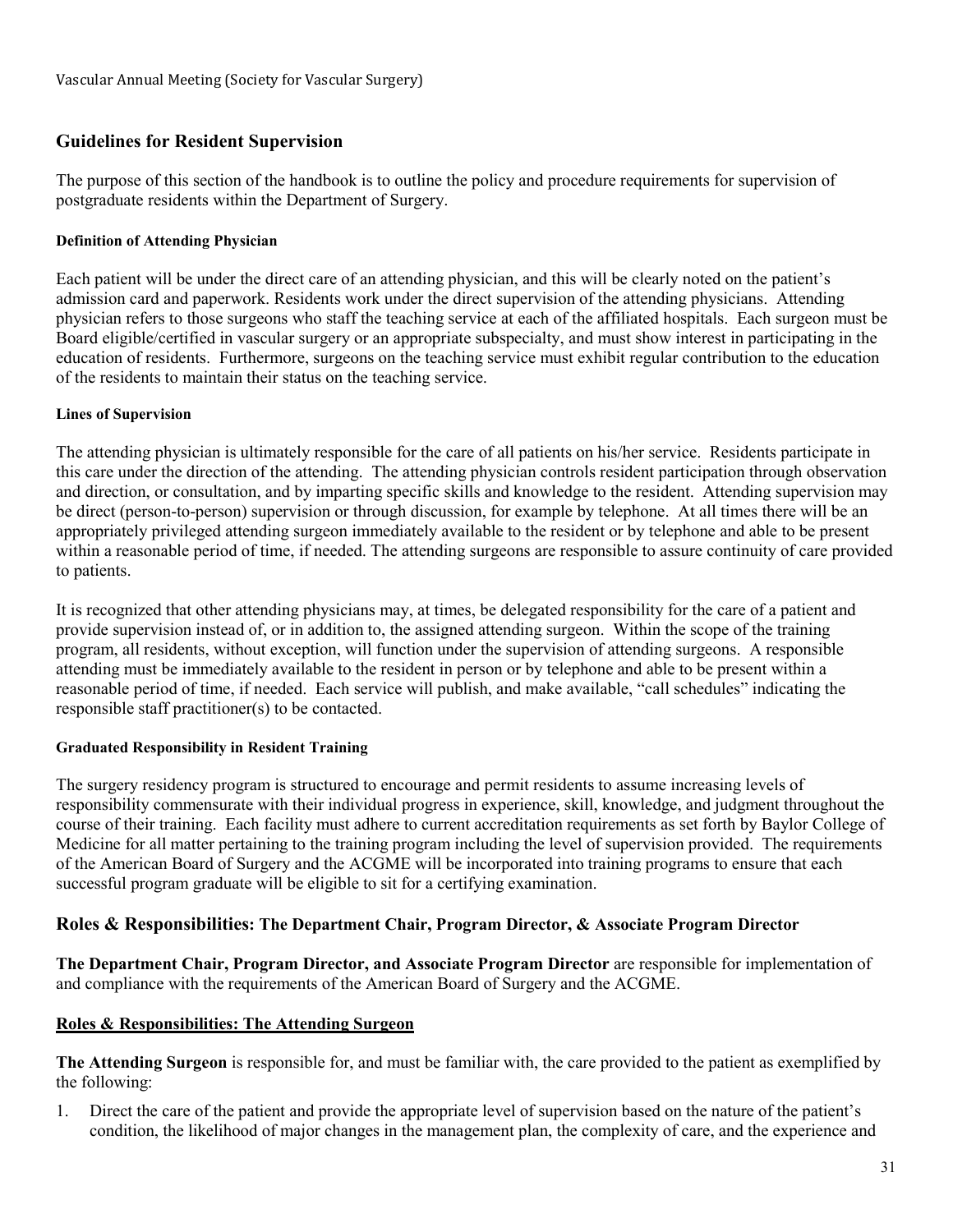judgment of the resident being supervised. Documentation of this supervision will be via progress notes, or countersignature of or reflected within the resident's progress note at a frequency appropriate to the patient's condition. In all cases where the provision of supervision is reflected within the resident's progress note, the note shall include the name of the attending surgeon with whom the case was discussed and the nature of that discussion.

- 2. Meet the patient early in the course of care (for inpatients, within 24 hours of admission) and document, in a progress note, concurrence with the resident's initial diagnoses and treatment plan. At a minimum, the progress note must state such concurrence and be properly signed and dated. If a patient is admitted during the weekend or holiday for non-emergent care, a senior resident may evaluate the patient and discuss the patient's circumstances via telephone with an appropriate attending surgeon. This discussion will be documented in the patient record. An attending physician will then see the patient within 24 hours, since there will always be an attending making rounds with the surgical team (residents and students) on weekends and holidays.
- 3. Participate in attending rounds. Participation in bedside rounds does not require that the attending surgeon see every patient in person each day. It does require physical presence of the attending in the facility for sufficient time to provide appropriate supervision of residents. A variety of face-to-face interactions such as chart rounds, x-ray review sessions, pre-operative reviews, and informal patient discussions fulfill this requirement.
- 4. Assure that all technically complex diagnostic and therapeutic procedures which carry a significant risk to the patient are:

a) Medically indicated, b) Fully explained to the patient, c) Properly executed, d)Correctly interpreted, and e) Evaluated for appropriateness, effectiveness, and required follow up. Evidence of this assurance will be documented in the patient's record via the progress note(s), or through countersignature of the resident's progress note(s).

- 5. Assure that discharge, or transfer, of the patient from an integrated or affiliated hospital or clinic is appropriate based on the specific circumstances of the patient's diagnoses and treatment. The patient will be provided appropriate information regarding prescribed therapeutic regimen, including specifics on physical activity, medications, diet, functional status, and follow-up plans. At a minimum, evidence of this assurance will be documented by countersignature of the hospital discharge summary or clinic discharge note.
- 6. Assure that residents are given the opportunity to contribute to discussions in committees where decisions being made affect their activities. Facilities are encouraged, to the extent practicable, to include resident representation on committees such as Medical Records, Quality Assurance, Utilization Review, Infection Control, Surgical Case Review, and Pharmacy and Therapeutic.

#### **Graduated Levels of Responsibility**

- 1. Residents, as part of their training program, may be given progressive responsibility for the care of their patients. A senior level resident may act as a teaching assistant to less experienced residents. Assignment of the level of responsibility must be commensurate with the resident's acquisition of knowledge and development of judgment and skill, and consistent with the requirements of the accrediting body.
- 2. Based on the attending surgeon's assessment of a resident's knowledge, skill, experience and judgment, the resident may be assigned graduated levels of responsibility to:

a) Perform procedures or conduct activities without a supervisor present; and/or b) Act as a teaching assistant to less experienced residents.

3. The determination of a resident's ability to accept responsibility for performing procedures or activities without a supervisor present and/or act as a teaching assistant will be based on evidence of the resident's clinical experience, judgment, knowledge, and technical skill. Such evidence may be obtained from evaluations by attending surgeons or the Program Director and Associate Program Director, and/or other clinical practice information.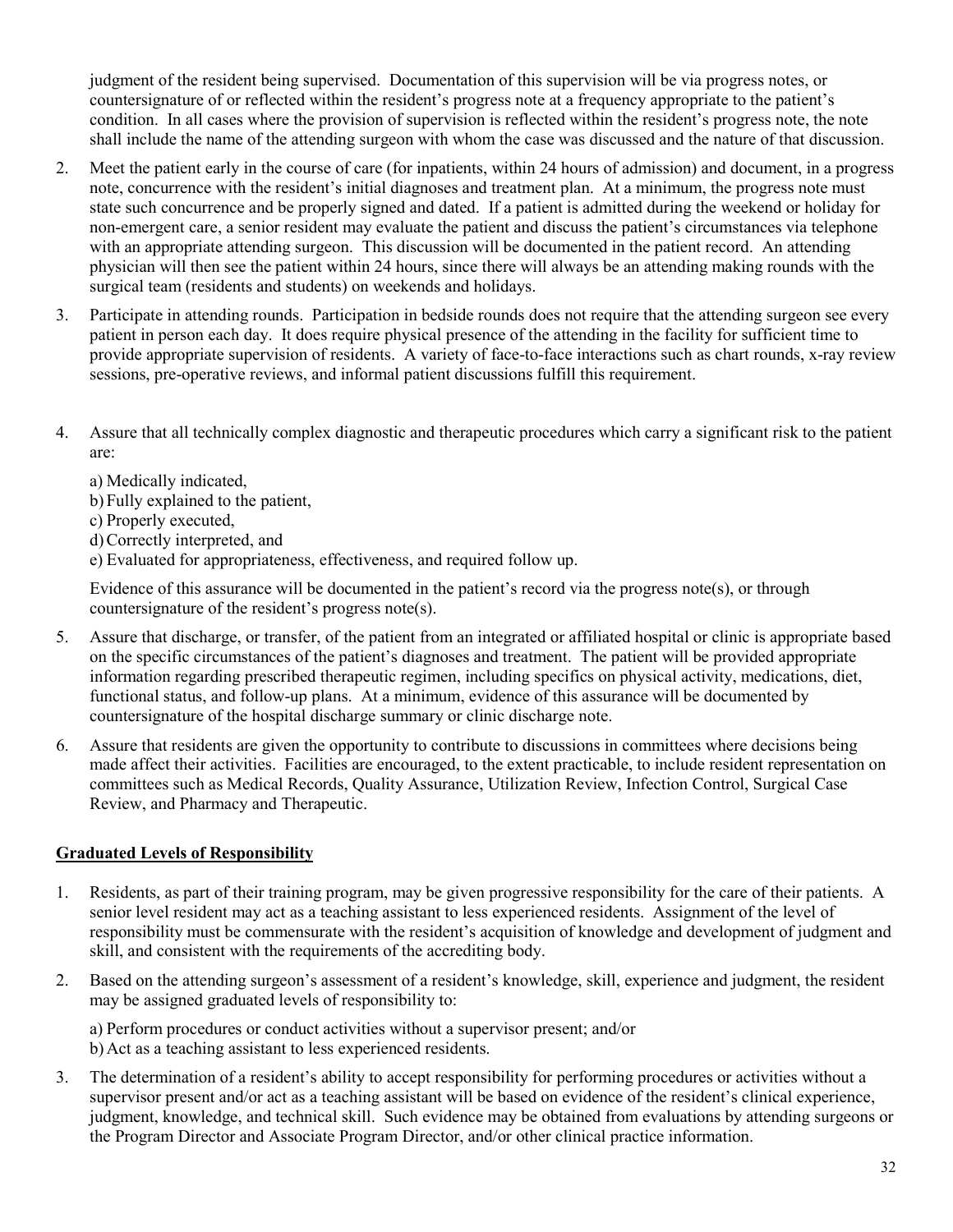When a resident is acting as teaching assistant, the staff practitioner remains responsible for the quality of care of the patient, providing supervision and meeting medical record documentation requirements as defined previously.

#### **Supervision of Residents Performing Invasive Procedures or Surgical Operations**

- 1. Diagnostic or therapeutic invasive procedures or surgical operations, with significant risk to patients, require a high level of expertise in their performance and interpretation. Such procedures may be performed only by residents who possess the required knowledge, skill and judgment to perform these procedures under the appropriate level of supervision by staff physicians. Attending surgeons will be responsible for authorizing the performance of such invasive procedures or surgical operations. The name of the attending surgeon performing and/or directing the performance of a procedure should appear on the informed consent form.
- 2. During the performance of such procedures or operations, an attending surgeon will provide an appropriate level of supervision. Determination of this level of supervision is generally left to the discretion of the attending surgeon and is a function of the experience and competence of the resident, and of the complexity of the specific case.
- 3. Attending surgeons will provide appropriate supervision for the evaluation of patients, the scheduling of cases, and the assignment of priority, pre-operative preparations, and the operative/procedural and post-operative care of patients.

## **Emergency Situations**

An emergency is defined as a situation where immediate care is necessary to preserve the life of or prevent serious impairment of the health of a patient. In such situations, any resident, assisted by medical center personnel, shall be permitted to do everything possible to save the life of a patient or to save a patient from serious harm. The appropriate attending surgeon will be contacted and apprised of the situation as soon as possible. The resident will document the nature of this discussion in the patient's record.

# <span id="page-32-0"></span>**Resident Research Requirements**

Although not all surgeons need to be trained to be independent researchers, understanding the basics of research is a core competency for all practicing surgeons. Therefore, our training program has developed a program to provide opportunities for residents to learn the fundamentals of research. Additionally, the department will provide mentorship and resources to optimize resident participation in research projects. Further, residents will have access to a core of departmental experts in education, clinical study design and analysis, and scientific writing.

The manuscripts should be original research articles, review articles, or case reports, and should be submitted to established academic journals. Residents may be the first author or a co-author, as appropriate; manuscripts should comply with standard guidelines for authorship (http://www.icmje.org/ethical\_1author.html). Submissions falling outside of these parameters will need to be approved by the Vice Chair for Research to qualify toward the overall requirement. During the semi-annual review with the Program Director, residents will review their research productivity.

Residents are required to submit a copy of all abstracts, manuscript submissions, presentations (PowerPoint slides or poster) to the Program Director and the Vice Chair for Research. All resident research activities will be compiled by the Vice Chair for Research and will be submitted to the Chair and the Education committee as an annual report.

# <span id="page-32-1"></span>**Research Day (Every June):**

Each year, all residents and fellows in the Michael E. DeBakey Department of Surgery are expected to submit an abstract for presentation at the June Research Day. Faculty mentors are available to assist residents and fellows on projects in preparation for Research Day. Residents and Fellows should begin their planning at the start of every new academic year (July) with their faculty mentor. All residents and fellows are required to attend the Research Day event.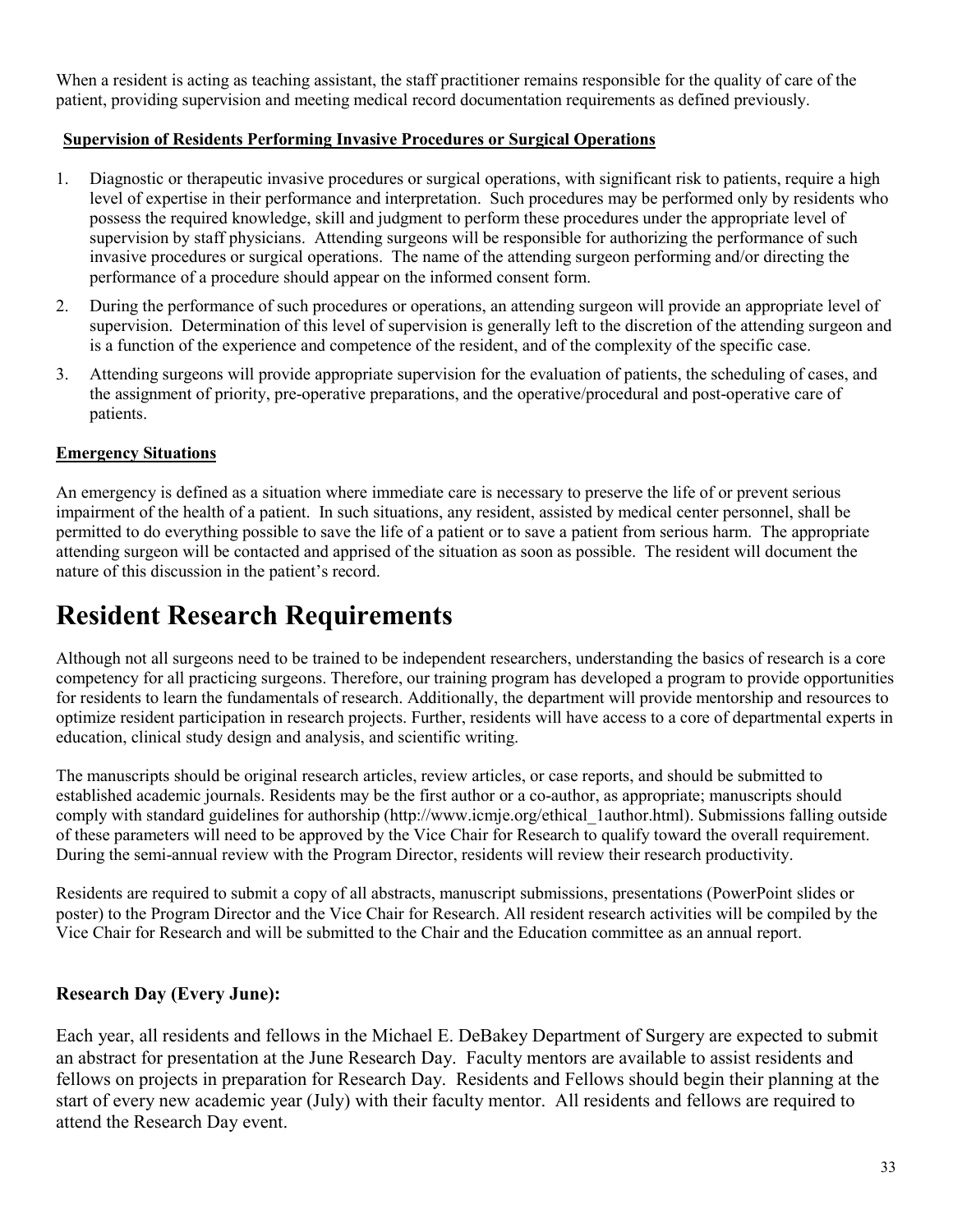# <span id="page-33-0"></span>**Dress Code**

#### **Objective:**

This policy is being created in order for the Department of Surgery to maintain a professional and productive environment for patient care, teaching and student learning and to best present the department in a highly respectable fashion. This policy will be applied to all faculty, staff, fellows, residents, medical students rotating on Department of Surgery services and staff.

Integral to this policy, it is expected that all faculty, trainees and staff will exercise good judgment and meet acceptable norms for personal cleanliness, hygiene, and grooming.

#### **Guidelines:**

The following guidelines are meant to serve as a general outline for dress and appearance for Department of Surgery faculty, staff and trainees, and are not mean to be an all-inclusive list of acceptable or unacceptable forms of professional attire. When in doubt, or in the case of special needs, program directors or supervisors should be consulted.

Failure to comply with these guidelines may result in disciplinary actions.

## <span id="page-33-1"></span>**Dress and Appearance Guidelines**:

• It is expected that all personnel dress in a professional manner and present an appearance consistent with our roles as physicians, medical staff, medical trainees and/or staff.

• When hospital scrubs must be worn outside of the OR because of medical necessity, a clean white lab coat should be worn over the scrubs. Scrubs should be cleaned and laundered as appropriate.

• Green OR scrubs should not be worn outside of the Texas Medical Center.

- Sweatshirts or jackets, if needed during colder weather, should be worn under white coats.
- Shorts, denim fabrics, (jeans, jackets, skirts or pants), tee-shirts or leggings are not acceptable attire.
- Footwear may include clean sneakers, nursing shoes or clogs (closed toe). Flip-flops are not acceptable footwear.
- BCM or hospital identification badge must be worn in a visible location.

| Baylor<br>College of<br>Medicine    | Subject: Physicians, Fellows, Residents, Medical<br><b>Student and Staff Dress Code</b> |             |
|-------------------------------------|-----------------------------------------------------------------------------------------|-------------|
|                                     | 11/9/2015<br><b>Created:</b>                                                            |             |
|                                     | <b>Updated:</b>                                                                         |             |
| <b>Department of Surgery Policy</b> | <b>Policy Number:</b>                                                                   | Page 1 of 1 |

Objective:

This policy is being created in order for the Department of Surgery to maintain a professional and productive environment for patient care, teaching and student learning and to best present the department in a highly respectable fashion. This policy will be applied to all faculty, staff, fellows, residents, medical students rotating on Department of Surgery services and staff.

Integral to this policy, it is expected that all faculty, trainees and staff will exercise good judgment and meet acceptable norms for personal cleanliness, hygiene, and grooming.

Guidelines: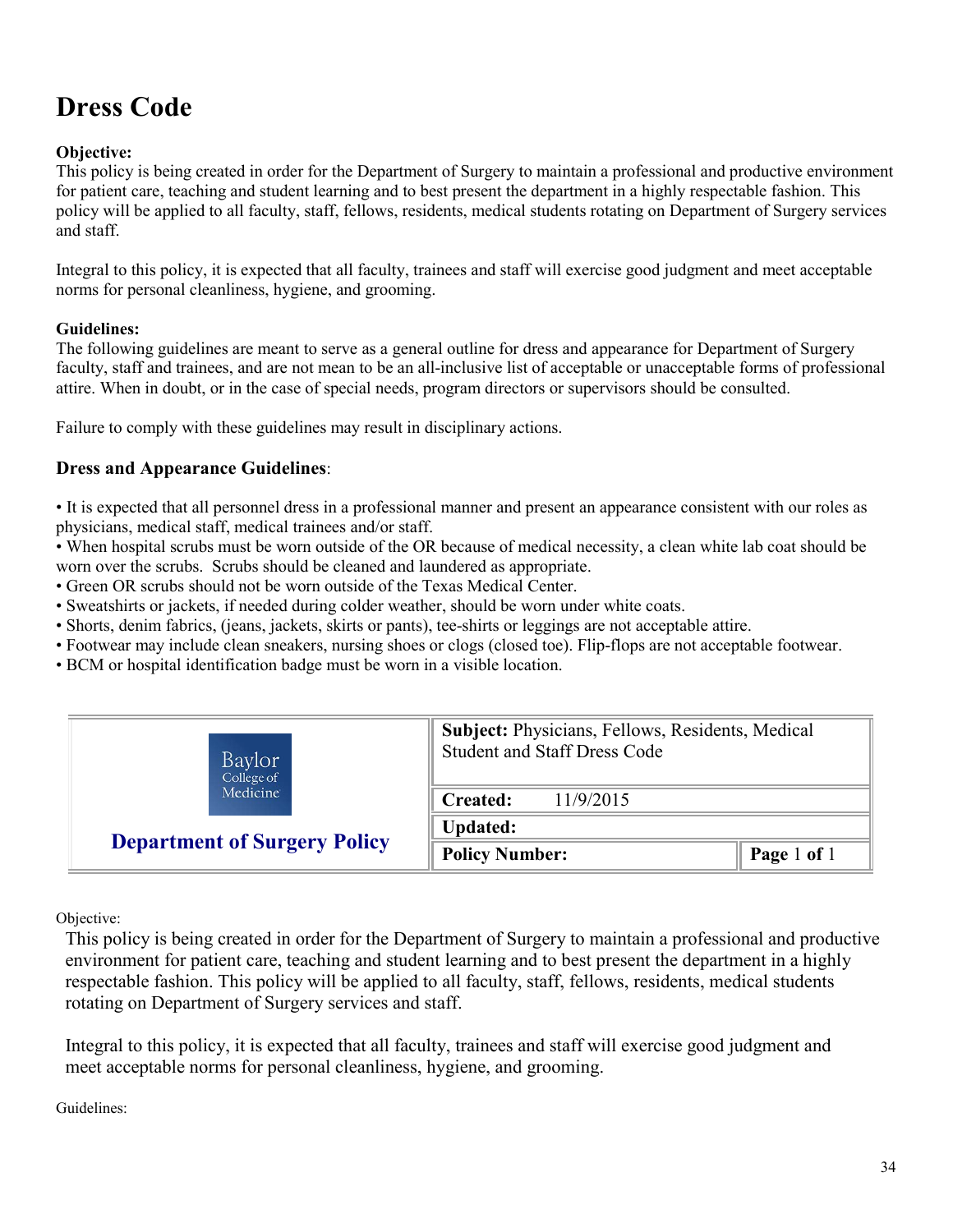The following guidelines are meant to serve as a general outline for dress and appearance for Department of Surgery faculty, staff and trainees, and are not mean to be an all‐inclusive list of acceptable or unacceptable forms of professional attire. When in doubt, or in the case of special needs, program directors or supervisors should be consulted.

Failure to comply with these guidelines may result in disciplinary actions.

#### Dress and Appearance Guidelines:

• It is expected that all personnel dress in a professional manner and present an appearance consistent with our roles as physicians, medical staff, medical trainees and/or staff.

• When hospital scrubs must be worn outside of the OR because of medical necessity, a clean white lab coat should be worn over the scrubs. Scrubs should be cleaned and laundered asappropriate.

- Green OR scrubs should not be worn outside of the Texas MedicalCenter.
- Sweatshirts or jackets, if needed during colder weather, should be worn under whitecoats.
- Shorts, denim fabrics, (jeans, jackets, skirts or pants), tee‐shirts or leggings are not acceptableattire.
- Footwear may include clean sneakers, nursing shoes or clogs (closed toe). Flip‐flops are not acceptable footwear.
- BCM or hospital identification badge must be worn in a visible location.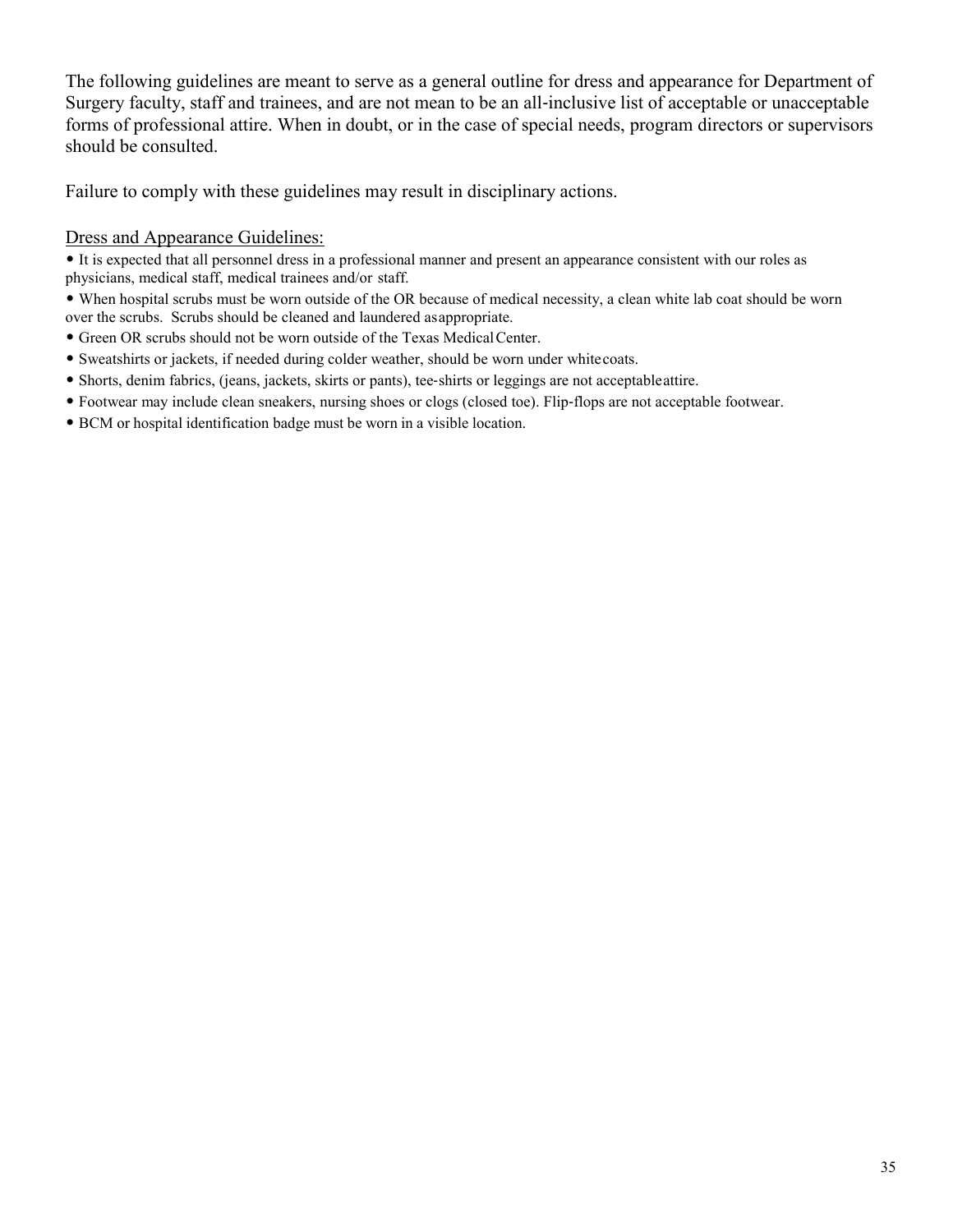## <span id="page-35-0"></span>**Appendix 1 – Educational Compact**

#### **Michael E. DeBakey Department of Surgery Compact between Teachers, Learners, and Educational Staff**

Learners pursuing aprofessional career at Baylor assume responsibility to develop in-depth knowledge, acquire and apply special skills, and demonstrate professionalism. Teachers guide and educate learners, and model appropriate attitudes, interpersonal skills and professional behaviors. Core educational staff members support both learners and teachers. This Compact serves both as apledge and a reminder to teachers, learners, and educational staff that moral, ethical, andprofessional behavior by all BCM personnel is essential to the *basicprinciples of this institution.*

#### **Guiding Principles of the Educational Compact**

| <b>Duty</b>      | All participants in the education mission have the duty to sustain a learning environment<br>conducive to maintaining the knowledge, attitudes, and skills necessary for providing contemporary<br>standards of professional behavior.                                                                                                                                |
|------------------|-----------------------------------------------------------------------------------------------------------------------------------------------------------------------------------------------------------------------------------------------------------------------------------------------------------------------------------------------------------------------|
| <b>Integrity</b> | All education participants/parties will behave in a manner that reflects individual and<br>institutional commitment to intellectual and moral excellence.                                                                                                                                                                                                             |
| Respect          | Fundamental to the ethic of professions is respect for every individual. Mutual respect<br>between learners, as newer members of the profession, and their teachers, as experienced<br>professionals, is essential for nurturing that ethic. In addition to individual respect, all<br>educational parties must respect and follow established professional policies. |

#### **As a teacher, I pledge to:**

- Maintain currency in my professional knowledge and skills
- Ensure excellence ofthe educational curriculum
- Be <sup>a</sup> model of professionalism in all of my interactions with faculty, learners, patients, colleagues, and staff
- Respect all faculty, learners, patients, colleagues, and staff as individuals, without regard to gender, age, race, national origin, religion, or sexual orientation; and oppose observed disrespect or bias
- Nurture learner commitment to achieve personal, family, and professional balance
- Recognize and acknowledge expressions of professional attitudes and behaviors as well asthe achievement of quantifiable academic excellence
- Respond vigorously to unprofessional behavior and indications ofabuse or exploitation of faculty, learners, patients, colleagues, or staff
- Create <sup>a</sup> safe environment in which individuals can communicate any concern about breaches ofthis compact
- Accept responsibility for instilling these attributes in learners and faculty for whom I have responsibility

#### **As a learner,I pledge to:**

- Acquire the knowledge, skills, attitudes, and behaviors necessary to fulfill all established educational objectives
- Embody the professional virtues of integrity, empathy, altruism, compassion, respect, honesty, courage, and trustworthiness
- Respect as individuals, without regard to gender, race, national origin, religion, or sexual orientation, all patients, peers, faculty, and staff
- Uphold the highest professional standards and conduct myself accordingly in all interactions with patients, peers, faculty, and staff
- Assist my fellow learners in meeting their professional obligations, while fulfilling my own obligations as a professional
- Help create <sup>a</sup> safe environment in which individuals can communicate any concern about breaches of this compact

#### **As an educational staff member, I pledge to:**

- Maintain currency in my professional knowledge and skills
- Help ensure excellence ofthe educational curriculum
- Embody professionalism in all of my interactions with faculty, learners, patients, colleagues, and staff
- Respect all faculty, learners, patients, colleagues, and staff as individuals, without regard, to gender, age, race, national origin, religion, or sexual orientation; and oppose observed disrespect or bias
- Help create a safe environment in which faculty, learners, and staff canwork and can communicate any concern about breaches of this compact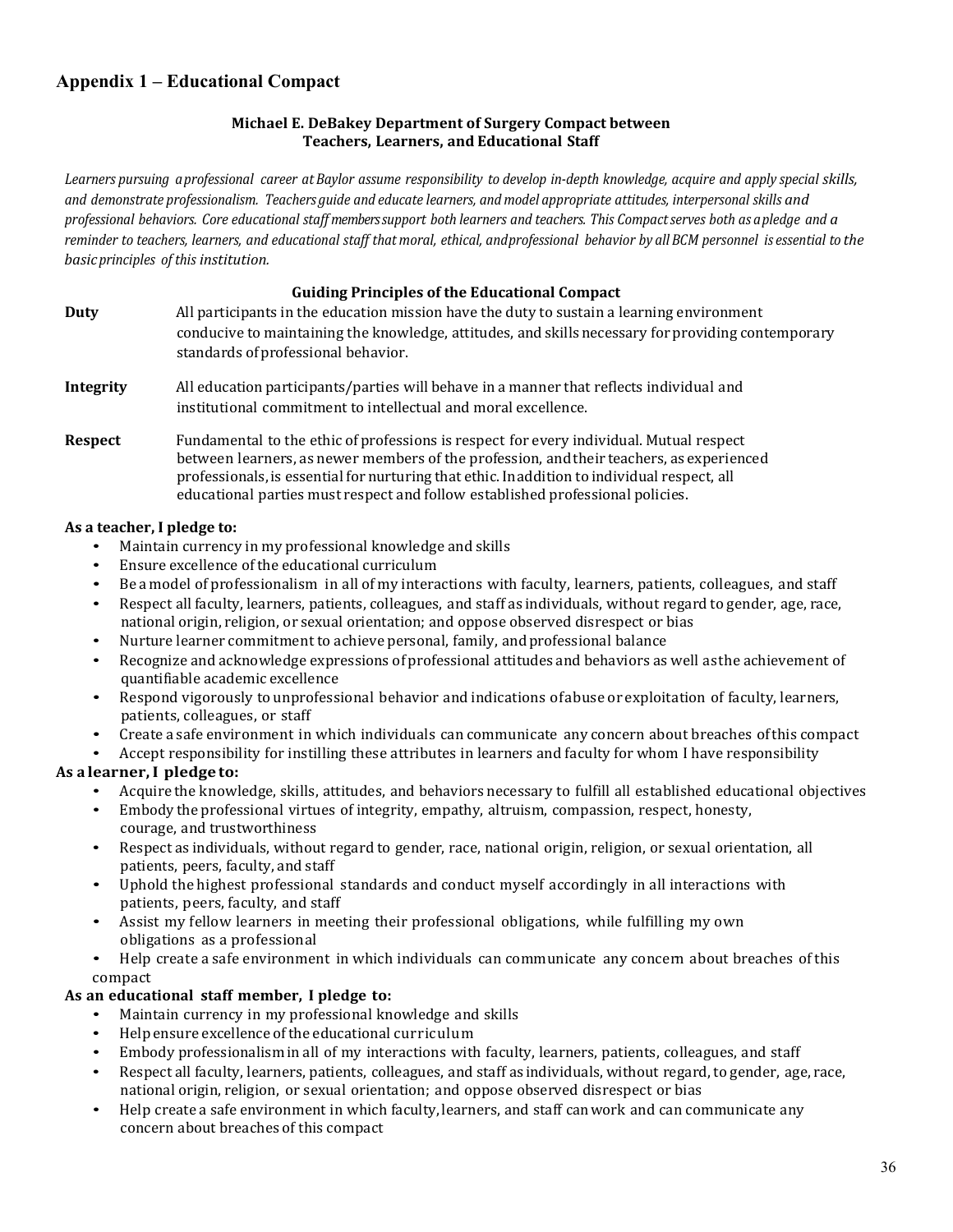Wegratefully acknowledge the inspiration for this Compact provided by Jordan J. Cohen, M.D., President of the Association of *American Medical Colleges through his "Compact between Faculty and Learners," publishedNovember 4, 2001*

## **Michael E. DeBakey Department of Surgery**

**Vascular Surgery Residency Program Graduate Medical Trainee Guidelines**

RESIDENT NAME:

## *Please initial on each line and sign the last page.*

- The term of my employment is for one year, from 7/1/2020 through 6/30/2021
- I understand that I am expected to maintain the highest ethical and moral character at all times.
- I will be responsible for my professional work to the Program Director.
	- **I will check and read my BCM e-mail daily** with the understanding that there may be important communications that need my attention.
	- I agree to stay current in procedural and administrative tasks, particularly **completing medical records in a timely manner, submitting QA and M&M documentation, and maintaining up-to-date health assessments as these are a reflection of my professionalism as a physician**.
	- I agree to complete medical records and all documentation requested by all program-affiliated hospitals promptly and in accordance with the policies and recommendations of the program.
	- I will be responsible for developing a personal program of self-study and professional growth, and I will seek the assistance and supervision of the teaching staff of the Michael E. DeBakey Department of Surgery and its affiliated hospitals in meeting these goals and expectations.
		- I have read and understand the Overall Competency-Based Goals and Objectives for the Vascular SurgeryResidency Program.
		- I will read the competency-based goals and objectives pertinent to each clinical rotation at the start of each rotation and review these objectives as well as expectations and responsibilities with the Rotation Director.
			- I will participate fully in the clinical and educational activities of the Residency Program and affiliated hospitals, and especially in those relating to quality management, patient care review activities, and the appropriate use of resources.
			- I will round **twice daily** on all inpatients with members of the surgical team of which I am a part.
			- I will attend, and actively and meaningfully participate in the mandatory weekly Conferences and other teaching conferences, including Surgical Grand Rounds, all of which are intended to benefit my education. I commit to attending and signing in to **at least 75%** of each conference's session for the academic year, understanding that bona fide vacation or active on-call responsibilities are the sole reasons excusing participation from these activities.
			- I will complete the weekly reading and study assignments pertinent to the Curriculum Didactic Conferences and to the cases presented at the weekly M&M Conference which I attend.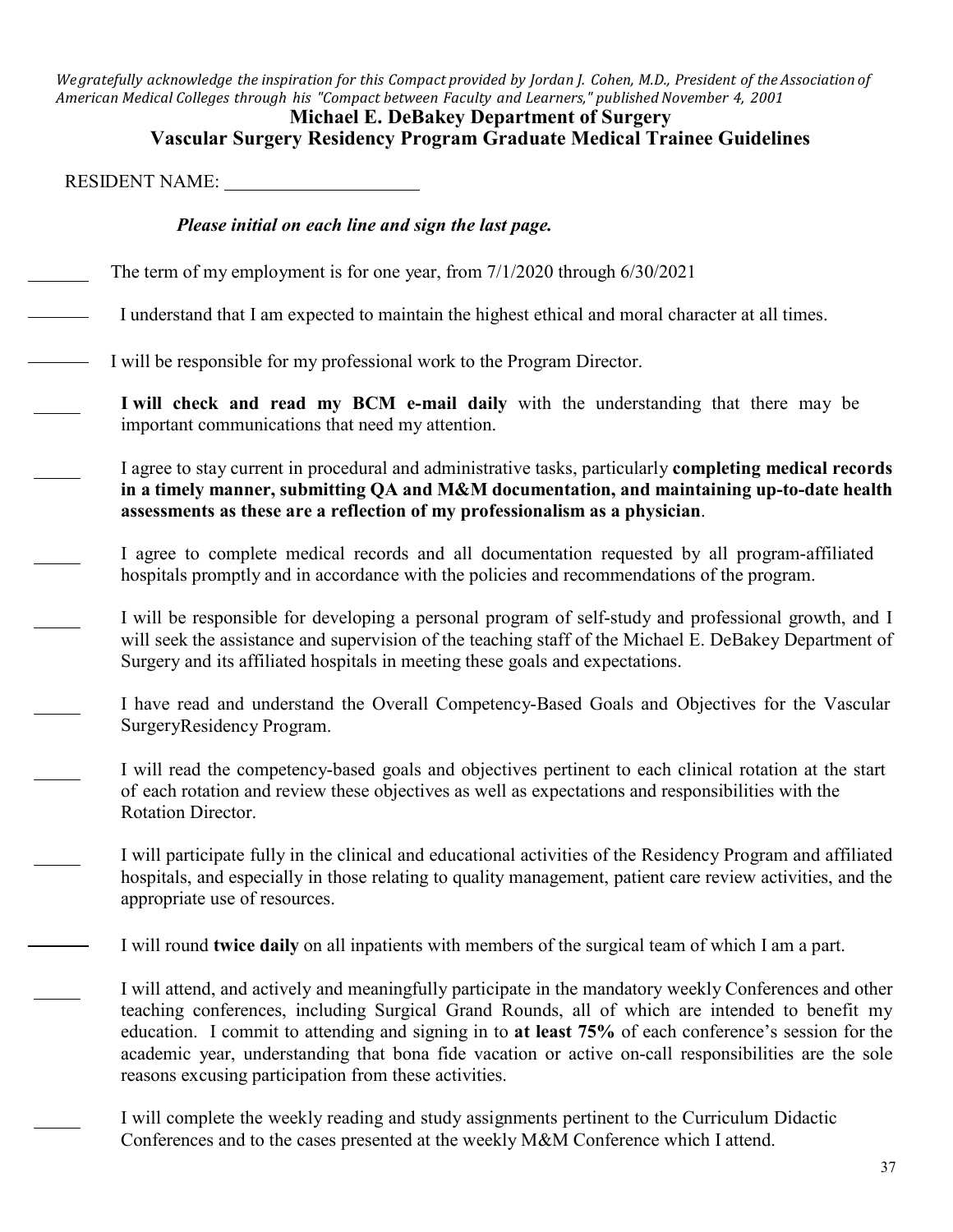I will (co-)facilitate the Resident Curriculum Didactic Conferences under the guidance of attending faculty moderators as assigned.

I understand that unexcused absences from Surgical Grand Rounds, M&M, and Conferences, and from other teaching conferences and activities will adversely affect my promotion through the program.

I understand that I may be subject to weekly testing, coincident with my core curriculum reading assignments. My performance on these examinations will demonstrate my commitment to learning and to becoming a competent surgeon.

I understand the research and scholarly expectations that I must meet over the course of residency training, specifically that I must submit manuscripts to peer-reviewed journals as outlined by the travel and research policy of the Department.

I will assume an appropriate level of responsibility for teaching and supervising other residents and medical students.

I understand that I must have a passing score on the VSITE for Vascular Surgery. I understand that I will be placed on remediation and/or academic warning. The Program Director and core educational faculty will discuss strategies for a remediation plan to help improve my scores and performance.

I understand that I must be ACLS or/ and ATLS certified of the academic year listed above and remain current in my certification status thereafter.

I understand that it is my responsibility to ensure that my pager is operable at all times, and that I must respond appropriately and in a timely manner to my pages.

I understand that my surgical rotations may take place at any of the hospitals affiliated with the residency program, or at other defined hospitals, at the discretion of the Program Director, as they provide comprehensive educational experiences deemed consistent with the educational mission of the Program.

Commensurate with my level of training and advancement, I will participate in safe, compassionate, and effective patient care under general supervision as determined by the Program Director.

I will be prepared to participate in the operating room by having a thorough knowledge of the patient's history, of the pathophysiology of the disease, and of technical aspects of the procedure.

I will keep my operative log up to date.

I will endeavor to develop an understanding of ethical, socioeconomic, and medical/legal issues affecting medical care and practice, as well as to utilize review measures in the provision of patient care.

I understand that I am expected to deal with patients and their families as if they were my own.